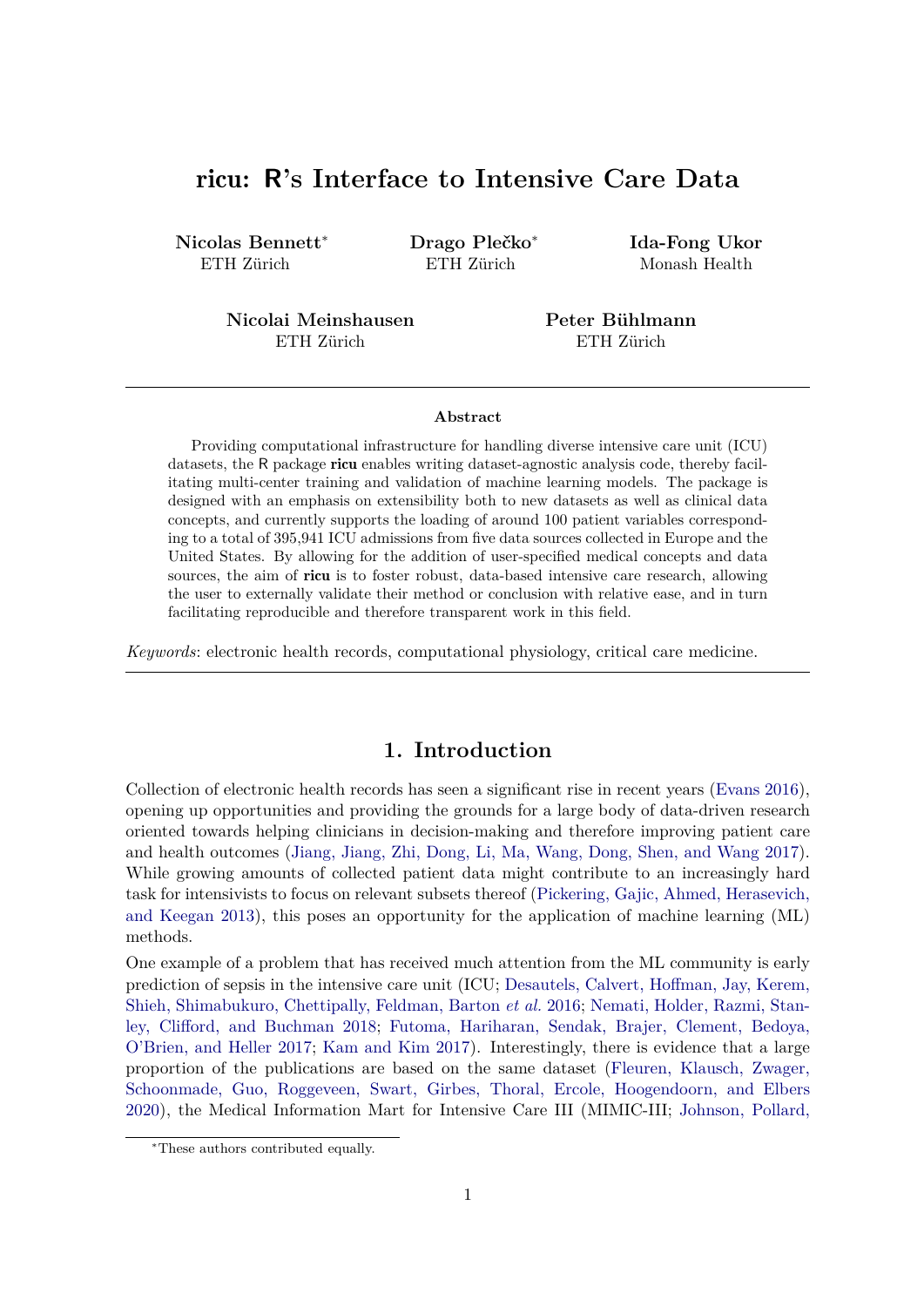Shen, Li-wei, Feng, Ghassemi, Moody, Szolovits, Celi, and Mark 2016), which shows a systematic lack of external validation. This issue has recently again been highlighted by a study demonstrating poor performance in external validation of a widely adopted proprietary sepsis prediction model (Wong, Otles, Donnelly, Krumm, McCullough, DeTroyer-Cooley, Pestrue, Phillips, Konye, Penoza, Ghous, and Singh 2021).

Contributing to this problem might well be the lack of computational infrastructure handling multiple datasets. The MIMIC-III dataset consists of 26 different tables containing about 20GB of data. While much work and care has gone into data preprocessing in order to provide a self-contained ready-to-use data resource with MIMIC-III, seemingly simple tasks such as computing a Sepsis-3 label (Singer, Deutschman, Seymour, Shankar-Hari, Annane, Bauer, Bellomo, Bernard, Chiche, Coopersmith, Hotchkiss, Levy, Marshall, Martin, Opal, Rubenfeld, van der Poll, Vincent, and Angus 2016) remain non-trivial efforts<sup>1</sup>. This is only exacerbated when aiming to co-integrate multiple different datasets of this form, spanning hospitals and even countries, in order to capture effects of differing practice and demographics.

The aim of ricu is to provide computational infrastructure allowing users to investigate complex research questions in the context of critical care medicine as easily as possible by providing a unified interface to a heterogeneous set of data sources. The package enables users to write dataset-agnostic code which can simplify implementation and shorten the time necessary for prototyping code querying different datasets. In its current form, the package handles five large-scale, publicly available intensive care databases out of the box: MIMIC-III from the Beth Israel Deaconess Medical Center in Boston, Massachusetts (BIDMC; Johnson *et al.* 2016), the eICU Collaborative Research Database (Pollard, Johnson, Raffa, Celi, Mark, and Badawi 2018), containing data collected from 208 hospitals across the United States, the High Time Resolution ICU Dataset (HiRID) from the Department of Intensive Care Medicine of the Bern University Hospital, Switzerland (Faltys, Zimmermann, Lyu, Hüser, Hyland, Rätsch, and Merz 2021), the Amsterdam University Medical Center Database (AmsterdamUMCdb) from the Amsterdam University Medical Center (Thoral, Peppink, Driessen, Sijbrands, Kompanje, Kaplan, Bailey, Kesecioglu, Cecconi, Churpek, Clermont, van der Schaar, Ercole, Girbes, Elbers, on behalf of the Amsterdam University Medical Centers Database (AmsterdamUMCdb) Collaborators, and the SCCM/ESICM Joint Data Science Task Force 2021) and MIMIC-IV, again using data from BIDMC (Johnson, Bulgarelli, Pollard, Horng, Celi, and Mark 2021). Furthermore, **ricu** was designed with extensibility in mind such that adding new public and/or private user-provided datasets is possible. Being implemented in R, a programming language popular among statisticians and data analysts, it is our hope to contribute to accessible and reproducible research by using a familiar environment and requiring only few system dependencies, thereby simplifying setup considerably.

To our knowledge, infrastructure that provides a common interface to multiple such datasets is a novel contribution. While there have been efforts (Adibuzzaman, Musselman, Johnson, Brown, Pitluk, and Grama 2016; Wang, McDermott, Chauhan, Ghassemi, Hughes, and Naumann 2020) attempting to abstract away some specifics of a dataset, these have so far

<sup>1</sup>There is considerable heterogeneity in number of patients satisfying the Sepsis-3 criterion (Singer *et al.* 2016) among studies investigating MIMIC-III. Reported Sepsis-3 prevalence ranges from 11.3% (Desautels *et al.* 2016), over 23.9% (Nemati *et al.* 2018) and 25.4% (Wang, Sun, Schroeder, Ameko, Moore, and Barnes 2018), up to 49.1% (Johnson, Aboab, Raffa, Pollard, Deliberato, Celi, and Stone 2018). While some of this variation may be explained by differing patient inclusion criteria, diversity in label implementation must also contribute significantly.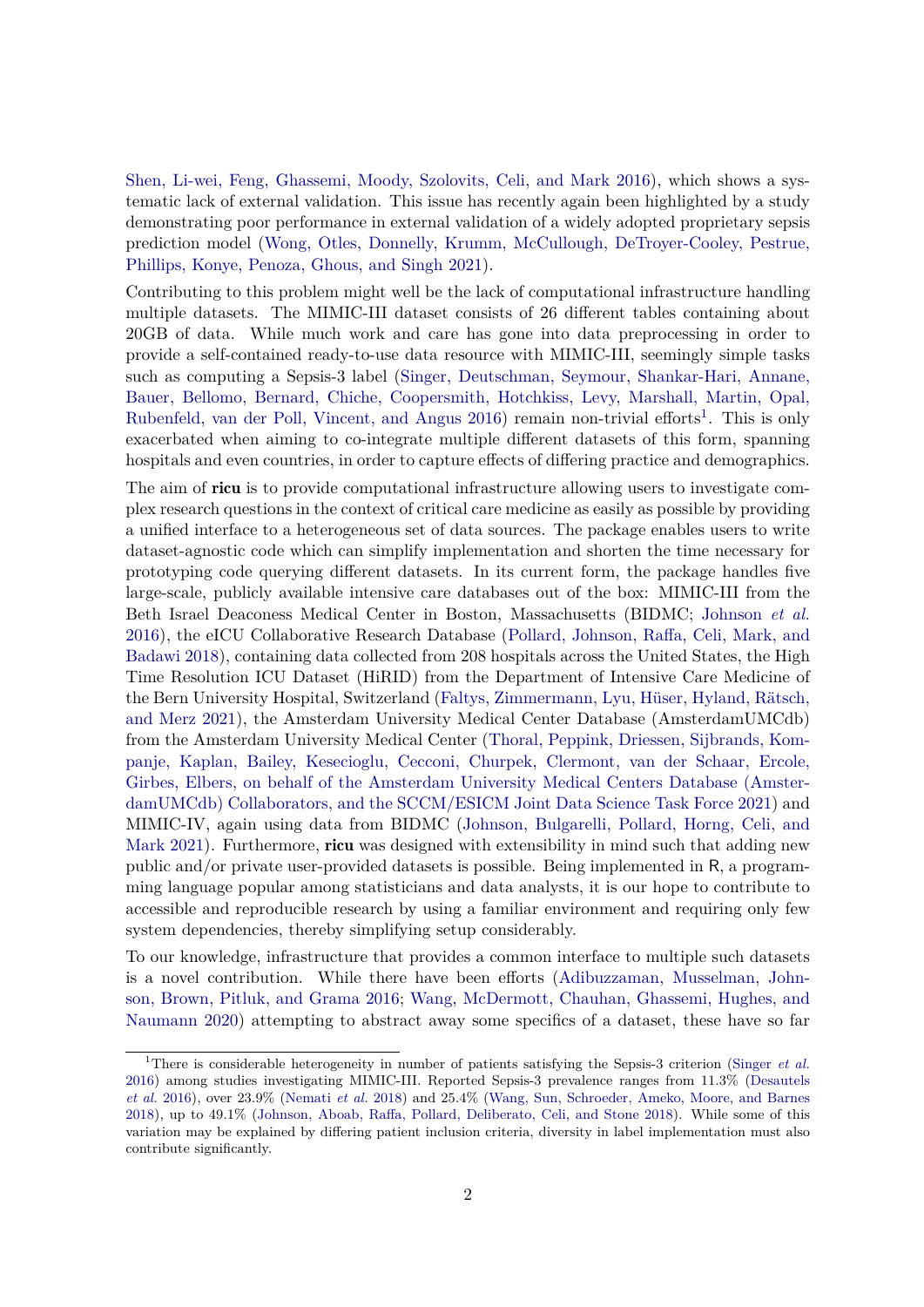exclusively focused on MIMIC-III, the most popular of public ICU datsets, and have not been designed with dataset interoperability in mind.

Given the somewhat narrow focus of the targeted datasets, it may come as a surprise as to how heterogeneous the resulting datasets are. In MIMIC-III and HiRID, for example, timestamps are reported as absolute times (albeit randomly shifted due to data privacy concerns), whereas eICU and AmsterdamUMCdb use relative times (with origins being admission times). Another example involves different types of patient identifiers and their use among datasets. Common to all is the notion of an ICU admission identifier (ID), but apart from that, the amount of available information varies: While ICU (and hospital) readmissions for a given patient can be identified in some, this is not possible in other datasets. Furthermore, use of identifier systems might not be consistent over tables. In MIMIC-III, for example, some tables refer to ICU stay IDs while others use hospital stay IDs, which slightly complicates data retrieval for a fixed ID system. Additionally, table layouts vary (*long* versus *wide* data arrangement) and data organization in general is far from consistent over datasets.

# **2. Quick start guide**

The following list gives a quick outline of the steps required for setting up and starting to use ricu, alongside some section references on where to find further details. A more comprehensive version of this overview is available as a [separate vignette.](https://CRAN.R-project.org/package=ricu/vignettes/ricu.html)

- 1. Package installation:
	- Installation from [CRAN](https://CRAN.R-project.org) as install.packages("ricu") provides the most recently released version of ricu.
	- Alternatively, the latest development version is available from [GitHub](https://github.com/eth-mds/ricu) by running remotes::install\_github("eth-mds/ricu").
- 2. Requesting access to datasets and data source setup:
	- Demo datasets can be set up by installing the data packages mimic.demo and/or eicu.demo from [GitHub](%22https://eth-mds.github.io/physionet-demo%22) using install.packages() as shown in Section 3.
	- The complete MIMIC-III, eICU, HiRID and MIMIC-IV datasets can be accessed by [registering](https://physionet.org/register) and setting up a [credentialed account](https://physionet.org/settings/credentialing) at [PhysioNet.](https://physionet.org)
	- Access to AmsterdamUMCdb can be requested via the [Amsterdam Medical Data](https://amsterdammedicaldatascience.nl/#amsterdamumcdb) [Science Website.](https://amsterdammedicaldatascience.nl/#amsterdamumcdb)
	- The obtained credentials can be configured for PhysioNet datasets by setting environment variables RICU\_PHYSIONET\_USER and RICU\_PHYSIONET\_PASS, while the download token for AmsterdamUMCdb can be set as RICU\_AUMC\_TOKEN.
	- Datasets are downloaded and set up either automatically upon the first access attempt or manually by running setup\_data\_src(); the environment variable RICU\_DATA\_PATH can be set to control data location.
	- Dataset availability can be queried by calling  $src\_data\_avail()$ .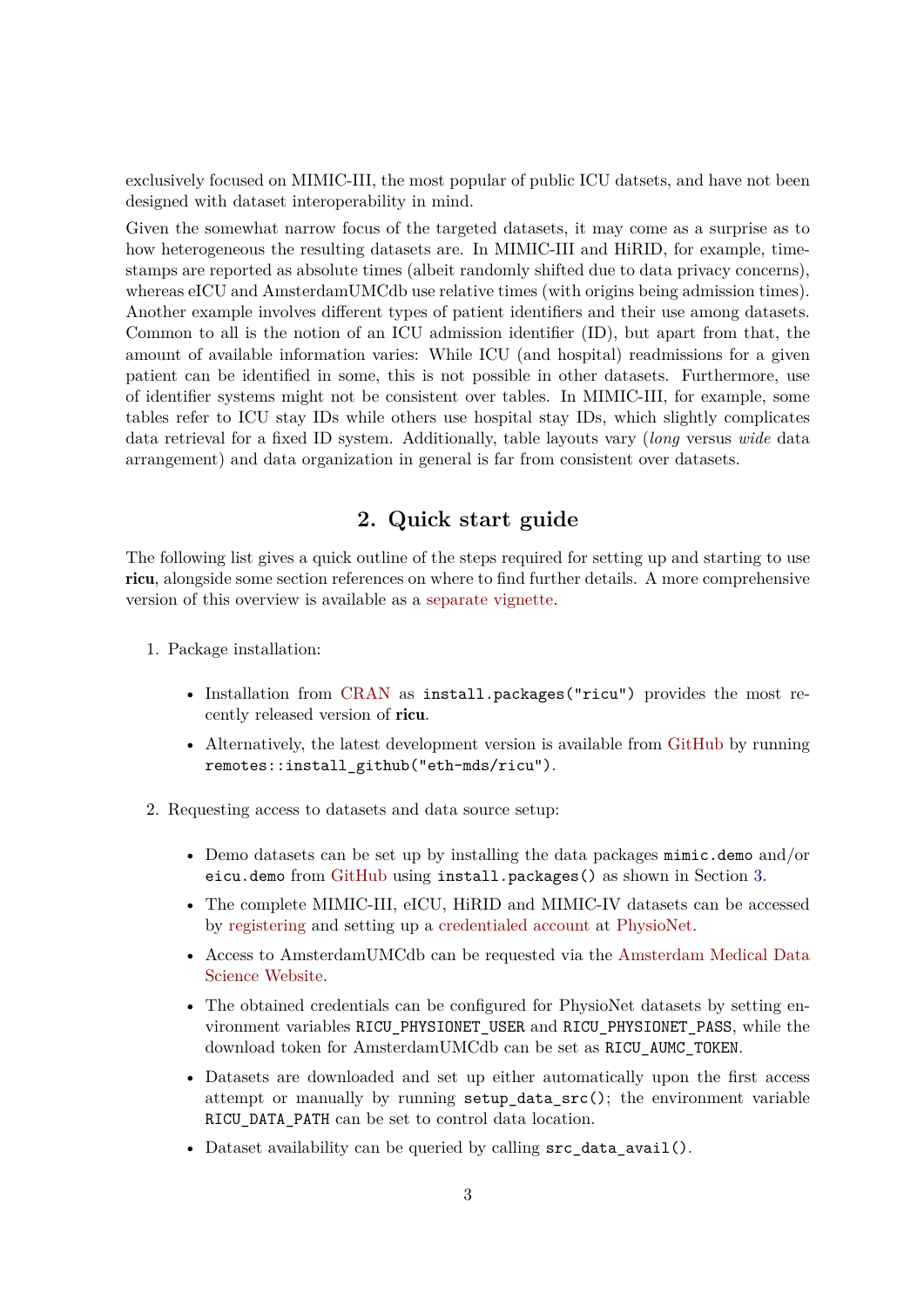A more detailed description of the supported datasets is given in Section 3, summarized in Table 1, while Section 5 provides implementation details, elaborating on how datasets are represented in code.

- 3. Loading of data corresponding to clinical concepts using load\_concepts():
	- Currently, over 100 data concepts are available for the 4 supported datasets (see concept\_availability()/explain\_dictionary() for names, availability etc.).
	- For example, glucose and age data can be loaded by passing  $c("age", "glu")$  to load concepts().

Section 4 goes into more detail on how data concepts are represented within ricu and an overview of the preconfigured concepts is available from Section 4.2.

- 4. Extending the concept dictionary:
	- Data concepts can be specified in code using the constructors concept()/item() or new\_concept()/new\_item().
	- For session persistence, data concepts can also be specified as JSON formatted objects.
	- JSON-based concept dictionaries can either extend or replace others and they can be pointed to by setting the environment variable RICU\_CONFIG\_PATH.

The JSON format used to encode data concepts is discussed in more detail in Section 4.3.

- 5. Adding new datasets:
	- A JSON-based dataset configuration file is required, from which the configuration objects described in Section 5.3 are created.
	- In order for concepts to be available from the new dataset, the dictionary requires extension by adding new data items.

Further information about adding a new dataset is available from Section 5.4. Some code used when AmsterdamUMCdb was not yet fully integrated with ricu is available from [GitHub](https://github.com/eth-mds/aumc) and is used for demonstration purposes to set up AmsterdamUMCdb as an external dataset aumc\_ext.

Finally, Section 6 shows briefly how ricu could be used in practice to address clinical questions by presenting two small examples.

### **3. Ready-to-use datasets**

Several large-scale ICU datasets collected from multiple hospitals in the US and Europe can be set up for access using ricu with minimal user effort. Provisions in terms of required configuration information alongside functions for download and setup are part of ricu, opening up easy access to these datasets. Data itself, however, is not part of ricu and while the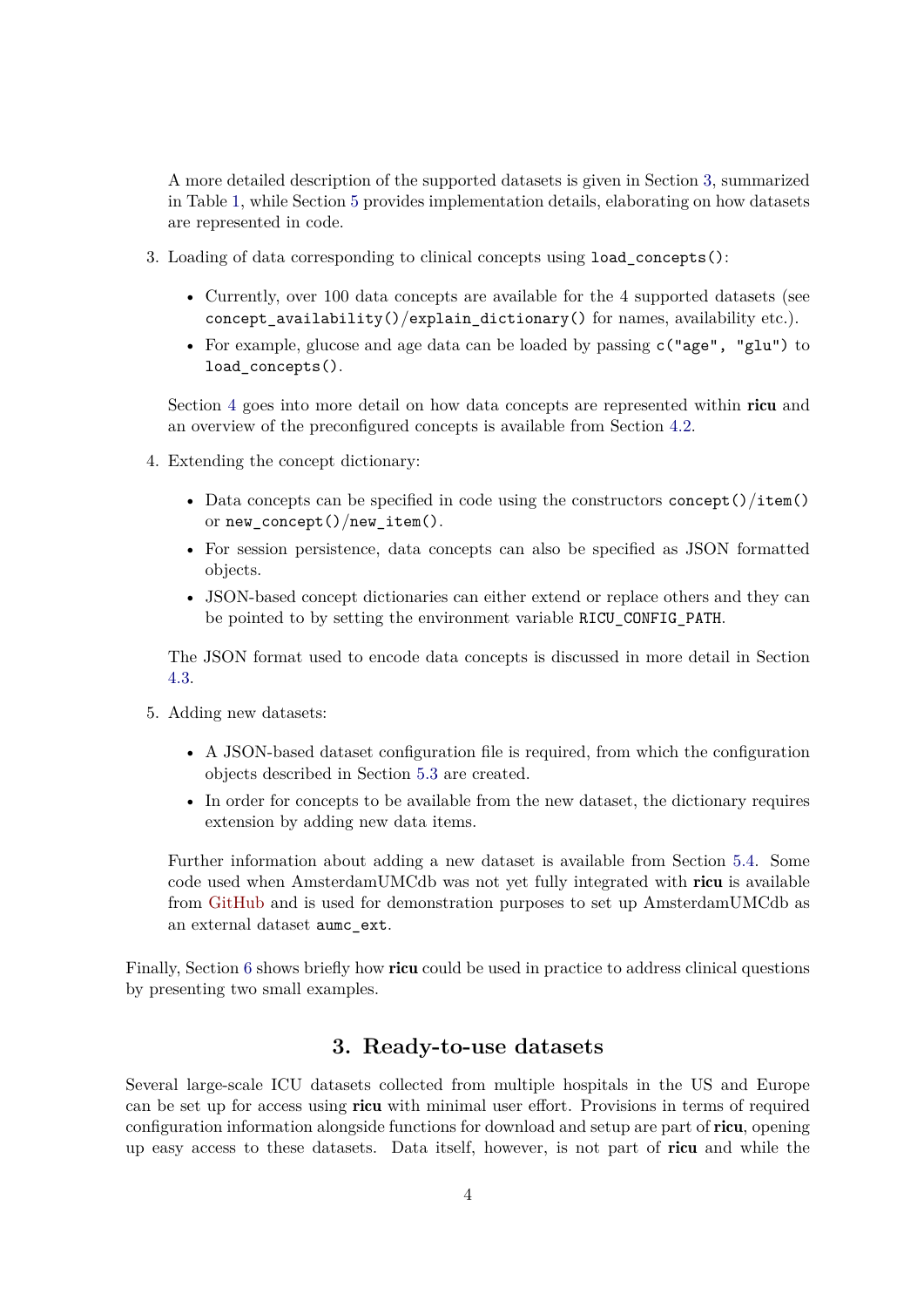supported datasets are publicly available, access has to be granted by the dataset creators individually. Four datasets, MIMIC-III, MIMIC-IV, eICU and HiRID are hosted on PhysioNet (Goldberger, Amaral, Glass, Hausdorff, Ivanov, Mark, Mietus, Moody, Peng, and Stanley 2000), access to which requires an [account,](https://physionet.org/register/) while the fifth, AmsterdamUMCdb is currently distributed via a separate platform, requiring a [download link.](https://amsterdammedicaldatascience.nl/#amsterdamumcdb)

For both MIMIC-III and eICU, small subsets of data are available as demo datasets that do not require credentialed access to PhysioNet. As the terms for distribution of these demo datasets are less restrictive, they can be made available as data packages **mimic.demo** and eicu.demo. Due to size constraints, however they are not available via CRAN, but can be installed from GitHub as

```
R> install.packages(
+ c("mimic.demo", "eicu.demo"),
+ repos = "https://eth-mds.github.io/physionet-demo"
+ )
```
Provisions for datasets configured to be attached during package loading are made irrespective of whether data is actually available. Upon access of an incomplete dataset, the user is asked for permission to download in interactive sessions and an error is thrown otherwise. Credentials can either be provided as environment variables (RICU\_PHYSIONET\_USER and RICU\_PHYSIONET\_PASS for access to PhysioNet data, as well as RICU\_AUMC\_TOKEN for AmsterdamUMCdb) and if the corresponding variables are unset, user input is again required in interactive sessions. For non-interactive sessions, functionality is exported such that data can be downloaded and set up ahead of first access (see ?setup\_src\_data).

Contingent on being granted access by the data owners, download requires a stable Internet connection, as well as 50 to 100 GB of temporary disk storage for unpacking and preparing the data for efficient access. In terms of permanent storage, 5 to 10 GB per dataset are required (see Table 1), while memory requirements are kept reasonably low by iterating over row-chunks for setup operations. Laptop class hardware (8-16 GB of memory) should suffice for setup and many analysis tasks which focus only on subsets of rows (and columns). Initial data source setup (depending on available download speeds and CPU/disk type) may take upwards of an hour per dataset.

The following paragraphs serve to give quick introductions to the included datasets, outlining some strengths and weaknesses of each of the datasets. Especially the PhysioNet datasets [MIMIC-III and MIMIC-IV,](https://mimic.mit.edu/docs/) as well as [eICU](https://eicu-crd.mit.edu/about/eicu/) offer good documentation on the respective websites. Datasets are listed in order of being added to **ricu** and the section is concluded with a table summarizing similarities and differences among the datasets (see Table 1).

### **3.1. MIMIC-III**

The [Medical Information Mart for Intensive Care III \(MIMIC-III\)](https://physionet.org/content/mimiciii/1.4/) represents the third iteration of the arguably most influential initiative for collecting and providing large-scale ICU data to the public<sup>2</sup>. The dataset comprises de-identified health related data of roughly 46,000

<sup>&</sup>lt;sup>2</sup>The initial MIMIC (at the time short for Multi-parameter Intelligent Monitoring for Intensive Care) data release dates back 20 years and initially contained data on roughly 100 patients recorded from patient monitors in the medical, surgical, and cardiac intensive care units of Boston's Beth Israel Hospital during the years 1992-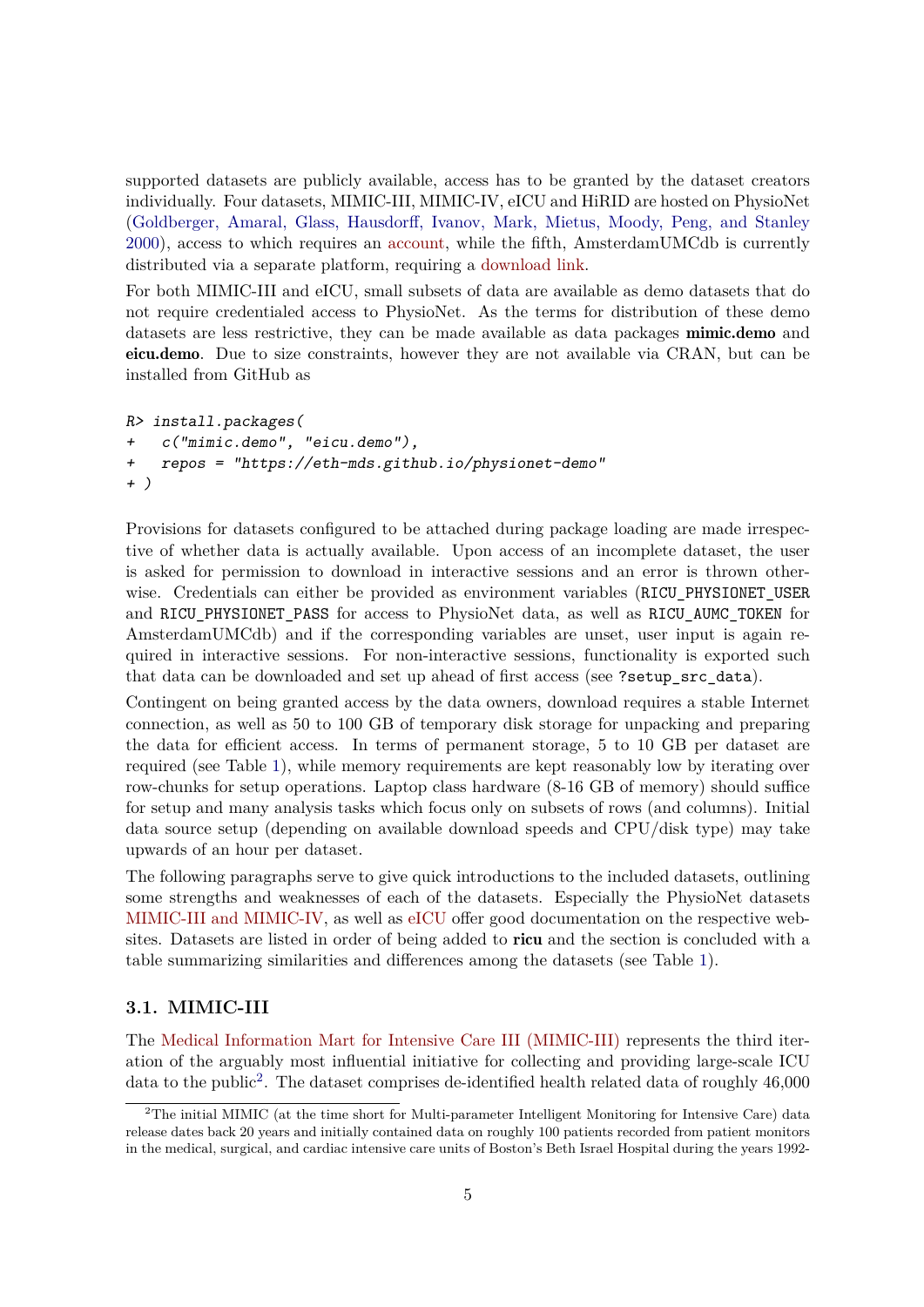patients admitted to critical care units of BIDMC during the years 2001-2012. Amounting to just over 61,000 individual ICU admission, data is available on demographics, routine vital sign measurements (at approximately 1 hour resolution), laboratory tests, medication, as well as critical care procedures, organized as a 26-table relational structure.

#### R> mimic

| <mimic_env[26]></mimic_env[26]> |                              |                                  |                                       |
|---------------------------------|------------------------------|----------------------------------|---------------------------------------|
| admissions                      | callout                      | caregivers                       | chartevents                           |
| $[58, 976 \times 19]$           | $[34, 499 \times 24]$        |                                  | $[7,567 \times 4]$ [330,712,483 x 15] |
| cptevents                       | d_cpt                        | d_icd_diagnoses                  | d_icd_procedures                      |
| $[573, 146 \times 12]$          | $[134 \times 9]$             | $[14, 567 \times 4]$             | $[3,882 \times 4]$                    |
| d items                         | d_labitems                   | datetimeevents                   | diagnoses_icd                         |
| $[12, 487 \times 10]$           | $[753 \times 6]$             | $[4,485,937 \times 14]$          | $[651,047 \times 5]$                  |
| drgcodes                        | icustays                     | inputevents_cv                   | inputevents_mv                        |
| $[125, 557 \times 8]$           | $[61, 532 \times 12]$        | $[17, 527, 935 \times 22]$       | $[3,618,991 \times 31]$               |
|                                 | labevents microbiologyevents | noteevents                       | outputevents                          |
| $[27, 854, 055 \times 9]$       | $[631, 726 \times 16]$       | $[2,083,180 \times 11]$          | $[4,349,218 \times 13]$               |
| patients                        |                              | prescriptions procedureevents_mv | procedures_icd                        |
| $[46,520 \times 8]$             | $[4, 156, 450 \times 19]$    | $[258,066 \times 25]$            | $[240,095 \times 5]$                  |
| services                        | transfers                    |                                  |                                       |
| $[73, 343 \times 6]$            | $[261, 897 \times 13]$       |                                  |                                       |

One thing of note from a data-organizational perspective is that a change in electronic health care systems occurred in 2008. Owing to this, roughly 38,000 ICU admissions spanning the years 2001 though 2008 are documented using the CareVue system, while for 2008 and onwards, data was extracted from the MetaVision clinical information system. Item identifiers differ between the two systems, requiring queries to consider both ID mappings (heart rate for example being available both as itemid number 211 for CareVue and 220045 for MetaVision) as does documentation of infusions and other procedures that are considered as input events (cf., inputevents\_cv and inputevents\_mv tables). Especially with respect to such input event data, MetaVision generally provides data of superior quality.

In terms of patient identifiers, MIMIC-III allows for identifying both individual patients (subject\_id) across hospital admissions (hadm\_id) and for connecting ICU (re)admissions (icustay\_id) to hospital admissions. Using the respective one-to-many relationships, ricu can retrieve patient data using any of the above IDs, irrespective of how the raw data is organized.

### **3.2. eICU**

Unlike the single-center focus of other datasets, the [eICU Collaborative Research Database](https://physionet.org/content/eicu-crd/2.0/) constitutes an amalgamation of data from critical care units of over 200 hospitals throughout the continental United States. Large-scale data collected via the Philips eICU program, which provides telehealth infrastructure for intensive care units, is available from the Philips

<sup>1999 (</sup>Moody and Mark 1996). Significantly broadened in scope, MIMIC-II was released 10 years after, now including data on almost 27,000 adult hospital admissions collected from ICUs of Beth Israel Deaconess Medical Center from 2001 to 2008 (Lee, Scott, Villarroel, Clifford, Saeed, and Mark 2011).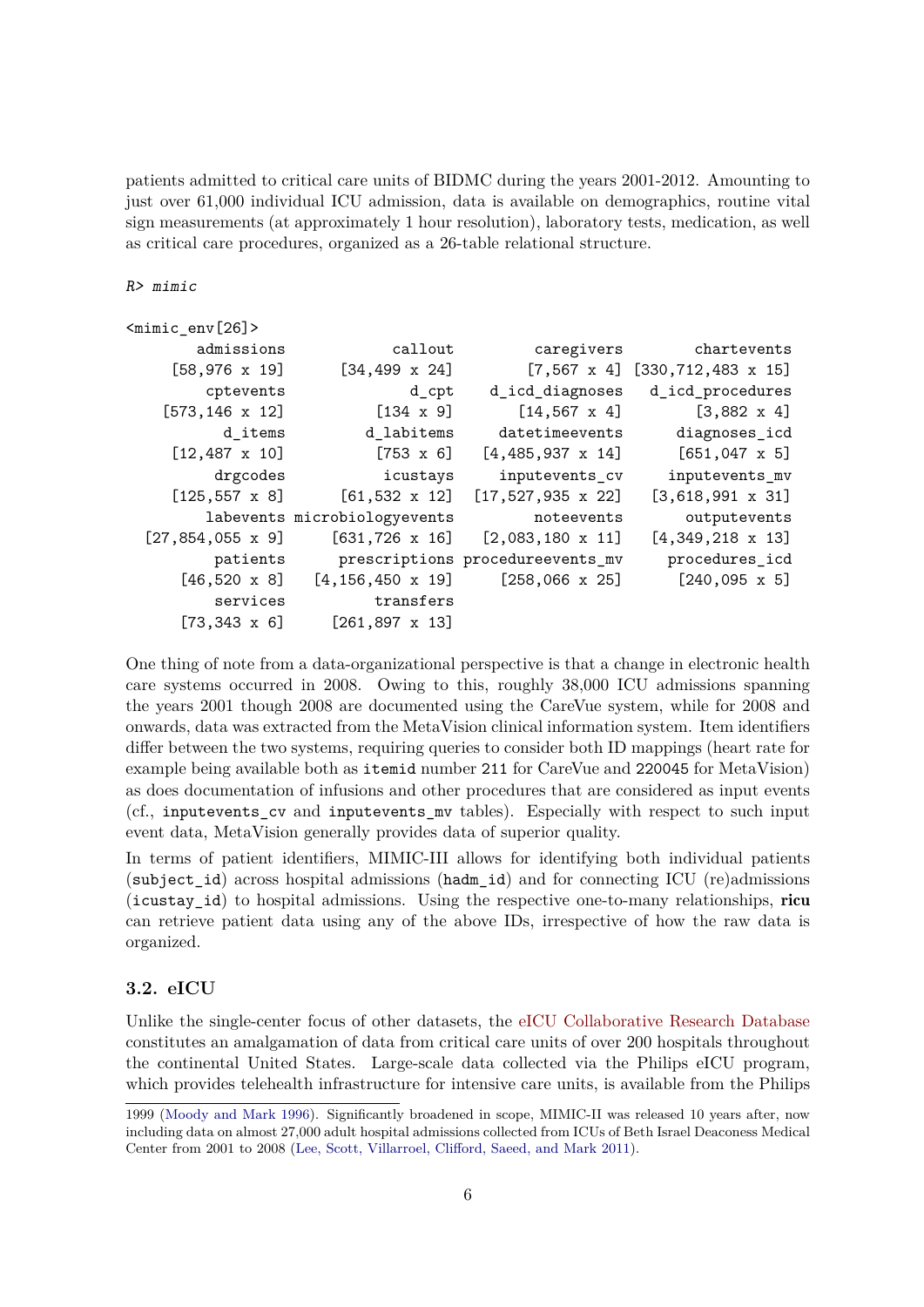eICU Research Institute (eRI), albeit neither publicly nor freely. Only data corresponding to roughly 200,000 ICU admissions, sampled from a larger population of over 3 million ICU admissions and stratified by hospital, is being made available via PhysioNet. Patients with discharge dates in 2014 or 2015 were considered, with stays in low acuity units being removed.

R> eicu

```
<eicu_env[31]>
         admissiondrug admissiondx allergy
        [874,920 \times 14] [626,858 \times 6] [251,949 \times 13]apacheapsvar apachepatientresult apachepredvar
        [171,177 \times 26] [297,064 \times 23] [171,177 \times 51]careplancareprovider careplaneol careplangeneral
         [502, 765 \times 8] [1, 433 \times 5] [3, 115, 018 \times 6]careplangoal careplaninfectiousdisease customlab
         [504, 139 \times 7] [8, 056 \times 8] [1, 082 \times 7]diagnosis hospital infusiondrug
       [2,710,672 \times 7] [208 \times 4] [4,803,719 \times 9]intakeoutput and the lab medication medication
      [12,030,289 \times 12] [39,132,531 \times 10] [7,301,853 \times 15]microlab note nurseassessment
          [16,996 \times 7] [2,254,179 \times 8] [15,602,498 \times 8]nursecare nursecharting pasthistory
       [8,311,132 \times 8] [151,604,232 \times 8] [1,149,180 \times 8]patient physicalexam respiratorycare
        [200,859 \times 29] [9,212,316 \times 6] [865,381 \times 34]respiratorycharting treatment vitalaperiodic
      [20,168,176 x 7] [3,688,745 x 5] [25,075,074 x 13]
         vitalperiodic
     [146,671,642 x 19]
```
The data is organized into 31 tables and includes patient demographics, routine vital signs, laboratory measurements, medication administrations, admission diagnoses, as well as treatment information. Owing to the wide range of hospitals participating in this data collection initiative, spanning small, rural, non-teaching health centers with fewer than 100 beds to large teaching hospitals with an excess of 500 beds, data availability varies. Even if data was being recorded at the bedside it might end up missing from the eICU dataset due to technical limitations of the collection process. As for patient identifiers, while it is possible to link ICU admissions corresponding to the same hospital stay, it is not possible to identify patients across hospital stays.

Data resolution again varies considerably over included variables. The vitalperiodic table stands out as one of the few examples of a *wide* table organization (laying out variables as columns), as opposed to the *long* presentation (following an entity–attribute–value model) of most other tables containing patient measurement data. The average time step in vitalperiodic is around 5 minutes, but data missingness ranges from around  $1\%$  for heart rate and pulse oximetry to roughly 10% for respiration rate and up to 80% for systemic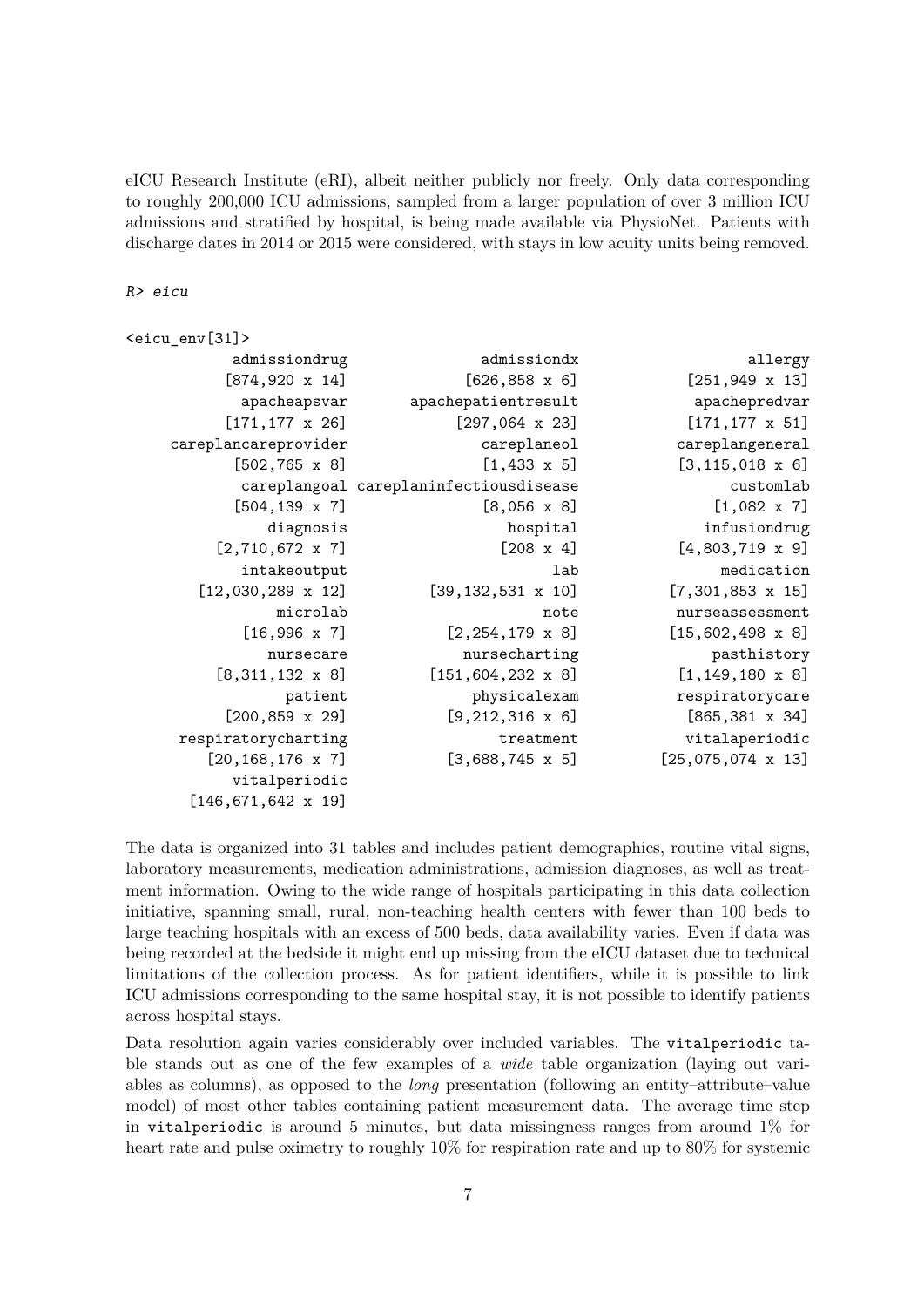and 90% for pulmonary artery blood pressure measurements, therefore giving approximately hourly resolution for such variables.

### **3.3. HiRID**

Developed for early prediction of circulatory failure (Hyland, Faltys, Hüser, Lyu, Gumbsch, Esteban, Bock, Horn, Moor, Rieck, Zimmermann, Bodenham, Borgwardt, Rätsch, and Merz 2020), the [High Time Resolution ICU Dataset \(HiRID\)](https://physionet.org/content/hirid/1.0/) contains data on almost 34,000 admissions to the Department of Intensive Care Medicine of the Bern University Hospital, Switzerland, an interdisciplinary 60-bed unit. Given the clear focus on a concrete application during data collection, this dataset is the most limited in terms of data breadth, which is also reflected in a comparatively simple data layout comprising only 5 tables<sup>3</sup>.

R> hirid

```
<hirid_env[5]>
```

```
general observations ordinal pharma
[33,905 \times 5] [776,921,131 \times 8] [72 \times 3] [16,270,399 \times 14]variables
  [712 x 5]
```
Collected during the period of January 2008 through June 2016, roughly 700 distinct variables covering routine vital signs, diagnostic test results and treatment parameters are available with variables monitored at the bedside being recorded with two minute time resolution. In terms of demographic information and patient identifier systems however, the data is limited. It is not possible to identify subsequent ICU admissions corresponding to the same patient and apart from patient age, sex, weight and height, very little information is available to characterize patients. There is no medical history, no admission diagnoses, only in-ICU mortality information, no unstructured patient data and no information on patient discharge. Furthermore, data on body fluid sampling has been omitted, complicating for example the construction of a Sepsis-3 label (Singer *et al.* 2016).

### **3.4. AmsterdamUMCdb**

As a second European dataset, also focusing on increased time-resolution over the US datasets, [AmsterdamUMCdb](https://amsterdammedicaldatascience.nl/#amsterdamumcdb) has been made available in late 2019, containing data on over 23,000 intensive care unit and high dependency unit admissions of adult patients during the years 2003 through 2016. The department of Intensive Care at Amsterdam University Medical Center is a mixed medical-surgical ICU with 32 bed intensive care and 12 bed high dependency units with an average of 1000-2000 yearly admissions. Covering middle ground between the US datasets and HiRID in terms of breadth of included data, while providing a maximal

<sup>&</sup>lt;sup>3</sup>The data is available in three states: as raw data and in two intermediary preprocessing stages explained in Hyland *et al.* (2020). While ricu focuses exclusively on raw data, the *merged* stage represents a selection of variables that were deemed most predictive for determining circulatory failure, which are then merged into 18 meta-variables, representing different clinical concepts. Time stamps in *merged* data are left unchanged, yielding irregular time series, whereas for the *imputed* stage, data is down-sampled to a 5 minute grid and missing values are imputed using a scheme discussed in Hyland *et al.* (2020).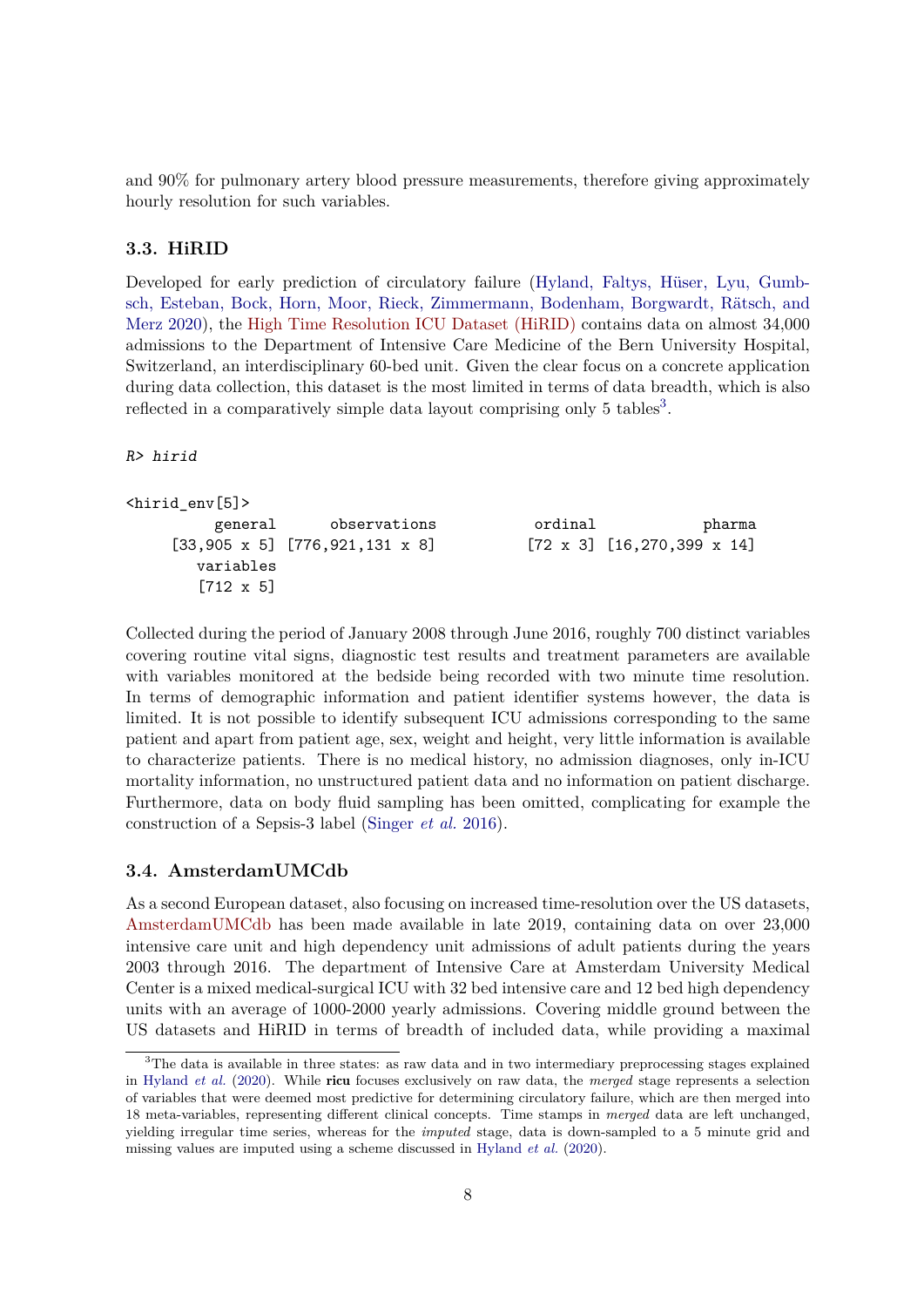time-resolution of 1 minute, AmsterdamUMCdb constitutes a well organized high quality ICU data resource organized succinctly as a 7-table relational structure.

R> aumc

```
<aumc_env[7]>
        admissions drugitems freetextitems
     [23, 106 \times 19] [4, 907, 269 \times 31] [651, 248 \times 11]listitems numericitems procedureorderitems
 [30,744,065 x 11] [977,625,612 x 15] [2,188,626 x 8]
      processitems
     [256,715 x 6]
```
For data anonymization purposes, demographic information such as patient weight, height and age only available as binned variables instead of raw numeric values. Apart from this, there is information on patient origin, mortality, admission diagnoses, as well as numerical measurements including vital parameters, lab results, outputs from drains and catheters, information on administered medication, and other medical procedures. In terms of patient identifiers, it is possible to link ICU admissions corresponding to the same individual, but it is not possible to identify separate hospital admissions.

### **3.5. MIMIC-IV**

The most recently released dataset and next iteration in the MIMIC line of datasets, MIMIC-IV, has recently been released as first stable version (Johnson *et al.* 2021) and support in ricu is available as dataset miiv. Compared to MIMIC-III, this release shifts focus to newer data, dropping all CareVue-documented patients and with that, patients who were admitted before 2008, while adding patients admitted up to and including 2019. The resulting dataset contains data on over 256,000 patients of which, 53,000 were admitted to ICUs, resulting in 76,000 unique ICU and almost 70,000 related hospital admissions.

R> miiv

| $<$ miiv_env[27]>          |                                             |                            |                                            |
|----------------------------|---------------------------------------------|----------------------------|--------------------------------------------|
| admissions                 | chartevents                                 | d_hcpcs                    | d_icd_diagnoses                            |
|                            | $[523, 740 \times 15]$ [329, 499, 788 x 10] | $[89, 200 \times 4]$       | $[109, 775 \times 3]$                      |
| d_icd_procedures           | d_items                                     | d_labitems                 | datetimeevents                             |
| $[85, 257 \times 3]$       | $[3,861 \times 9]$                          | $[1,630 \times 5]$         | $[7,495,712 \times 9]$                     |
| diagnoses_icd              | drgcodes                                    | emar                       | emar_detail                                |
| $[5, 280, 351 \times 5]$   | $[769, 622 \times 7]$                       | $[27, 464, 367 \times 11]$ | $[55, 947, 921 \times 33]$                 |
| hcpcsevents                | icustays                                    | inputevents                | labevents                                  |
| $[160, 727 \times 6]$      | $[76, 540 \times 8]$                        |                            | $[9,460,658 \times 26]$ [122,103,667 x 15] |
| microbiologyevents         | outputevents                                | patients                   | pharmacy                                   |
| $[3,397,914 \times 24]$    | $[4,457,381 \times 8]$                      | $[382, 278 \times 6]$      | $[14, 736, 386 \times 27]$                 |
| poe                        | poe_detail                                  | prescriptions              | procedureevents                            |
| $[42, 483, 962 \times 11]$ | $[3, 256, 358 \times 5]$                    | $[17,008,053 \times 17]$   | $[731, 247 \times 26]$                     |
| procedures_icd             | services                                    | transfers                  |                                            |
| $[779, 625 \times 6]$      | $[562, 892 \times 5]$                       | $[2, 189, 535 \times 7]$   |                                            |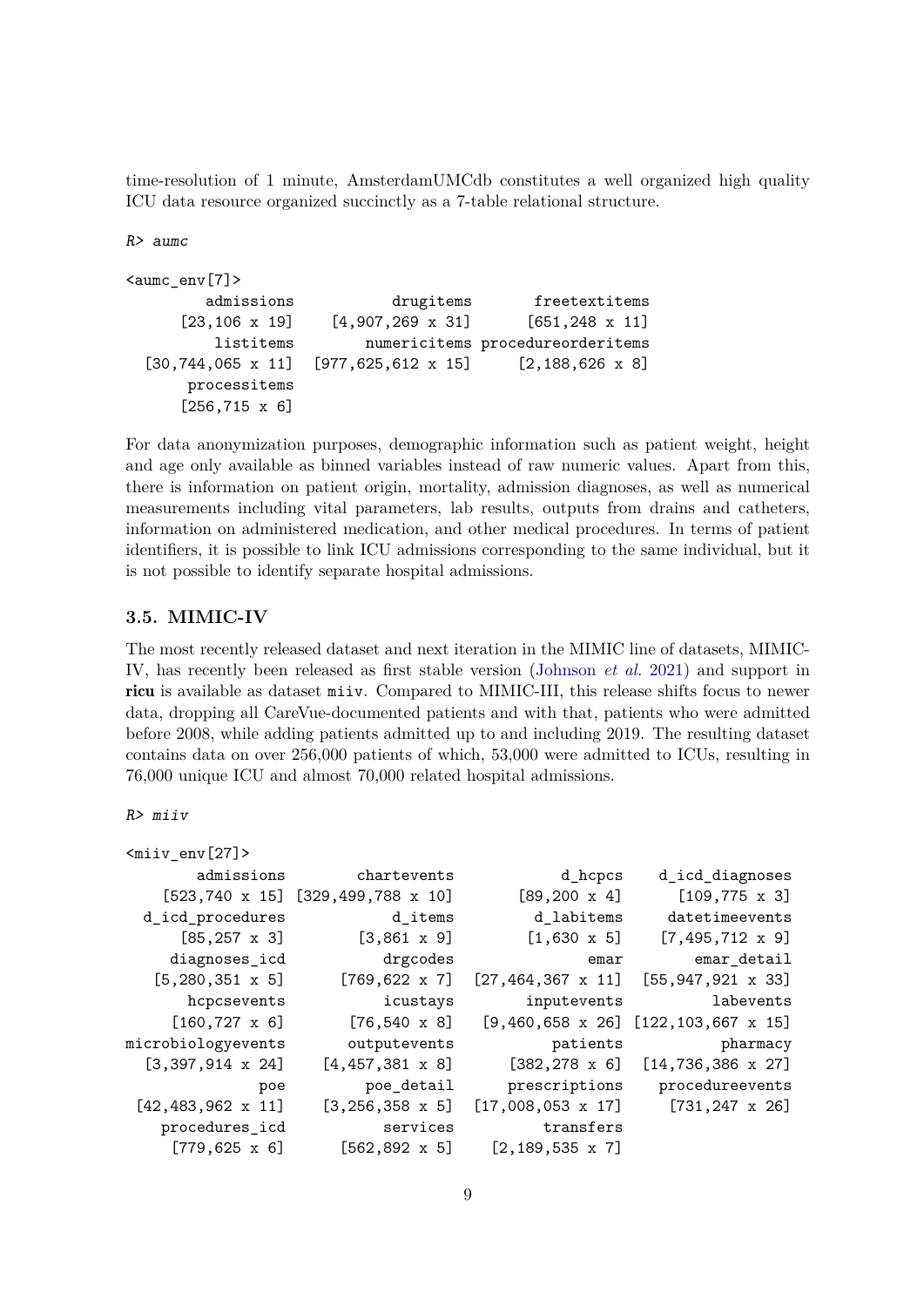Warning in identical(length(x), 0L) || is.na(x): 'length(x) = 123044 > 1' in coercion to 'logical(1)' Warning in identical(length(x), 0L) || is.na(x): 'length(x) = 115404 > 1' in coercion to  $\logical(1)$ ' Warning in identical(length(x), 0L)  $\|\$ is.na(x):  $\text{length}(x) = 15748654 > 1$ ' in coercion to 'logical(1)' Warning in identical(length(x), 0L) || is.na(x): 'length(x) = 11478526 > 1' in coercion to 'logical(1)' Warning in identical(length(x), 0L) || is.na(x): 'length(x) = 263200  $> 1'$  in coercion to 'logical(1)' Warning in identical(length(x), 0L) || is.na(x): 'length(x)  $= 281416 > 1'$  in coercion to 'logical(1)' Warning in identical(length(x), 0L) || is.na(x): 'length(x) = 401714 > 1' in coercion to 'logical(1)' Warning in identical(length(x), 0L) || is.na(x): 'length(x) = 332684 > 1' in coercion to 'logical(1)' Warning in identical(length(x), 0L)  $\parallel$  is.na(x): 'length(x) = 291574926 > 1' in coercion to 'logical(1)' Warning in identical(length(x), 0L) || is.na(x): 'length(x) = 98921502 > 1' in coercion to 'logical(1)' Warning in identical(length(x), 0L) || is.na(x): 'length(x) =  $576872 > 1$ ' in coercion to 'logical(1)' Warning in identical(length(x), 0L) || is.na(x): 'length(x) =  $264790 > 1$ ' in coercion to 'logical(1)' Warning in identical(length(x), 0L) || is.na(x): 'length(x) =  $46212 > 1$ ' in coercion to 'logical(1)' Warning in identical(length(x), 0L) || is.na(x): 'length(x) =  $75418528 > 1$ ' in coercion to 'logical(1)' Warning in identical(length(x), 0L) || is.na(x): 'length(x) = 66660124  $> 1'$  in coercion to 'logical(1)' Warning in identical(length(x), 0L) || is.na(x): 'length(x)  $= 92302 > 1'$  in coercion to 'logical(1)' Warning in identical(length(x), 0L) || is.na(x): 'length(x) = 333958 > 1' in coercion to 'logical(1)' Warning in identical(length(x), 0L) || is.na(x): 'length(x) = 67808 > 1' in coercion to 'logical(1)' Warning in identical(length(x), 0L) || is.na(x): 'length(x) = 119987788 > 1' in coercion to 'logical(1)' Warning in identical(length(x), 0L) || is.na(x): 'length(x) = 108481648 > 1' in coercion to 'logical(1)' Warning in identical(length(x), 0L) || is.na(x): 'length(x) =  $36268 > 1$ ' in coercion to 'logical(1)' Warning in identical(length(x), 0L) || is.na(x): 'length(x) =  $403200 > 1$ ' in coercion to 'logical(1)' Warning in identical(length(x), 0L) || is.na(x): 'length(x) =  $153080 > 1$ ' in coercion to 'logical(1)' Warning in identical(length(x), 0L) || is.na(x): 'length(x) = 138294 > 1' in coercion to  $\logical(1)$ ' Warning in identical(length(x), 0L)  $\|\$ is.na(x):  $\text{length}(x) = 13442410 > 1$ ' in coercion to 'logical(1)' Warning in identical(length(x), 0L) || is.na(x): 'length(x) = 13208204 > 1' in coercion to 'logical(1)' Warning in identical(length(x), 0L) || is.na(x): 'length(x) = 357202  $> 1'$  in coercion to 'logical(1)' Warning in identical(length(x), 0L) || is.na(x): 'length(x) =  $466254 > 1'$  in coercion to 'logical(1)'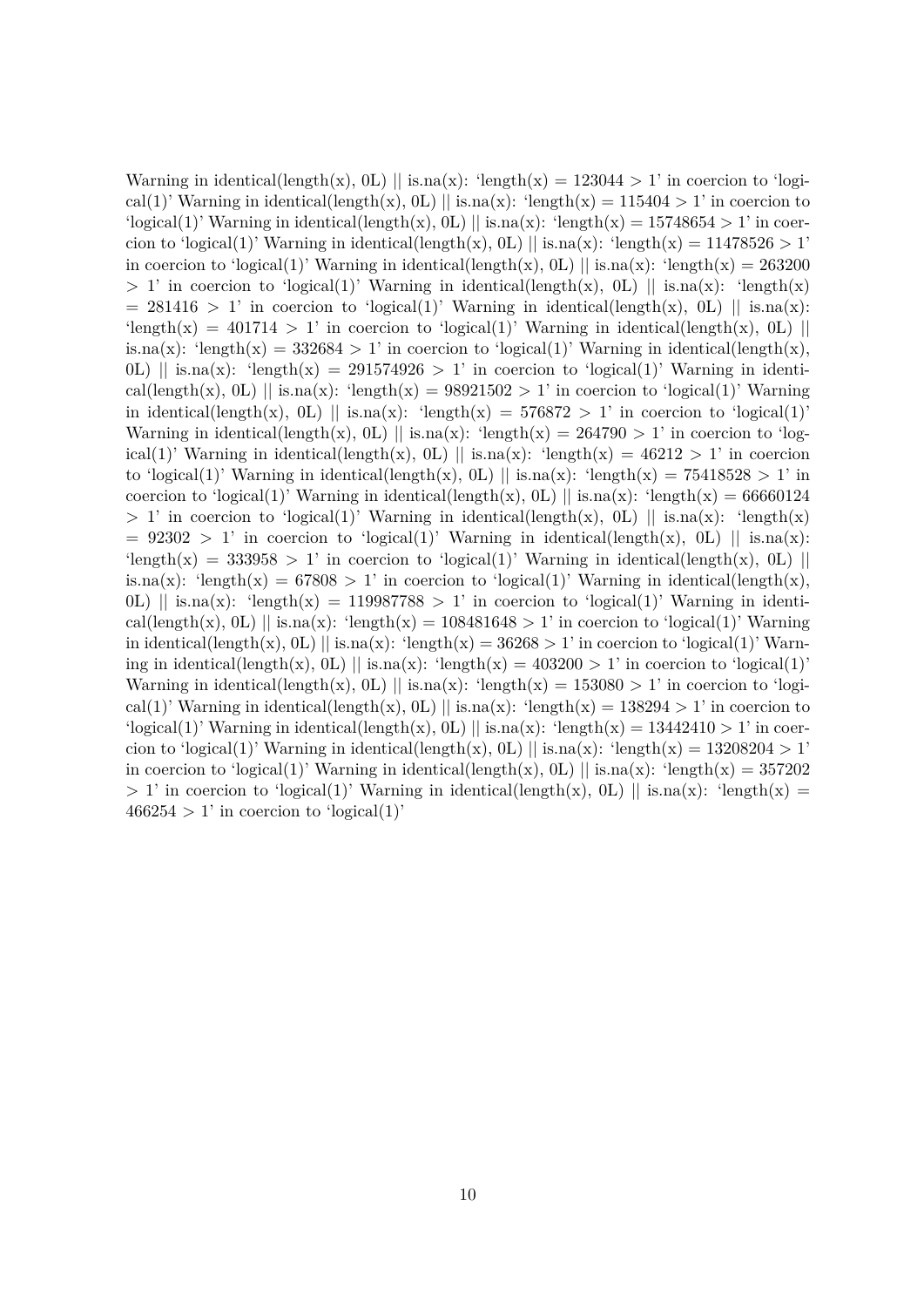Table 1: Comparison of datasets supported by ricu, highlighting some of the major similarities and distinguishing features among the five data sources described in the preceding sections. Values followed by parenthesized ranges represent medians and are accompanied by interquartile ranges.

|                                                                                                  | MIMIC-III                               | eICU                                        | Amsterdam UMCdb                                 | HiRID                                             | MIMIC-IV                                   |
|--------------------------------------------------------------------------------------------------|-----------------------------------------|---------------------------------------------|-------------------------------------------------|---------------------------------------------------|--------------------------------------------|
| Number of tables<br>Disk storage [GB]<br>Largest table [rows]<br>Available concepts <sup>*</sup> | 26<br>7.58<br>330,712,483<br>89         | 31<br>6.49<br>151,604,232<br>87             | $\overline{7}$<br>13.65<br>977,625,612<br>85    | $\overline{5}$<br>4.52<br>776,921,131<br>74       | 27<br>10.33<br>329,499,788<br>87           |
| Data collection<br>Time span<br>Country of origin                                                | $2001 - 2012$<br>United States          | 2014-2015<br>United States                  | $2003 - 2016$<br>Netherlands                    | 2008-2016<br>Switzerland                          | 2008-2019<br>United States                 |
| <b>Admission</b> counts<br>ICU<br>Hospital<br>Unique patients                                    | 61,532<br>57,841<br>46,476              | 200,859<br>166,355                          | 23,106<br>20,109                                | 33,904                                            | 76,540<br>69,300<br>53,150                 |
| Stay lengths [day]<br>ICU stays<br>Hospital stays                                                | $2.09(1.11-4.48)$<br>$6.57(3.80-11.86)$ | $1.57(0.82 - 2.97)$<br>$5.05(2.71-9.03)$    | $1.07(0.84 - 3.67)$                             | $0.99(0.81-2.16)$                                 | $1.93(1.09-3.73)$<br>$6.62$ $(3.87-11.36)$ |
| Vital signs $[1/hour]$<br>Heart rate<br>Mean arterial pressure                                   | $1.00(1.00-1.02)$<br>$1.00(1.00-1.33)$  | $12.00(12.00-12.00)$<br>$12.00(4.00-12.00)$ | $60.00 (60.00 - 60.00)$<br>$60.00(60.00-60.00)$ | $30.00 (30.00 - 60.00)$<br>$30.00(30.00 - 60.00)$ | $1.00(1.00-1.00)$<br>$1.00(1.00-1.02)$     |
| Lab tests $[1/\text{day}]$<br>Bilirubin<br>Lactate                                               | $1.00(0.86-1.38)$<br>$4.72(1.84-10.75)$ | $1.00(0.91-1.20)$<br>$3.78(1.54 - 6.67)$    | $1.00(0.33-1.06)$<br>$7.42(4.30-14.12)$         | $1.00(0.98-1.04)$<br>$4.66$ $(2.96 - 7.96)$       | $1.00(0.94-1.30)$<br>$4.68(2.29 - 9.47)$   |

\* These values represent the number of atomic concepts per data source. Additionally, 27 recursive concepts are available, which build on data source specific atomic concepts in a source agnostic manner (see Section 4.3 for details).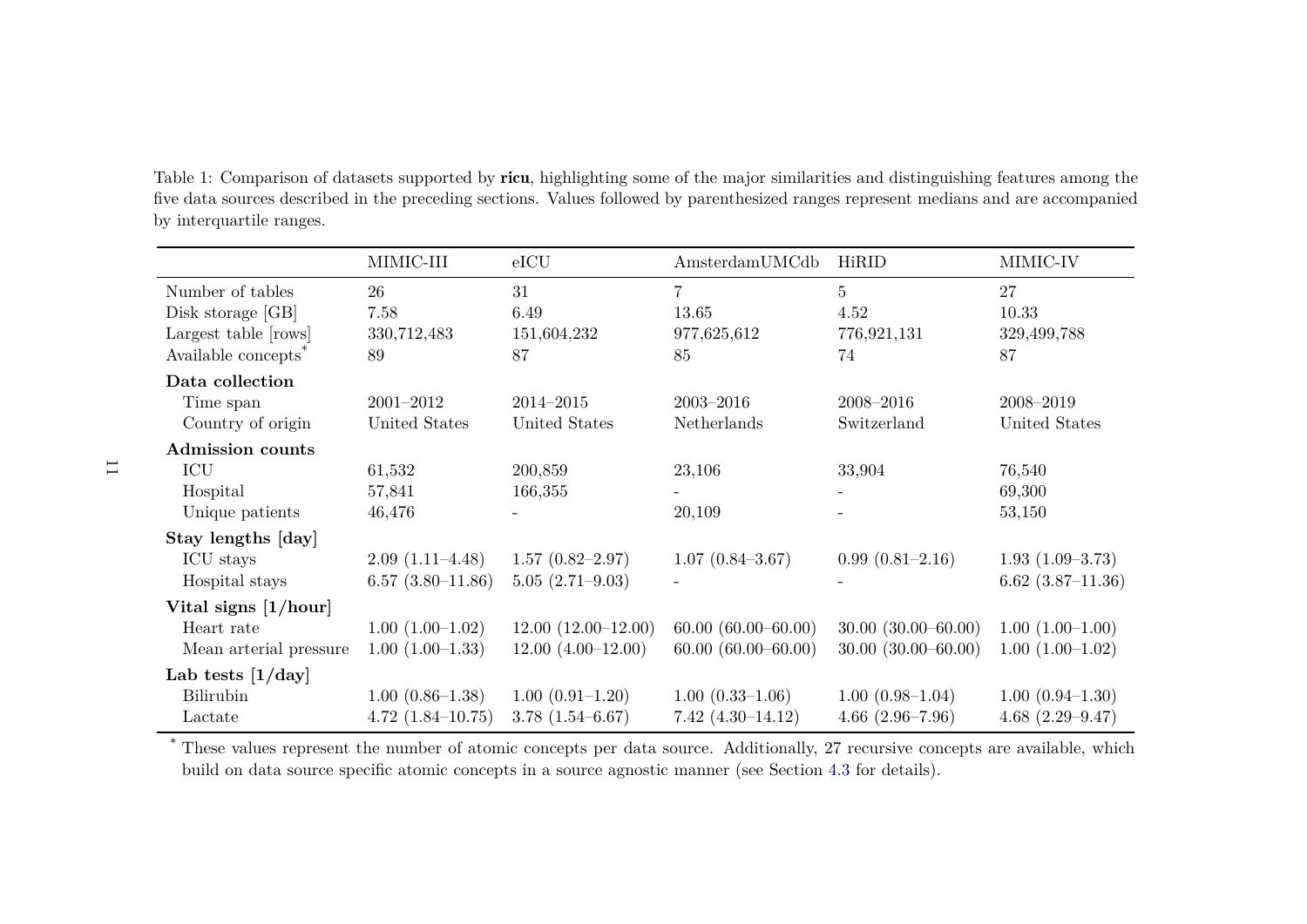In addition to including newer ICU data, this MIMIC release puts both more emphasis on data collected outside the ICU, newly making emergency department (ED) data available. In a similar vein, the set of considered data types is also expanded by including chest Xray (CXR) imagery directly with MIMIC data, using the same patient identifiers, while expanding the amount of unstructured text data (still to be made publicly available). Despite these promising developments, the focus of ricu remains on data that lies in the intersection of the supported datasets and therefore both ED and CXR data cannot be accessed by the current miiv implementation. Finally, documentation of medication administration has been much improved by not only reporting prescriptions, but, using an electronic Medicine Administration Record (eMAR) system, including time-stamped data on administration of individual formulary units.

### **4. Data concepts**

One of the key components of ricu is a scheme for specifying how to retrieve data corresponding to predefined clinical concepts from a given data source. This abstraction provides a mechanism for hiding away the data source specific implementation of a concept, in turn enabling dataset agnostic code for analysis. Heart rate, for example can be loaded from datasets mimic\_demo and eicu\_demo using the hr concept as

```
R > src < - "mimic demo"
R> demo <- c(src, "eicu_demo")
R>R> load_concepts("hr", demo, verbose = FALSE)
# A `ts_tbl`: 152,197 x 4
# Id vars: `source`, `icustay_id`
# Units: `hr` [bpm]
# Index var: `charttime` (1 hours)
      source icustay_id charttime hr
      <chr> <int><drtn> <dbl>
     1 eicu_demo 141764 0 hours 119
     2 eicu_demo 141764 1 hours 105
     3 eicu_demo 141764 2 hours 95
     4 eicu_demo 141764 3 hours 106
     5 eicu_demo 141764 4 hours 102
   ...
152,193 mimic_demo 298685 314 hours 60
152,194 mimic_demo 298685 315 hours 56
152,195 mimic_demo 298685 316 hours 50
152,196 mimic_demo 298685 317 hours 48
152,197 mimic_demo 298685 318 hours 0
# ... with 152,187 more rows
```
This requires infrastructure for specifying how to retrieve data subsets (Section 4.3) that is both extensible (to new concepts and new datasets) and flexible enough to handle conceptspecific preprocessing. Furthermore, allowing for code re-use for common data transformation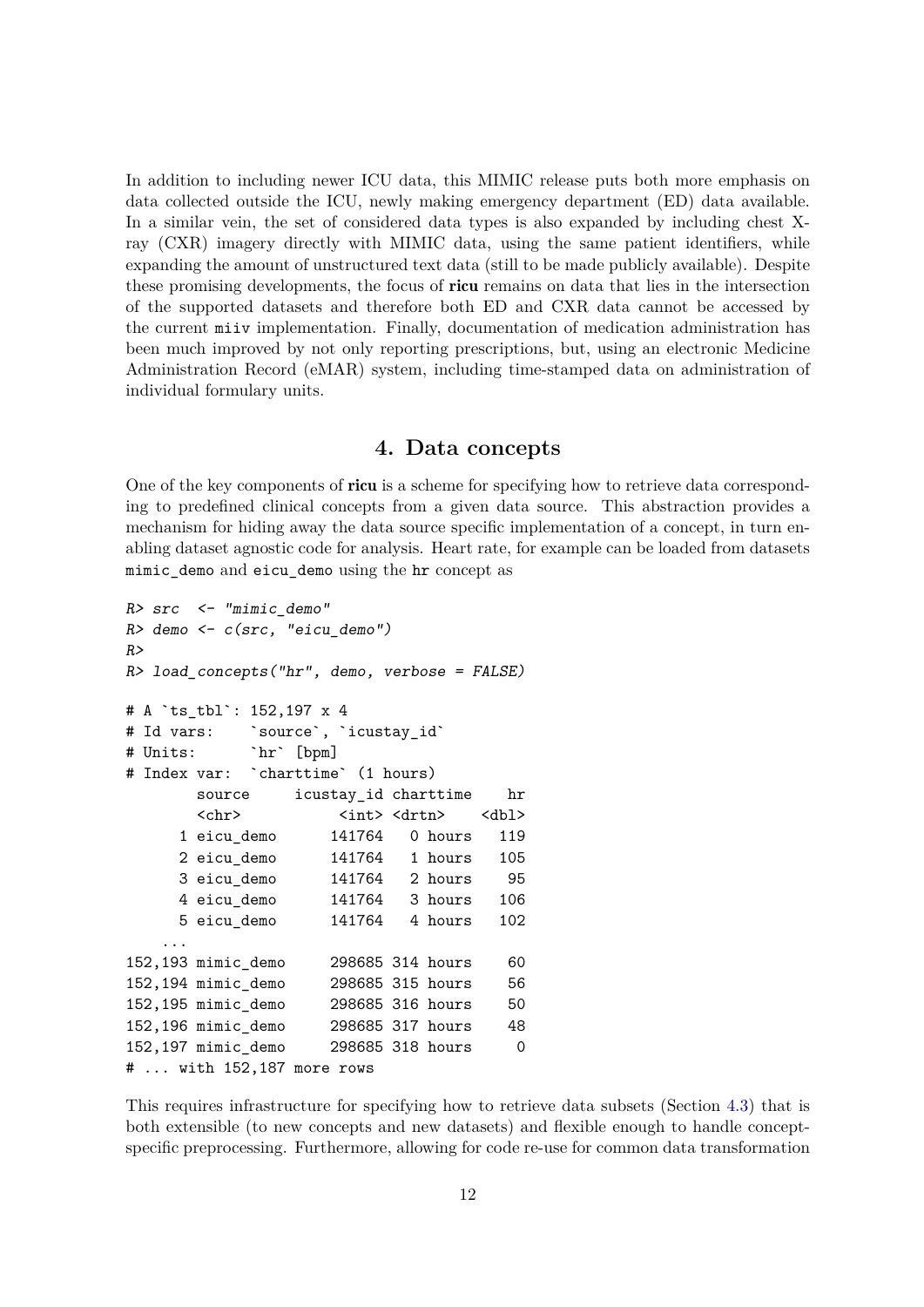tasks is important for simplifying both code development and maintenance. Building on this framework, ricu has included a dictionary with over 100 concepts implemented for all five supported datasets (where possible; see also Section 4.2 for further details).

### **4.1. Data classes**

In order to represent tabular ICU data, ricu provides several classes, all inheriting from data.table. The most basic of which, id\_tbl, marks one (or several) columns as id\_vars which serve to define a grouping (i.e., identify patients or unit stays). Inheriting from id\_tbl, ts\_tbl is capable of representing grouped time series data. In addition to id\_var column(s), a single column is marked as index\_var and is required to hold a base R difftime vector. Furthermore, ts tbl contains a scalar-valued difftime object as interval attribute, specifying the time series step size. More recently, a further class, win\_tbl, inheriting from ts\_tbl has been added. Objects of this class can be used for time-stamped measurements associated with a validity period. A set of drug infusions, consisting of both rates and intervals can as such be conveniently represented by a win\_tbl object.

Metadata for classes inheriting from id\_tbl is transiently added to data.table objects and for S3 generic functions which allow for object modifications, down-casting is implicit:

```
R (dat \leftarrow ts_tbl(a = 1:5, b = hours(1:5), c = rnorm(5)))
```

```
# A `ts tbl`: 5 x 3
# Id var: `a`
# Index var: `b` (1 hours)
     a b c
 <int> <drtn> <dbl>
1 1 1 hours -0.295
2 2 2 hours 0.604
3 3 3 hours -0.882
4 4 4 hours -0.889
5 5 5 hours 1.14
R > \text{dat}[[Tb'']] < - \text{dat}[[Tb'']] + \text{mins}(30)R> dat
# An `id_tbl`: 5 x 3
# Id var: `a`
     a b c
 <int> <drtn> <dbl>
1 1 5400 secs -0.295
2 2 9000 secs 0.604
3 3 12600 secs -0.882
4 4 16200 secs -0.889
5 5 19800 secs 1.14
```
Due to time series step size of dat being specified as 1 hour, an internal inconsistency is encountered when shifting time stamps by 30 minutes, as time steps are no longer multiples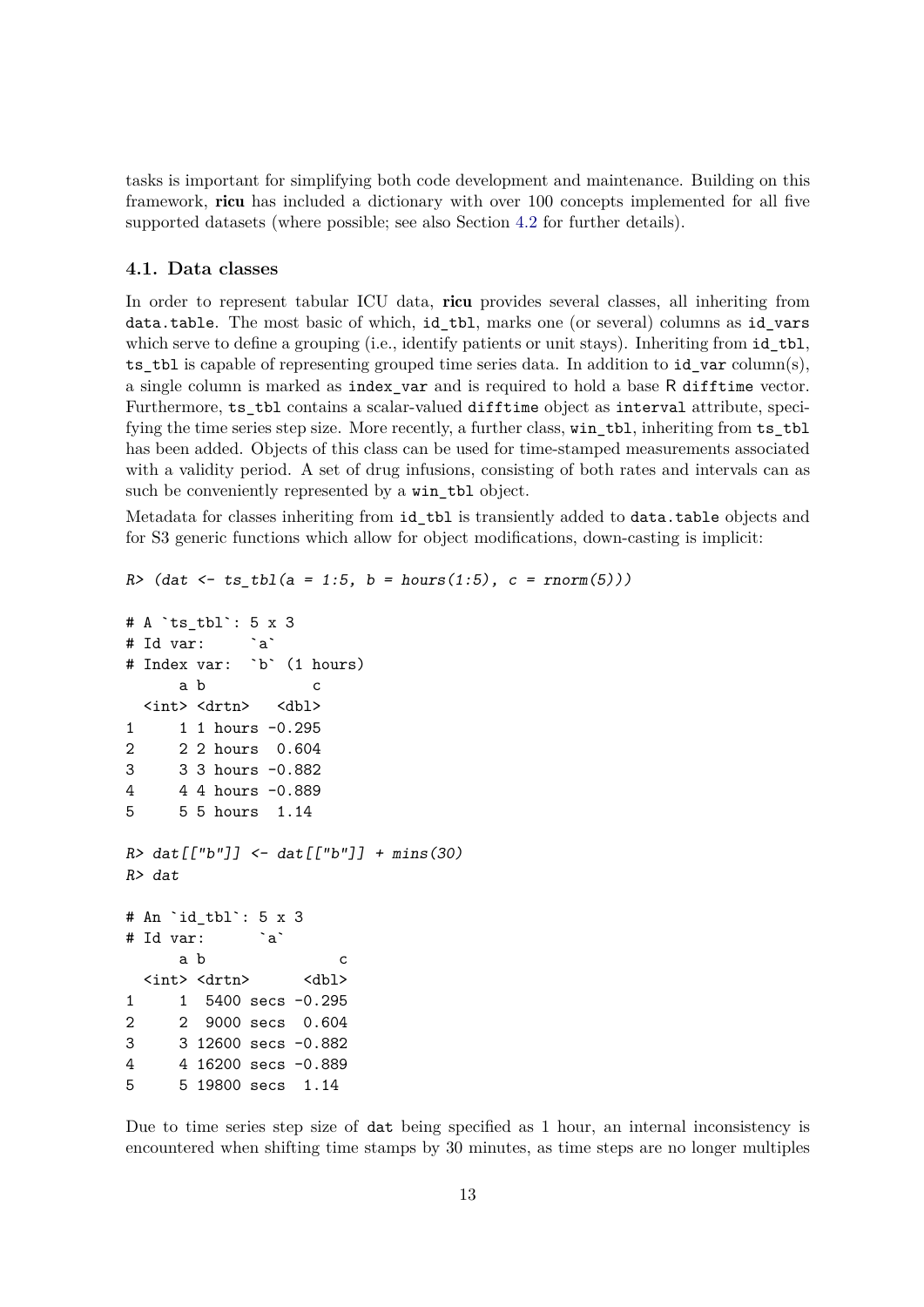of the time series interval, in turn causing down-casting to id\_tbl. Furthermore, if column a were to be removed, direct down-casting to data.table would be required in order to resolve resulting inconsistencies<sup>4</sup>.

Coercion to base classes data.frame and data.table, by stripping away the extra attributes, is easily possible using functions as.data.frame() and as.data.table(). Coercion is also available as data.table-style by-reference operation by passing by\_ref = TRUE to any of the above coercion functions. User caution is advised, as this does break with base R by-value (or copy-on-modify) semantics and may lead to unexpected behavior.

In its current form, win tbl objects can both be used to represent for example drug rates or drug amounts, administered over a specified time-period. When calling the utility function expand() however, which creates a ts\_tbl from a win\_tbl by assigning values to the corresponding time steps, values are assumed to be *valid* for the given interval.

```
R / (dat \le win_tbl(a = 1:5, b = hours(1:5), c = mins(rep(90, 5)),
+ d = runif(5))# A `win_tbl`: 5 x 4
# Id var: `a`
# Index var: `b` (1 hours)
# Duration var: `c`
     a b c d
 <int> <drtn> <drtn> <dbl>
1 1 1 hours 90 mins 0.145
2 2 2 hours 90 mins 0.439
3 3 3 hours 90 mins 0.275
4 4 4 hours 90 mins 0.519
5 5 5 hours 90 mins 0.970
R> expand(dat)
# A `ts tbl`: 10 x 3
# Id var: `a`
# Index var: `b` (1 hours)
      a b d
  <int> <drtn> <dbl>
 1 1 1 hours 0.145
2 1 2 hours 0.145
 3 2 2 hours 0.439
 4 2 3 hours 0.439
 5 3 3 hours 0.275
 6 3 4 hours 0.275
7 4 4 hours 0.519
8 4 5 hours 0.519
```
<sup>4</sup>Updating an object inheriting from id\_tbl using data.table::set() bypasses consistency checks as this is not an S3 generic function and therefore its behavior cannot be tailored to requirements of id\_tbl objects. It therefore is up to the user to avoid creating invalid id\_tbl objects in such a way.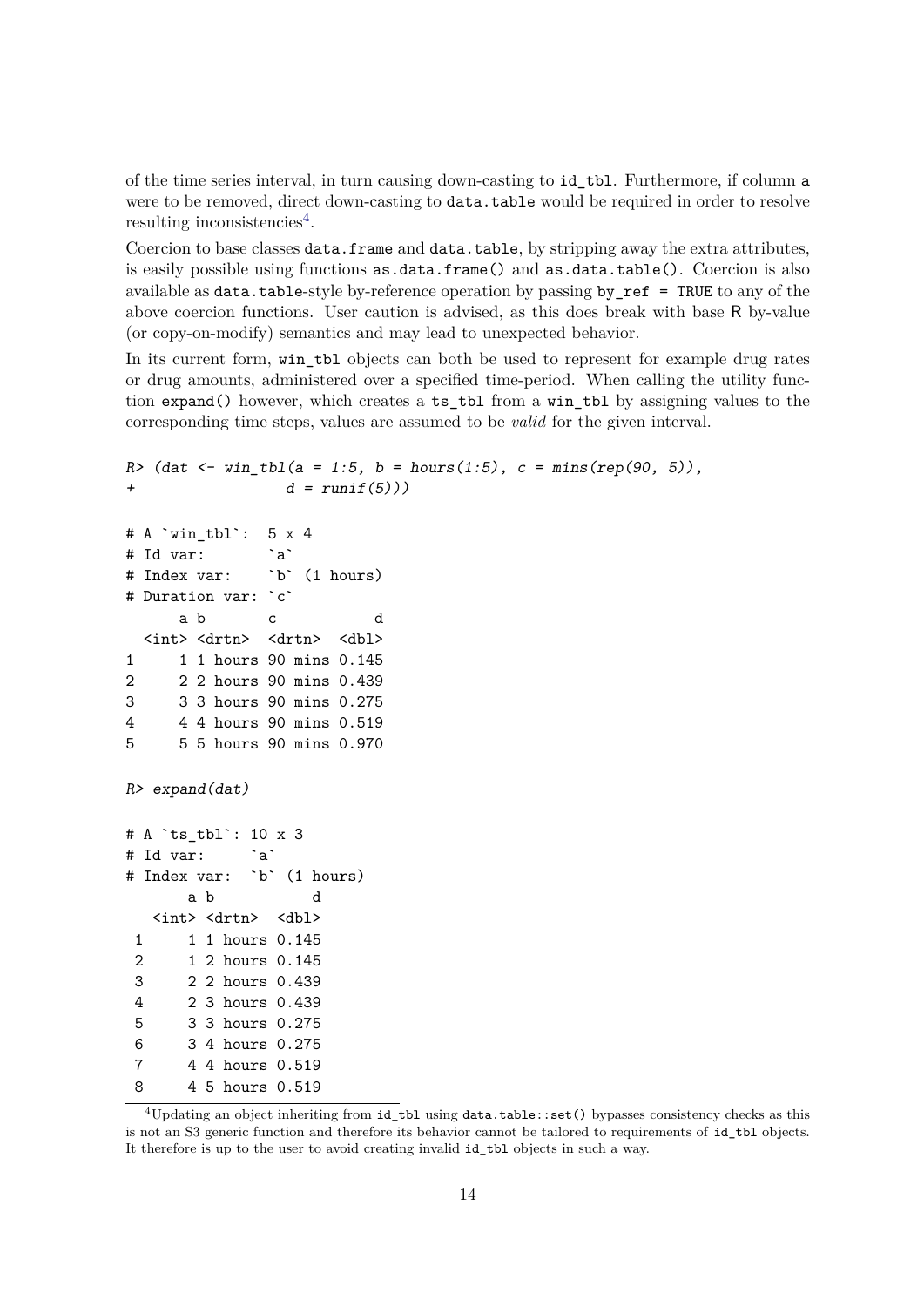9 5 5 hours 0.970 10 5 6 hours 0.970

In a case where d represented drug amounts instead of drug rates, the current implementation of expand() would produce incorrect results. One would expect the overall amount in such a scenario to be evenly divided by – and the resulting fractions assigned to – the corresponding time steps. Allowing for this distinction is being considered, but, as of yet, has not been implemented.

Utilizing the attached metadata of objects inheriting from id\_tbl, several utility functions can be called with concise semantics (as seen in the above example, where expand() is able to determine the required column names from the win tbl object by default). Utilities include functions for sorting, checking for duplicates, aggregating data per combination of id\_vars (and time step/time duration), checking time series data for gaps, verifying time series regularity and converting between irregular and regular time series, as well as functions for several types of moving window operations. Adding to those class-specific implementations, id\_tbl objects inherit from data.table (and therefore from data.frame), ensuring compatibility with a wide range of functionality targeted at these base-classes.

### **4.2. Ready-to-use concepts**

The current selection of clinical concepts that is included with ricu covers many physiological variables that are available throughout the included datasets. Treatment-related information on the other hand, being more heterogeneous in nature and therefore harder to harmonize across datasets, has been added on an as-needed basis and therefore is more limited in breadth. A quick note on loading from multiple sources simultaneously: In the introductory example, heart rate was loaded from multiple data sources, resulting in a column source being added. This allows for identifying patient IDs corresponding to the respective data sources and the extra column is added to the set of id\_vars. In the following calls to load\_concepts(), only data from a single source is requested and therefore no corresponding source column is added.

Available concepts can be enumerated using load\_dictionary() and the utility function explain\_dictionary() can be used to display some concept metadata.

```
R> dict \leq load_dictionary(demo)
R> head(dict)
```

```
<concept[6]>
```

|                                                      | abx                                       |                                                    | adh_rate                                  |
|------------------------------------------------------|-------------------------------------------|----------------------------------------------------|-------------------------------------------|
|                                                      | $antibiotics$ $\langle$ lgl_cncpt $[4]$ > | vasopressin rate <num_cncpt[3]></num_cncpt[3]>     |                                           |
|                                                      | adm                                       |                                                    | age                                       |
| patient admission type <fct_cncpt[2]></fct_cncpt[2]> |                                           |                                                    | patient age <num_cncpt[2]></num_cncpt[2]> |
|                                                      | alb                                       |                                                    | alp                                       |
|                                                      | albumin $\leq$ num cncpt $[2]$ >          | alkaline phosphatase <num_cncpt[2]></num_cncpt[2]> |                                           |

R> explain\_dictionary(head(dict))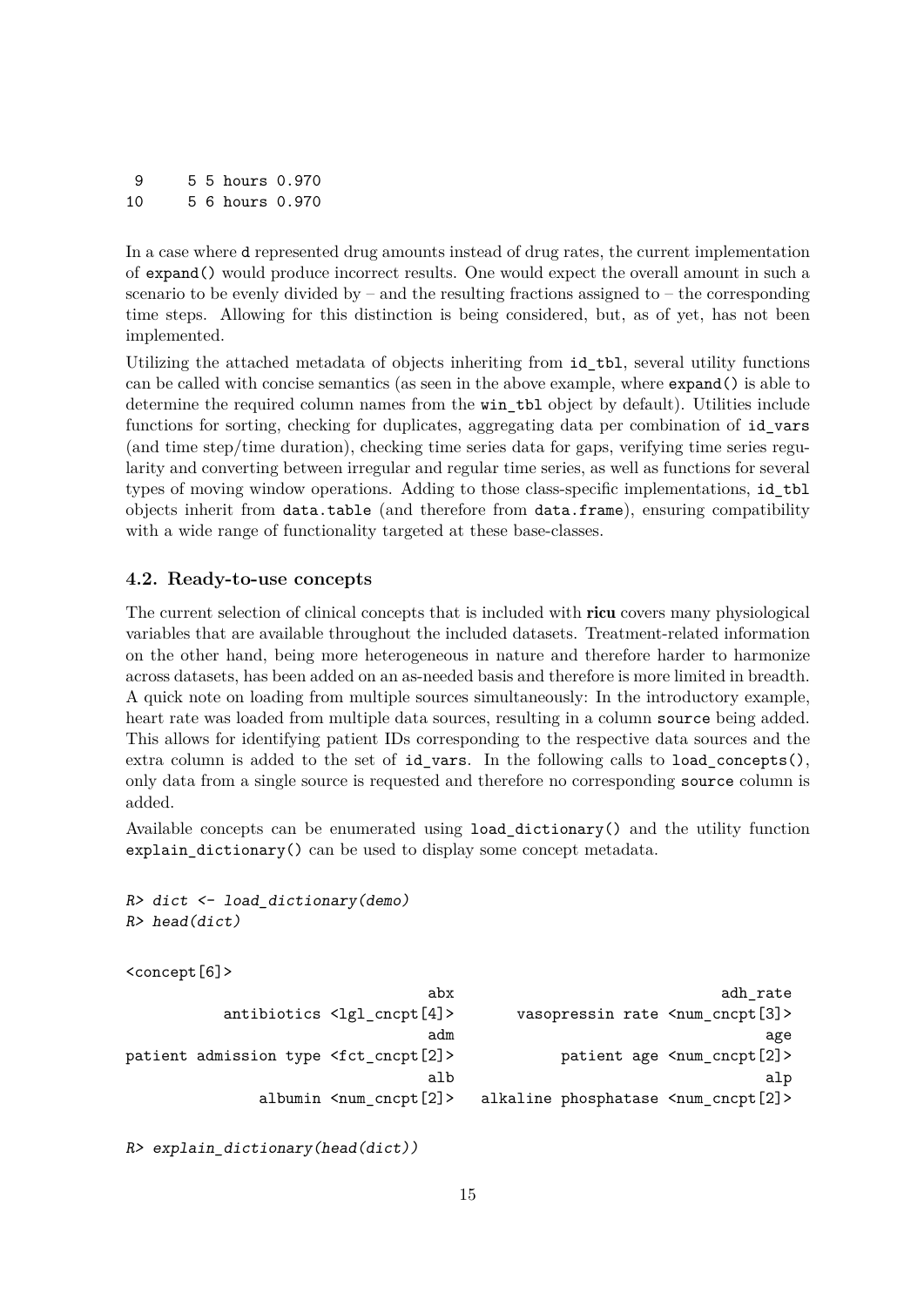|              | name | category               | description                             |
|--------------|------|------------------------|-----------------------------------------|
| $\mathbf{1}$ | abx  | medications            | antibiotics                             |
|              |      | 2 adh_rate medications | vasopressin rate                        |
| 3            |      |                        | adm demographics patient admission type |
| 4            |      | age demographics       | patient age                             |
| 5            | alb  | chemistry              | albumin                                 |
| 6            | alp  | chemistry              | alkaline phosphatase                    |

The following subsections serve to introduce some of the included concepts as well as highlight limitations that come with current implementations. Grouping the available concepts by category yields the following counts

R> table(vapply(dict, `[[`, character(1L), "category"))

| blood gas |                           | chemistry demographics |        | hematology medications |
|-----------|---------------------------|------------------------|--------|------------------------|
| 10        |                           |                        | 20     |                        |
|           | microbiology neurological | outcome                | output | respiratory            |
|           |                           | 19                     |        |                        |
| vitals    |                           |                        |        |                        |
|           |                           |                        |        |                        |

### *Physiological data*

The largest and most well established group of concepts (covering more than half of all currently included concepts) includes physiological patient measurements such as routine vital signs, respiratory variables, fluid discharge amounts, as well as many kinds of laboratory tests including blood gas measurements, chemical analysis of body fluids and hematology assays.

```
R> load_concepts(c("alb", "glu"), src, interval = mins(15L),
+ verbose = FALSE)
# A `ts_tbl`: 1,965 x 4
# Id var: `icustay id`
# Units: `alb` [g/dL], `glu` [mg/dL]
# Index var: `charttime` (15 mins)
    icustay_id charttime alb glu
         <int> <drtn> <dbl> <dbl>
   1 201006 -3495 mins NA 116
   2 201006 -2745 mins NA 83
   3 201006 -1275 mins NA 91
   4 201006 15 mins 2.4 175
   5 201006 675 mins NA 129
 ...
1,961 298685 15600 mins NA 159
```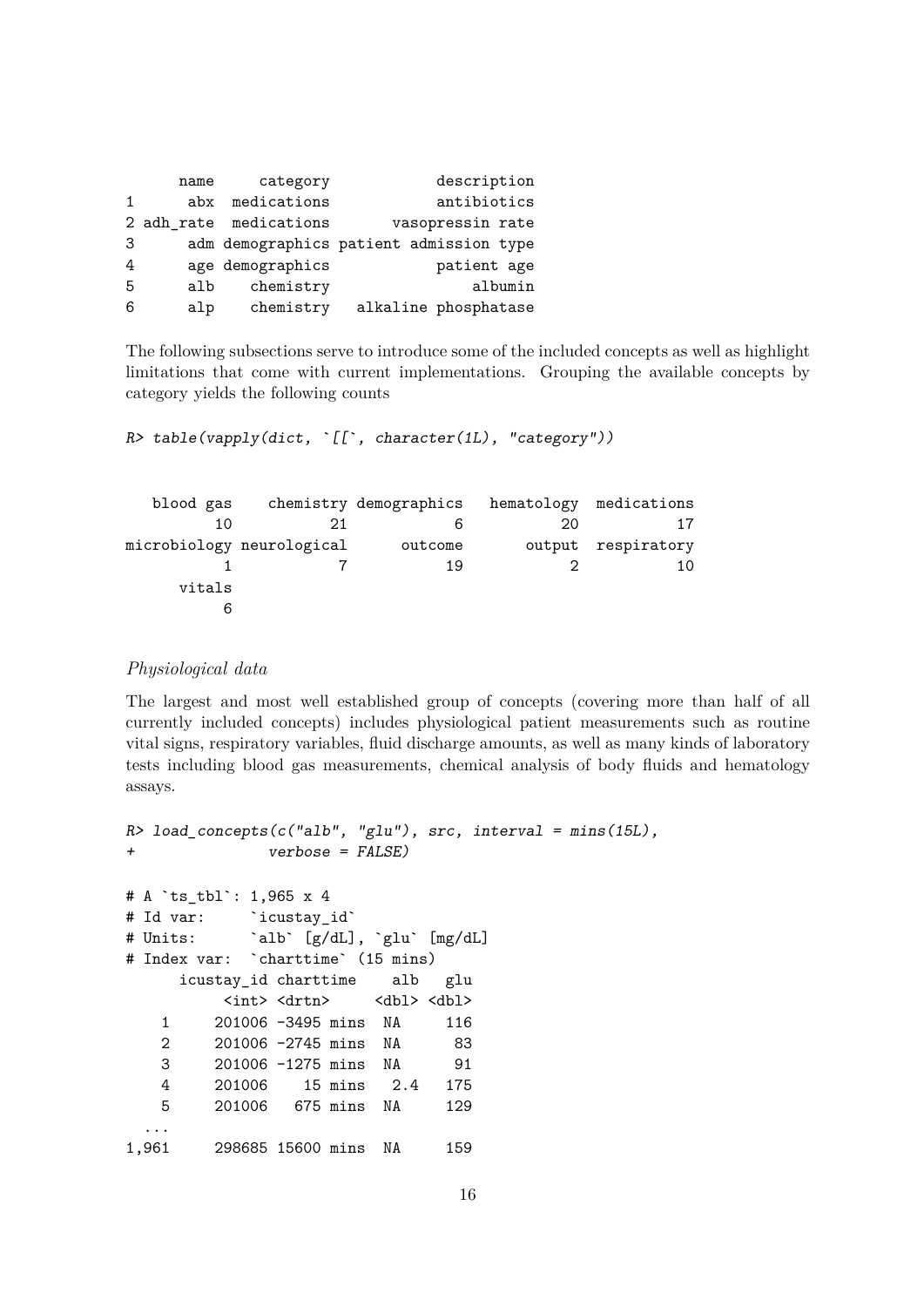| 1,962 | 298685 16365 mins 2.2   |  | 153 |
|-------|-------------------------|--|-----|
| 1,963 | 298685 17400 mins NA    |  | 182 |
| 1,964 | 298685 17595 mins NA    |  | 122 |
| 1,965 | 298685 17955 mins 2.5   |  | 121 |
|       | #  with 1,955 more rows |  |     |

Most concepts of this kind are represented by num\_cncpt objects (see Section 4.3) with an associated unit of measurement and a range of permissible values. Data is mainly returned as ts tbl objects, representing time-dependent observations. Apart from conversion to a common unit (using functionality offered by the **units** package (Pebesma, Mailund, and Hiebert 2016) or possibly using the convert\_unit() callback function), little has to be done in terms of preprocessing: values are simply reported at time-points rounded to the requested interval.

#### *Patient demographics*

Moving on from dynamic, time-varying patient data, this group of concepts focuses on static patient information. While the assumption of remaining constant throughout a stay is likely to hold for variables including patient sex or height this is only approximately true for others such as weight. Nevertheless, such effects are ignored and concepts of this group will be mainly returned as id tbl objects with no corresponding time-stamps included.

Whenever requesting concepts which are returned with associated time-stamps (e.g., glucose) alongside time-constant data (e.g., age), merging will duplicate static data over all time-points.

R> load\_concepts(c("age", "glu"), src, verbose = FALSE)

```
# A `ts_tbl`: 1,914 x 4
# Id var: `icustay_id`
# Units: `age` [years], `glu` [mg/dL]
# Index var: `charttime` (1 hours)
     icustay_id charttime age glu
         <int> <drtn> <dbl> <dbl>
   1 201006 -58 hours 68.9 116
   2 201006 -45 hours 68.9 83
   3 201006 -21 hours 68.9 91
   4 201006 0 hours 68.9 175
   5 201006 11 hours 68.9 129
 ...
1,910 298685 260 hours 80.1 159
1,911 298685 272 hours 80.1 153
1,912 298685 290 hours 80.1 182
1,913 298685 293 hours 80.1 122
1,914 298685 299 hours 80.1 121
# ... with 1,904 more rows
```
Despite a best-effort approach, data availability can be a limiting factor. While for physiological variables, there is good agreement even across countries, data-privacy considerations, as well as lack of a common standard for data encoding, may cause issues that are hard to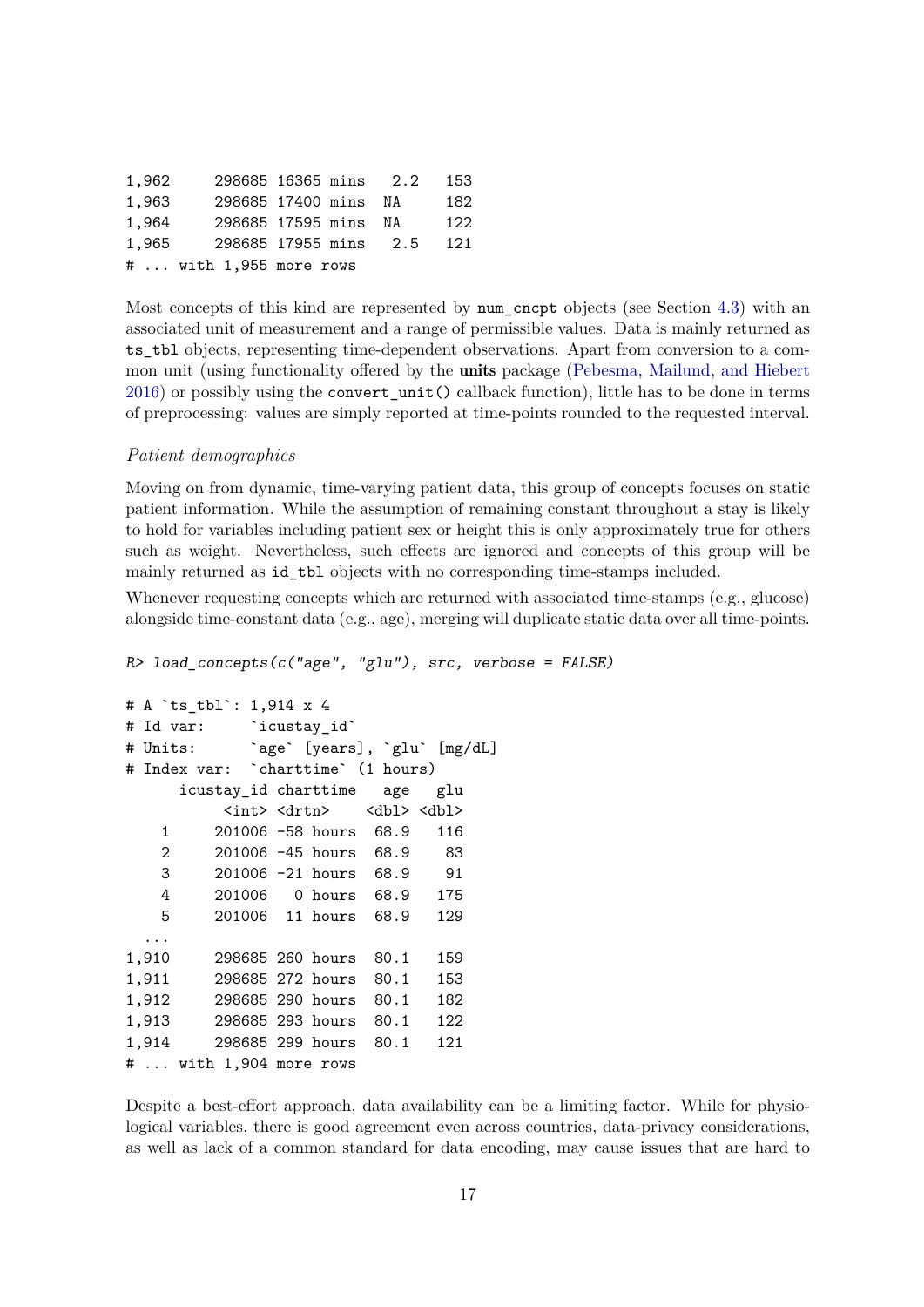resolve. In some cases, this can be somewhat mitigated while in others, this is a limitation to be kept in mind. In AmsterdamUMCdb, for example, patient age, height and weight are not available as continuous variables, but as factor variables with patients binned into groups. Such variables are then approximated by returning the respective mid-points of groups for aumc data<sup>5</sup>. Other concepts, such as adm (categorizing admission types) or a potential icd concept (diagnoses as ICD-9 codes) can only return data if available from the data source in question. Unfortunately, neither aumc nor hirid contain ICD-9 encoded diagnoses, and in the case of hirid, no diagnosis information is available at all.

#### *Treatment-related information*

The largest group of concepts dealing with treatment-related information is described by the medications category. In addition to drug administrations, only basic ventilation information is currently provided as ready-to-use concept. Just like availability of common ICU procedures, patient medication is also underdeveloped, covering mainly vasopressor administrations, as well as corticosteroids, antibiotics and dextrose infusions. The current concepts retrieving treatment-related information are mostly focused on providing data required for constructing clinical scores described in Section 4.2.4. While this group of concepts lends itself to use of win\_tbl objects, a call to load\_concepts(), requesting multiple concepts which do not all return data as win\_tbl (while leaving the merge argument at default value TRUE), all win tbl objects are converted to ts tbl in order to be merged with the non-win tbl objects.

Ventilation is represented by several concepts: a ventilation indicator variable (vent\_ind), represented by a win\_tbl object is constructed from start and end events (concepts vent\_start and vent\_end). This includes any kind of mechanical ventilation (invasive via an endotracheal or tracheostomy tube), as well as non-invasive ventilation via face or nasal masks. In line with other concepts belonging to this group, the current state is far from being comprehensive and expansion to further ventilation parameters is desirable.

The singular concept addressing antibiotics (abx) returns an indicator signaling whenever an antibiotic was administered. This includes any route of administration (intravenous, oral, topical, etc.) and does neither report dosage, nor active ingredient. Finally, vasopressor administration is reported by several concepts representing different vasoactive drugs (including dopamine, dobutamine, epinephrine, norepinephrine and vasopressin), as well as different administration aspects such as rate, duration and rate administered for at least 60 minutes, which is used in Sepsis-Related Organ Failure Assessment (SOFA) scoring (Vincent, Moreno, Takala, Willatts, De Mendonça, Bruining, Reinhart, Suter, and Thijs 1996).

```
R> load_concepts(c("abx", "vent_ind", "norepi_rate", "norepi_dur"), src,
+ verbose = FALSE)
# A `ts_tbl`: 12,434 x 6
# Id var: `icustay_id`
# Units: `norepi_rate` [mcg/kg/min]
```
<sup>&</sup>lt;sup>5</sup>Prioritizing consistency over accuracy, one could apply the same binning to datasets which report numeric values, but the concepts included with ricu attempt to strike a balance between consistency and amount of applied preprocessing. With the extensible architecture of data concepts, however, such categorical variants of patient demographic concepts could easily be added.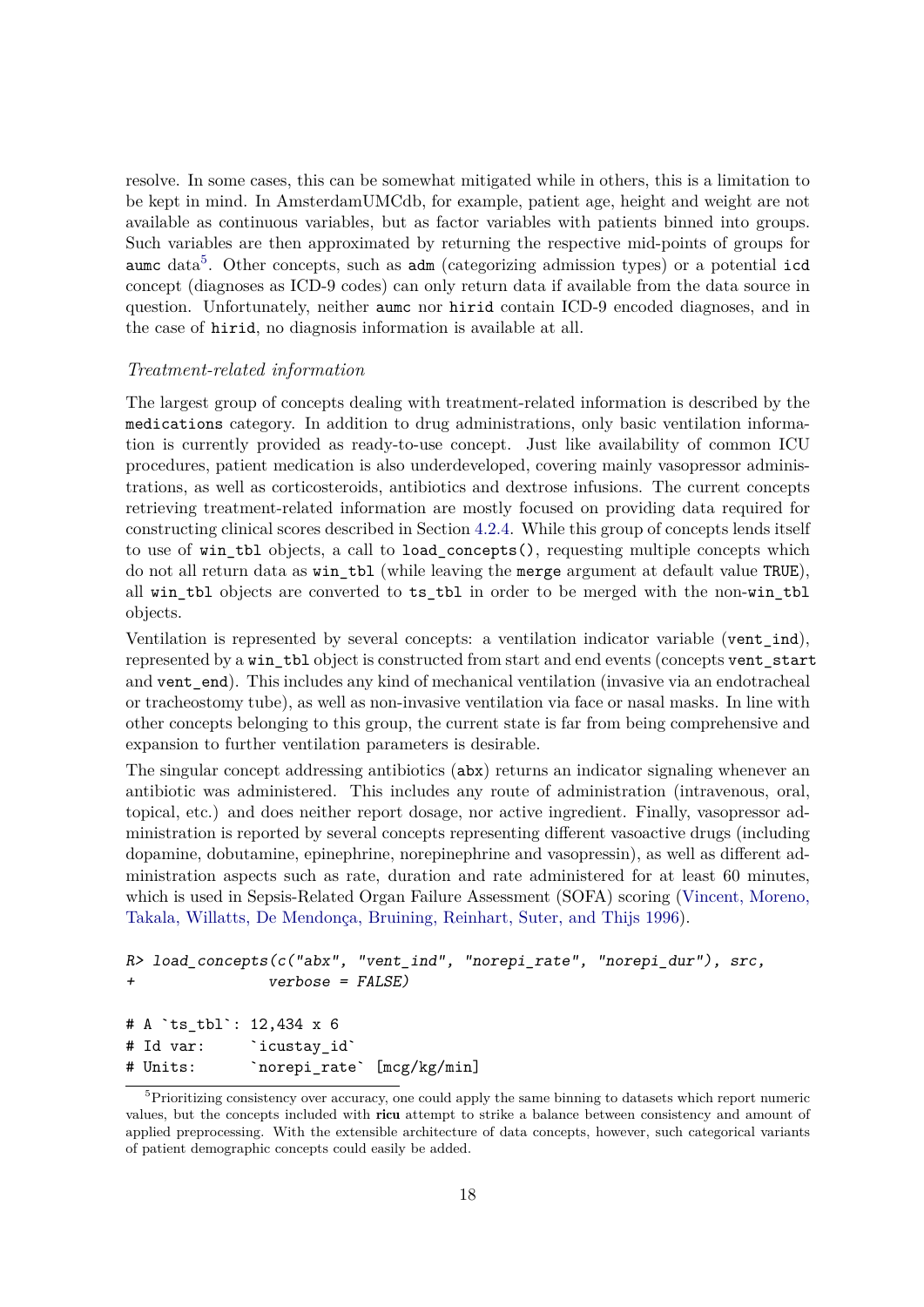|        | # Index var: `startdate` (1 hours) |              |                         |      |                                                          |                           |
|--------|------------------------------------|--------------|-------------------------|------|----------------------------------------------------------|---------------------------|
|        |                                    |              |                         |      | icustay_id startdate abx vent_ind norepi_rate norepi_dur |                           |
|        | <int> <drtn></drtn></int>          |              | <lgl> <lgl></lgl></lgl> |      |                                                          | <dbl> <drtn></drtn></dbl> |
| 1      | 201006                             | 7 hours TRUE |                         | NA   | NA                                                       | NA hours                  |
| 2      | 201006 8 hours NA                  |              |                         | TRUE | NA                                                       | 60 hours                  |
| 3      | 201006 9 hours NA                  |              |                         | TRUE |                                                          | $0.0460$ NA hours         |
| 4      | 201006                             | 10 hours NA  |                         | TRUE |                                                          | $0.0690$ NA hours         |
| 5      | 201006                             | 11 hours NA  |                         | TRUE |                                                          | $0.0690$ NA hours         |
| .      |                                    |              |                         |      |                                                          |                           |
| 12,430 | 298685 612 hours NA                |              |                         | TRUE | NA                                                       | NA hours                  |
| 12,431 | 298685 613 hours NA                |              |                         | TRUE | NA                                                       | NA hours                  |
| 12,432 | 298685 614 hours NA                |              |                         | TRUE | NA                                                       | NA hours                  |
| 12,433 | 298685 615 hours NA                |              |                         | TRUE | NA                                                       | NA hours                  |
| 12,434 | 298685 616 hours NA                |              |                         | TRUE | NA                                                       | NA hours                  |
|        | $# \ldots$ with 12,424 more rows   |              |                         |      |                                                          |                           |

As cautioned in Section 4.2.2, variability in data reporting across datasets can lead to issues: the prescriptions table included with MIMIC-III, for example, reports time-stamps as dates only, yielding a discrepancy of up to 24 hours when merged with data where time-accuracy is on the order of minutes. Another problem exists with concepts that attempt to report administration windows, as some datasets do not describe infusions with clear cut start/endpoints but rather report infusion parameters at (somewhat) regular time intervals. This can cause artifacts when the requested time step-size deviates from the dataset inherent time grid and introduces uncertainty when attempting to determine start/endpoints for creating a win\_tbl object.

R> load\_concepts("dex", "mimic\_demo", verbose = FALSE)

```
# A `win_tbl`: 10 x 4
# Id var: `icustav id`
# Units: `dex` [ml/hr]
# Index var: `starttime` (1 hours)
# Duration var: `dur_var`
  icustay_id starttime dur_var dex
      <int> <drtn> <drtn> <dbl>
1 216185 129 hours 1 mins 15000
2 249805 335 hours 660 mins 9.09
3 253931 159 hours 1 mins 500.
4 277238 2 hours 140 mins 100.
5 277238 3 hours 1 mins 15000
6 277238 5 hours 1 mins 15000
7 285750 4 hours 1 mins 15000
8 286072 101 hours 1 mins 7500
9 286072 118 hours 1 mins 7500
10 286072 126 hours 1 mins 7500
```
Furthermore for a concept like dextrose administration as implemented in dex, where infusions are returned alongside bolus administrations, this can yield large rate values, as the returned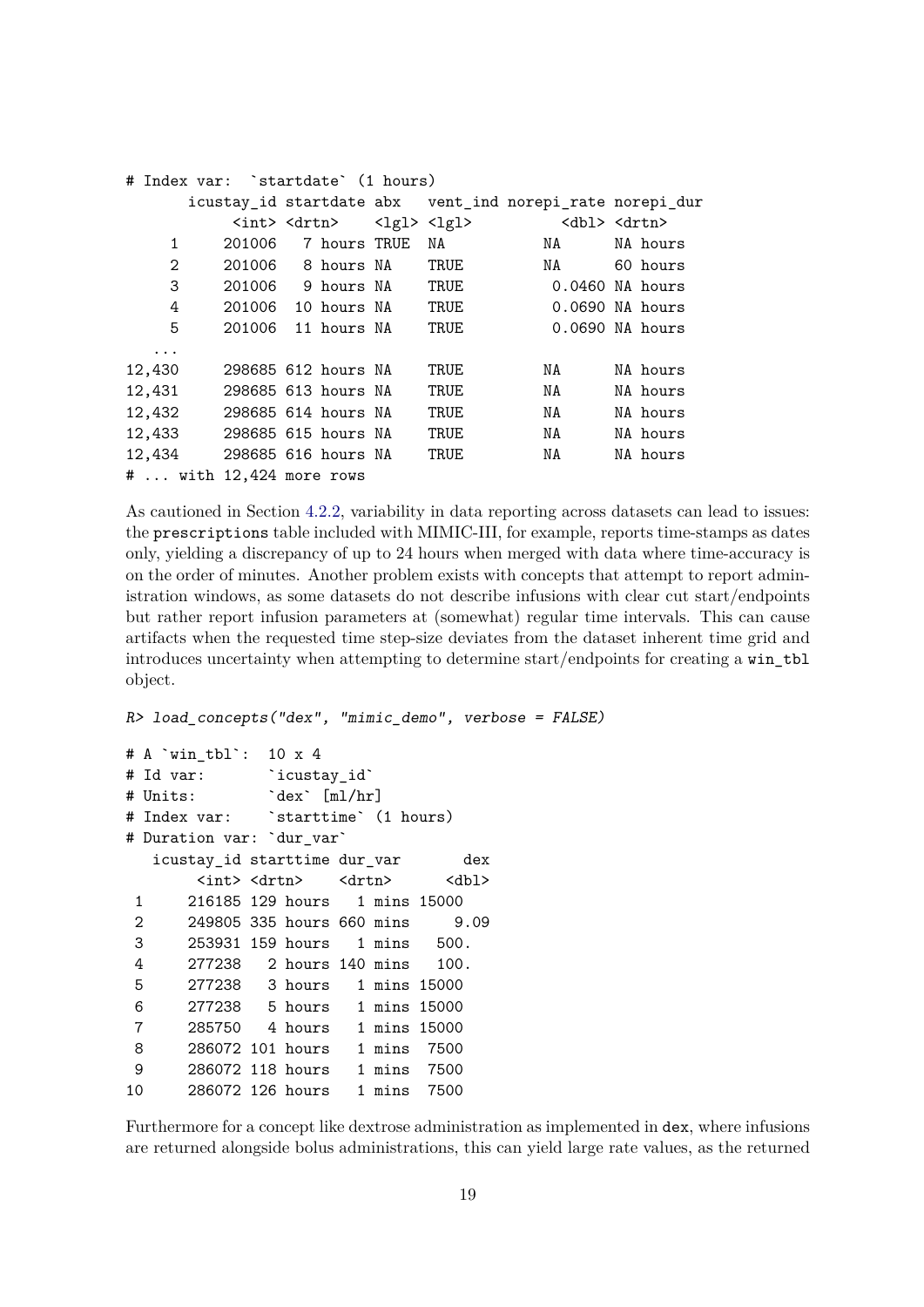unit is ml/hr and in this particular case, values are harmonized such that they correspond to 10% dextrose solutions. A bolus administration of 50 ml dextrose 50% will therefore be reported as 15000 ml/hr administered within 1 minute.

#### *Outcomes*

A group of more loosely associated concepts can be used to describe patient state. This includes common clinical endpoints, such as death or length of ICU stay, as well as scoring systems such as SOFA, the systemic inflammatory response syndrome (SIRS; Bone, Sibbald, and Sprung 1992) criterion, the National Early Warning Score (NEWS; Jones 2012) and the Modified Early Warning Score (MEWS; Subbe, Kruger, Rutherford, and Gemmel 2001).

While the more straightforward outcomes can be retrieved directly from data, clinical scores often incorporate multiple variables, based upon which a numeric score is constructed. This can typically be achieved by using concepts of type rec\_cncpt (see Section 4.3), specifying the needed components and supplying a callback function that applies rules for score construction.

```
R> load concepts(c("sirs", "death"), src, verbose = FALSE,
+ keep_components = TRUE)
```

```
# A `ts_tbl`: 14,295 x 8
# Id var: `icustay_id`
# Index var: `charttime` (1 hours)
    icustay_id charttime sirs death temp_comp hr_comp resp_comp wbc_comp
       <int> <drtn> <dbl> <lgl> <int> <int> <int> <int>
  1 201006 -58 hours 1 NA NA NA NA 1
  2 201006 -45 hours 1 NA NA NA NA 1
  3 201006 -21 hours 1 NA NA NA NA 1
  4 201006 -10 hours 2 NA NA NA 1 1
   5 201006 0 hours 3 NA 0 1 1 1 1
 ...
14,291 298685 314 hours 2 NA 0 0 1 1 1
14,292 298685 315 hours 2 NA 0 0 1 1
14,293 298685 316 hours 2 NA 0 0 1 1 1
14,294 298685 317 hours 1 NA 0 0 0 1
14,295 298685 318 hours 1 TRUE 0 0 NA 1
# ... with 14,285 more rows
```
Callback functions can become rather involved (especially for more complex concepts such as SOFA) and may offer arbitrary arguments to tune their behavior. As callback functions to rec\_cncpt objects are typically called internally from load\_concepts(), arguments not used by load\_concepts(), such as keep\_components in the above example (causing not only the score column, but also individual score components to be retained) are forwarded. Therefore, some care has to be taken as when requesting multiple concepts within the same call to load\_concepts(), while passing arguments intended for concept-level callback functions, as all involved callback functions will be called with the same forwarded arguments. When for example requesting multiple scores (such as SOFA or SIRS), it is currently not possible to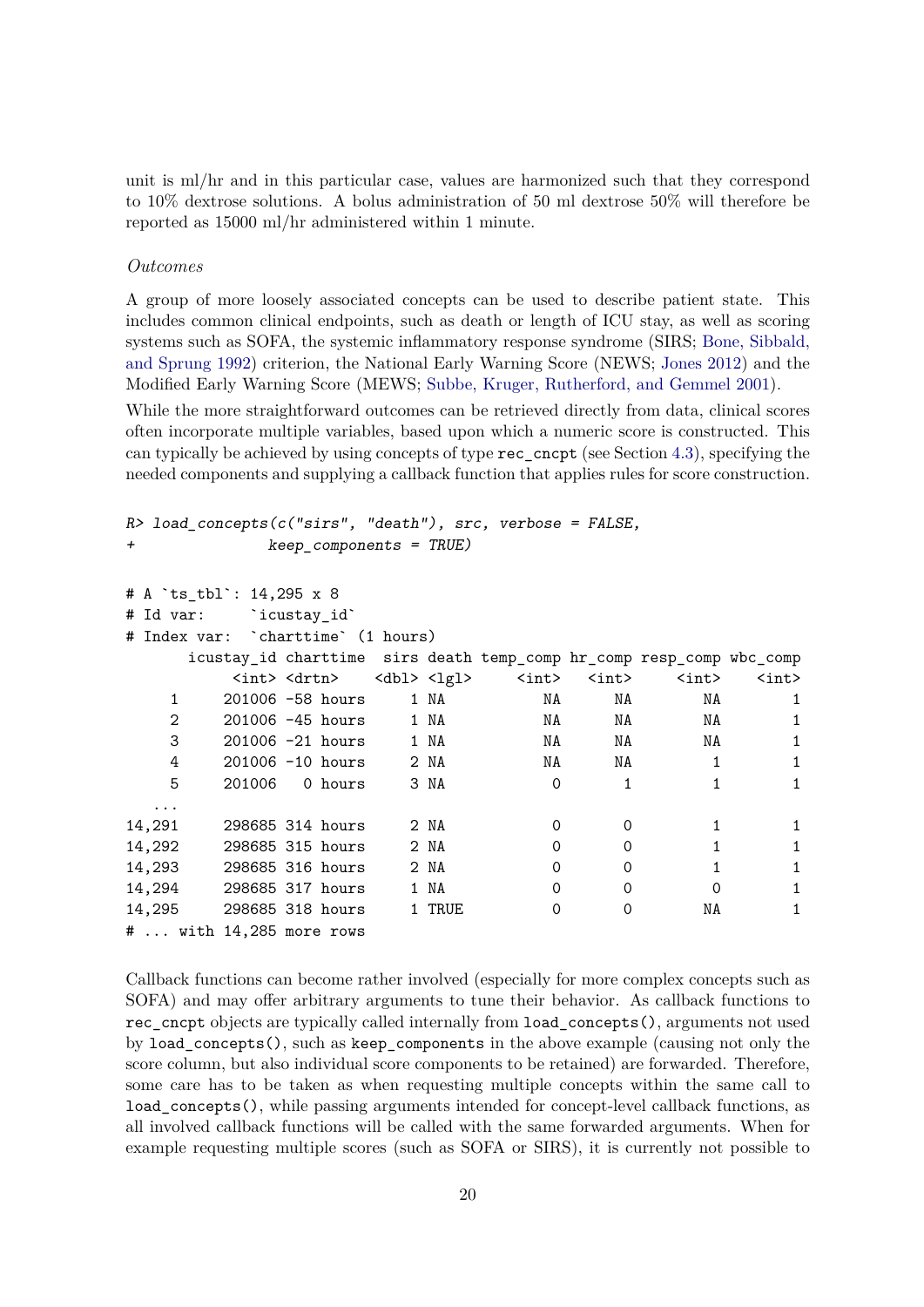enable keep components for only a subset thereof. This setup consequently also requires that all involved callback functions are allowed to be called with the given set of extra arguments.

### **4.3. Concept specification**

Just like data source configuration (as discussed in Section 5.3), concept specification relies on JSON-formatted text files, parsed by jsonlite (Ooms 2014). A default dictionary of concepts is included with ricu, containing a selection of commonly used clinical concepts. Several types of concepts exist within ricu and with extensibility in mind, new types can easily be added. A quick remark on terminology before diving into more details on how to specify data concepts: A *concept* corresponds to a clinical variable such as a bilirubin measurement or the ventilation status of a patient, and an *item* encodes how to retrieve data corresponding to a given concept from a data source. A *concept* therefore contains several *items* (zero, one or multiple are possible per data source).

All concepts consist of minimal metadata including a name, target class (defaults to  $ts_t$ tbl; see Section 4.1), an aggregation specification<sup>6</sup> and class information (num\_concept if not otherwise specified), as well as optional description and category information. Adding to that, depending on concept class, further fields can be supplied. In the case of the most widespread concept type (num\_cncpt; used to represent numeric data) this is unit which encodes one (or several synonymous) unit(s) of measurement, as well as a minimal and maximal plausible values (specified as  $min$  and  $max$ ). The concept for heart rate data  $(nr)$  for example can be specified as

```
{
  "hr": {
    "unit": ["bpm", "/min"],
    "min": 0,
    "max": 300,
    "description": "heart rate",
    "category": "routine vital signs",
    "sources": {
      ...
    }
 }
}
```
Metadata is used during concept loading for data-preprocessing. For numeric concepts, the specified measurement unit is compared to that of the data (if available), with messages being displayed in case of mismatches, while the range of plausible values is used to filter out measurements that fall outside the specified interval. Other types of concepts include

<sup>6</sup>Every concept needs a default aggregation method which can be used during data loading to return data that is unique per key (either per id\_vars group or per combination of ìd\_vars and index\_var) otherwise down-stream merging of multiple concepts is ill-defined. The aggregation default can be manually overridden during loading or automatically, by specification as part of a rec\_cncpt object. If no aggregation method is explicitly indicated the global default is first() for character, median() for numeric and any() for logical vectors.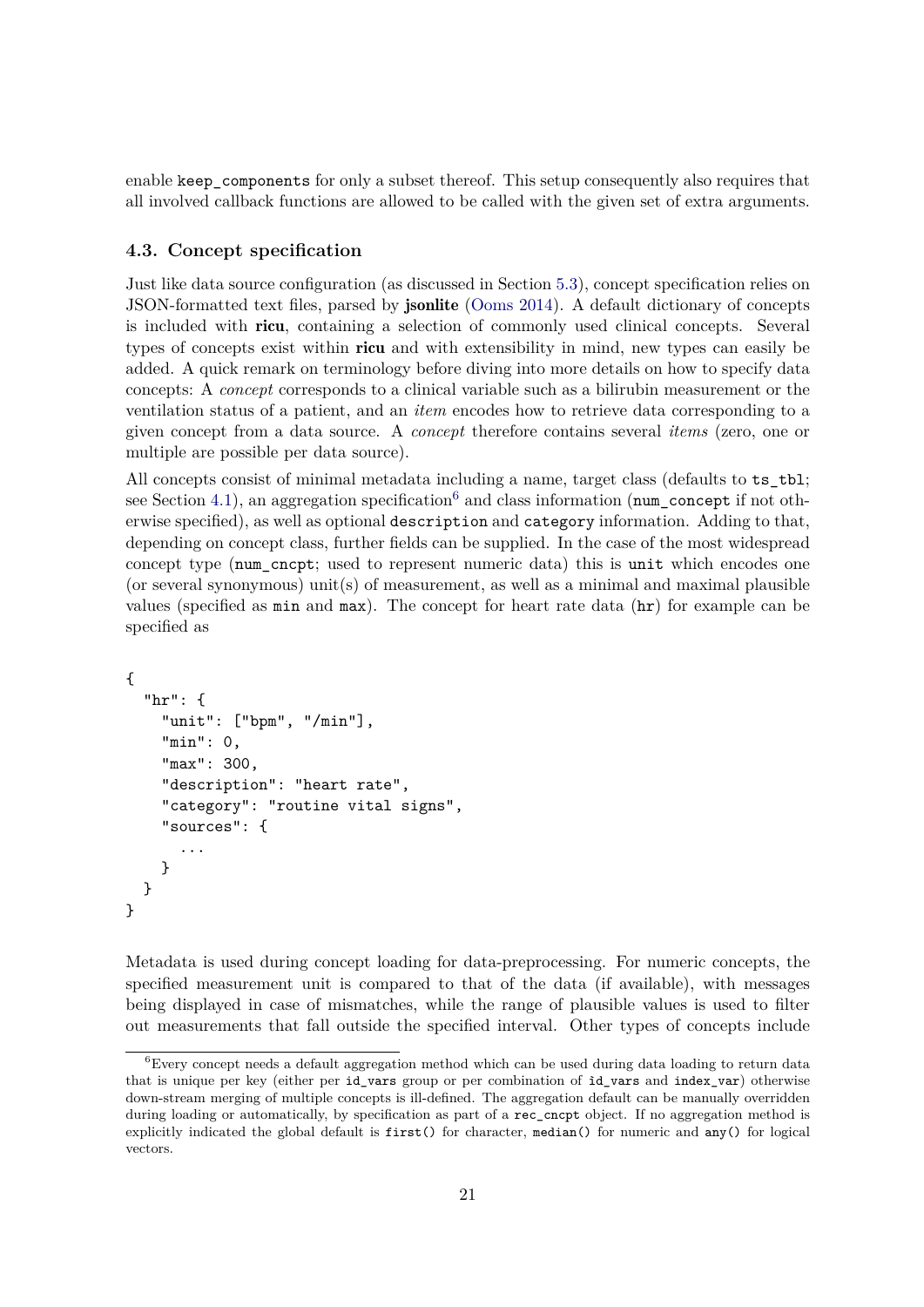categorical concepts (fct\_cncpt), concepts representing binary data (lgl\_cncpt), as well as recursive concepts (rec\_cncpt), which build on other *atomic* concepts<sup>7</sup> .

Finally, the most recently added concept class, unt\_cncpt, inheriting from num\_cncpt, aims to simplify manual conversion to target units, leveraging capabilities provided by the units package. For this to work, both source and target units have to be recognized and convertible (as reported by units::ud\_are\_convertible()). Measurement units that are not available by default can be registered using units::install\_unit().

Specification of how data can be retrieved from a data source is encoded by data *items*. Lists of data items (associated with data source names) are provided as sources element. For the demo datasets corresponding to eICU and MIMIC-III, heart rate data retrieval is specified as

```
{
  "eicu_demo": [
    {
      "table": "vitalperiodic",
      "val_var": "heartrate",
      "class": "col_itm"
    }
 ],
  "mimic_demo": [
    {
      "ids": [211, 220045],
      "table": "chartevents",
      "sub_var": "itemid"
    }
 ]
}
```
Analogously to how different concept classes are used to represent different types of data, different item classes handle different data loading requirements. The most common scenario is selecting a subset of rows from a table by matching a set of ID values (sub\_itm). In the above example, heart rate data in MIMIC-III can be located by searching for ID values 211 and 220045 in column itemid of table chartevents (heart rate data is stored in *long* format). Conversely, heart rate data in eICU is stored in *wide* format, requiring no row-subsetting. Column heartrate of table vitalperiodic contains all corresponding data and such data situations are handled by the col\_itm class. Other item classes include  $\texttt{rgx}_i$  itm where a regular expression is used for selecting rows and fun\_itm where an arbitrary function can be used for data loading. If a data loading scenario is not covered by these classes, adding further itm subclasses is encouraged.

<sup>&</sup>lt;sup>7</sup>An example for a recursive concept is the  $PaO<sub>2</sub>/FiO<sub>2</sub>$  ratio, used for instance to assess patients with acute respiratory distress syndrome (ARDS) or for Sepsis-Related Organ Failure Assessment (SOFA) (Villar, Pérez-Méndez, Blanco, Añón, Blanch, Belda, Santos-Bouza, Fernández, Kacmarek, and Spanish Initiative for Epidemiology and Therapies for ARDS (SIESTA) Network 2013; Vincent *et al.* 1996). Given both PaO<sup>2</sup> and  $FiO<sub>2</sub>$  as individual concepts, the PaO<sub>2</sub>/FiO<sub>2</sub> ratio is provided by ricu as a recursive concept (pafi), requesting the two atomic concepts pao2 and fio2 and performing some form of imputation for when at a given time step one or both values are missing.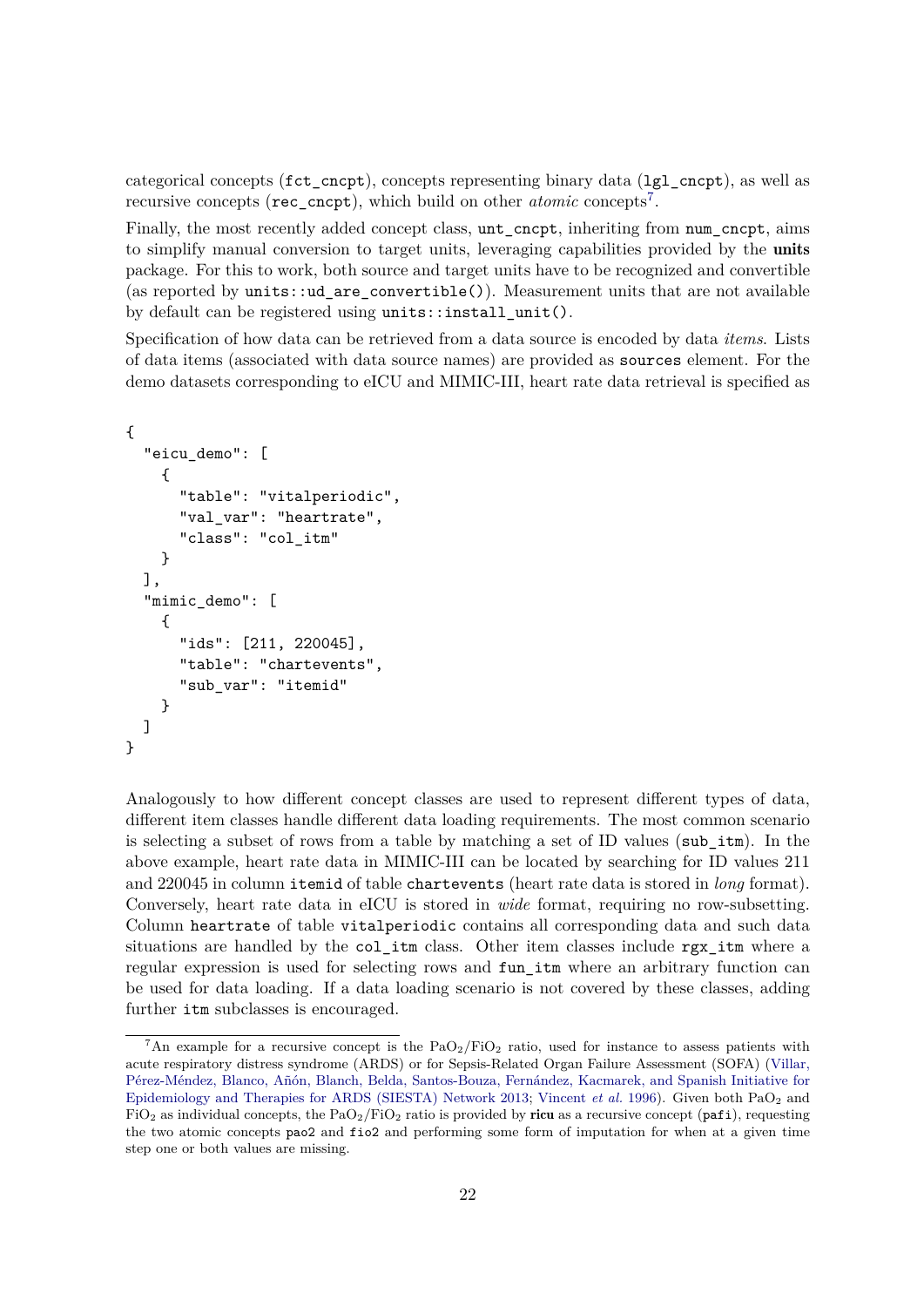In order to extend the current concept library both to new datasets and new concepts, further JSON files can be incorporated by adding paths to their enclosing directories to RICU\_CONFIG\_PATH. Concepts with names that exist in files of the same name but with higher precedence are only used for their sources entries, such that hr for new\_dataset can be specified as follows, while concepts with non-existing names are treated as new concepts.

```
"hr": {
  "sources": {
    "new_dataset": [
      {
        "ids": 6640,
        "table": "numericitems",
        "sub_var": "itemid"
      }
    ]
 }
}
```
Central to providing the required flexibility for loading of certain data concepts that require some specific preprocessing are callback functions that can be specified for several *item* types. Functions (with appropriate signatures), designated as callback functions, are invoked on individual data items, before concept-related preprocessing is applied. A common scenario for this is unit of measurement conversion: In MIMIC-III data for example, several itemid values correspond to temperature measurements, some of which refer to temperatures measured in degrees Celsius whereas others are used for measurements in degrees Fahrenheit. As the information encoding which measurement corresponds to which itemid values is no longer available during concept-related preprocessing, this is best resolved at the level of individual data items. Several function factories are available for generating callback functions and convert\_unit() is intended for covering unit conversions<sup>8</sup>. Data *items* corresponding to the temp concept for MIMIC-III are specified as

```
{
  "mimic_demo": [
    {
      "ids": [676, 677, 223762],
      "table": "chartevents",
      "sub_var": "itemid"
   },
    {
      "ids": [678, 679, 223761, 224027],
      "table": "chartevents",
      "sub_var": "itemid",
      "callback": "convert_unit(fahr_to_cels, 'C', 'f')"
   }
```
<sup>8</sup>The presented implementation of this concept predates the addition of automatic unit conversion using the units package. While the concept definition as used by ricu will be updated to reflect these new capabilities, this example remains for illustration purposes.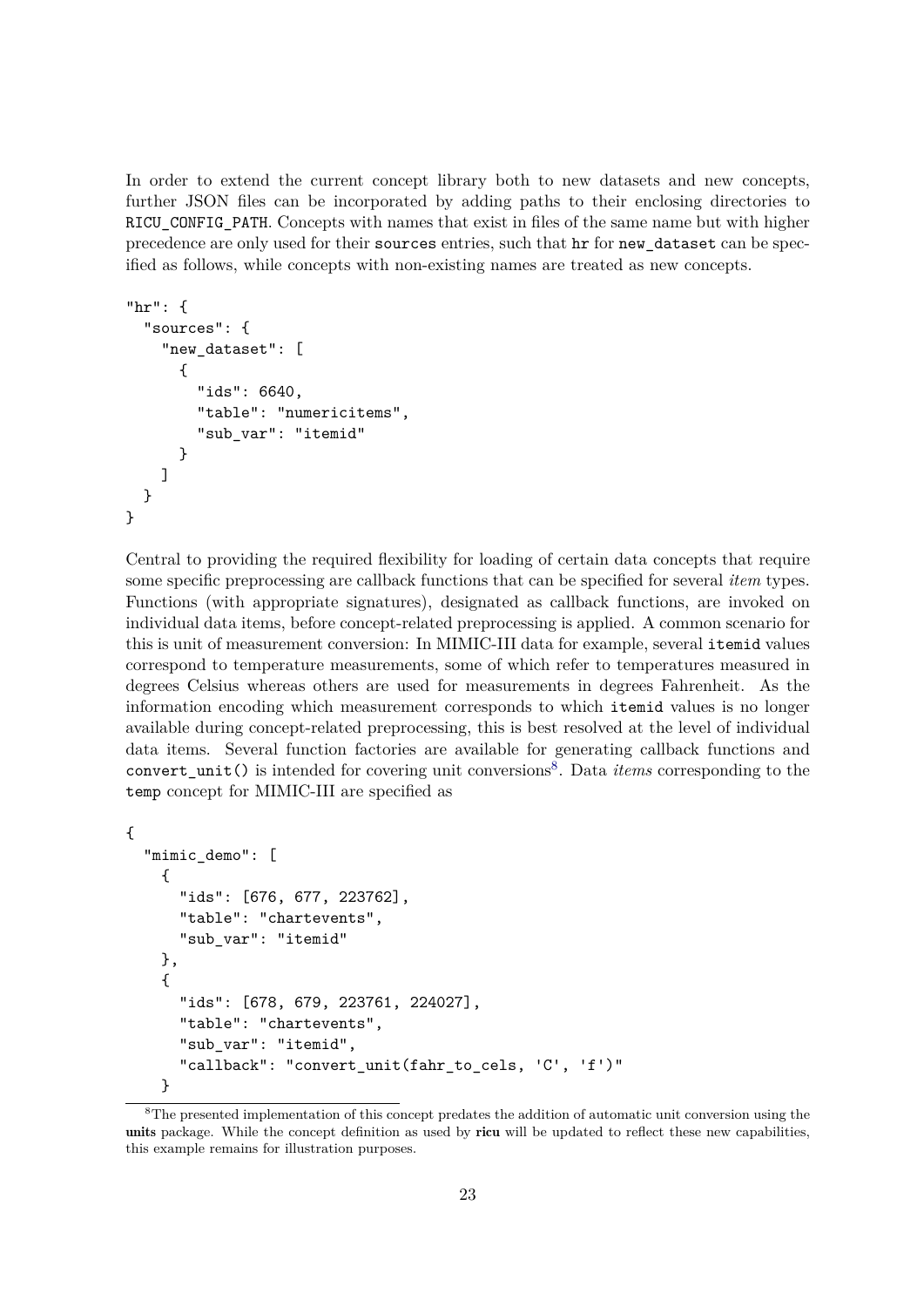}

 $\mathbf{I}$ 

indicating that for ID values 676, 677 and 223762 no preprocessing is required and for the remaining ID values the function fahr to cels() is applied to entries of the val var column where the regular expression "f" is TRUE for the unit\_var column (the values of which being ultimately replaced with "C").

### **5. Data sources**

Every dataset is represented by an environment with class attributes and associated metadata objects stored as object attributes to that environment. Dataset environments all inherit from src\_env and from any number of class names constructed from data source name(s) with a suffix env attached. The environment representing MIMIC-III, for example inherits from  $src$  env and mimic\_env, while the corresponding demo dataset inherits from  $src$  env, mimic\_env and mimic\_demo\_env. These sub-classes are later used for tailoring the process of data loading to particularities of individual datasets.

A src\_env contains an active binding per associated table, which returns a src\_tbl object representing the requested table. As is the case for src\_env objects, src\_tbl objects inherit from additional classes for reasons explained above. The admissions table of the MIMIC-III demo dataset for example, inherits from mimic\_demo\_tbl and mimic\_tbl (alongside classes src\_tbl and prt).

R> mimic\_demo\$admissions

```
# <mimic_tbl>: [129 x 19]
# ID options: subject_id (patient) < hadm_id (hadm) < icustay_id (icustay)
# Defaults: `admission_type` (val)
# Time vars: `admittime`, `dischtime`, `deathtime`, `edregtime`,
# `edouttime`
   row_id subject_id hadm_id admittime dischtime
    <int> <int> <int> <dttm> <dttm> <dttm>
 1 12258 10006 142345 2164-10-23 21:09:00 2164-11-01 17:15:00
 2 12263 10011 105331 2126-08-14 22:32:00 2126-08-28 18:59:00
 3 12265 10013 165520 2125-10-04 23:36:00 2125-10-07 15:13:00
 4 12269 10017 199207 2149-05-26 17:19:00 2149-06-03 18:42:00
 5 12270 10019 177759 2163-05-14 20:43:00 2163-05-15 12:00:00
...
125 41055 44083 198330 2112-05-28 15:45:00 2112-06-07 16:50:00
126 41070 44154 174245 2178-05-14 20:29:00 2178-05-15 09:45:00
127 41087 44212 163189 2123-11-24 14:14:00 2123-12-30 14:31:00
128 41090 44222 192189 2180-07-19 06:55:00 2180-07-20 13:00:00
129 41092 44228 103379 2170-12-15 03:14:00 2170-12-24 18:00:00
# ... with 119 more rows, and 14 more variables: deathtime <dttm>,
# admission_type <chr>, admission_location <chr>,
# discharge_location <chr>, insurance <chr>, language <chr>,
```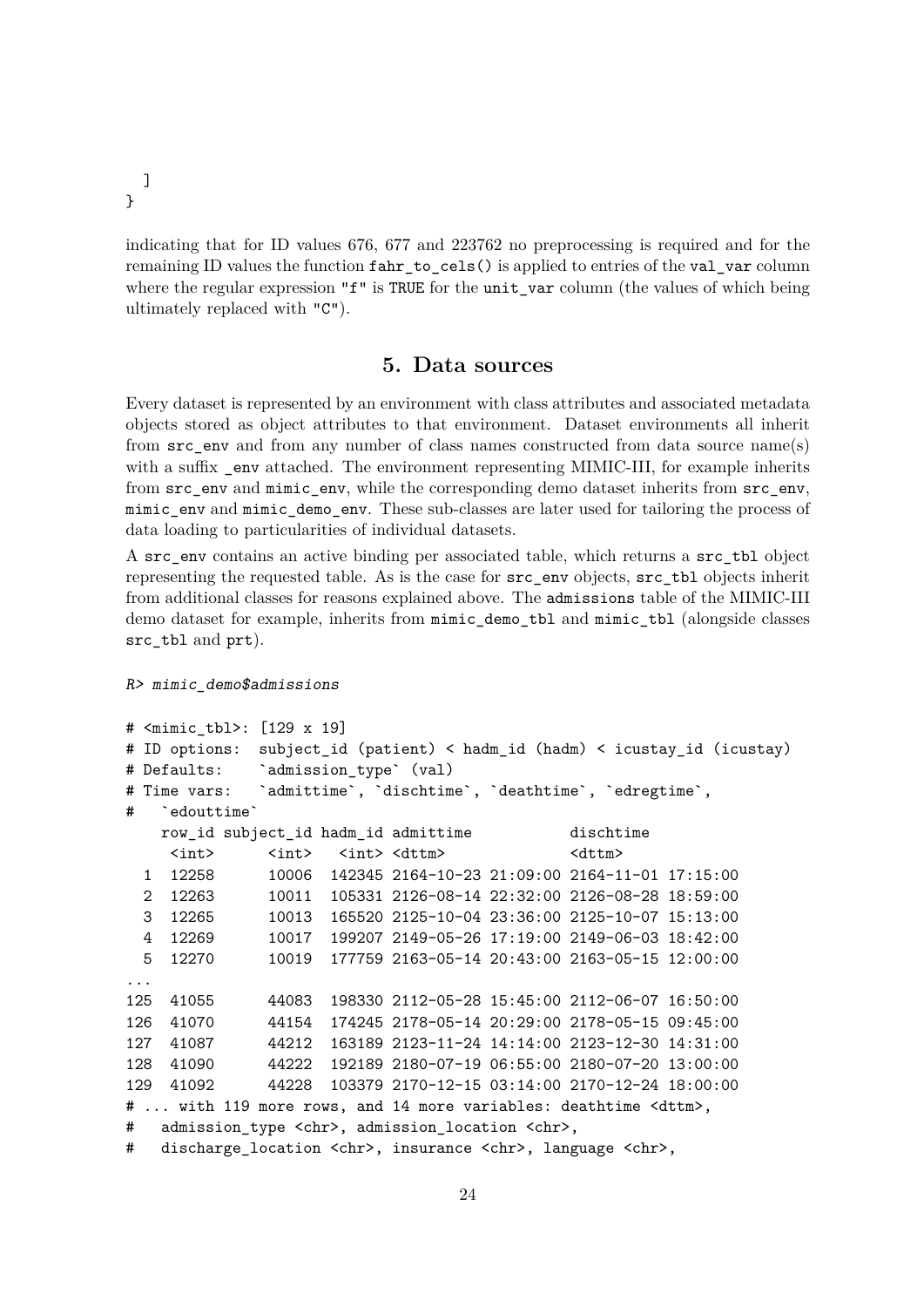```
# religion <chr>, marital_status <chr>, ethnicity <chr>,
```

```
# edregtime <dttm>, edouttime <dttm>, diagnosis <chr>,
```
# hospital\_expire\_flag <int>, has\_chartevents\_data <int>

Powered by the prt (Bennett 2021) package, src\_tbl objects represent row-partitioned tabular data stored as multiple binary files created by the fst (Klik 2020) package. In addition to standard subsetting, prt objects can be subsetted via the base R S3 generic function subset() and using non-standard evaluation (NSE):

```
R> subset(mimic_demo$admissions, subject_id > 44000, language:ethnicity)
```

|    | language |                        | religion marital_status |                               | ethnicity |
|----|----------|------------------------|-------------------------|-------------------------------|-----------|
| 1: | ENGL     | CATHOLIC               | SINGLE                  |                               | WHITE     |
| 2: | ENGL     | CATHOLIC               | SINGLE                  |                               | WHITE     |
| 3: | ENGL     | CATHOLIC               | SINGLE                  |                               | WHITE     |
| 4: |          | ENGL PROTESTANT QUAKER | MARRIED                 |                               | WHITE     |
| 5: | ENGL     | UNOBTAINABLE           |                         | SINGLE BLACK/AFRICAN AMERICAN |           |
| 6: | ENGL     | CATHOLIC               | SINGLE                  |                               | WHITE     |
| 7: | ENGL     | NOT SPECIFIED          | SINGLE                  |                               | WHITE     |

This syntax makes it possible to read row-subsets of *long* tables into memory with little memory overhead. While terseness of such an API does introduce potential ambiguity, this is mostly overcome by using the tidy eval framework provided by rlang (Henry and Wickham 2020):

```
R> subject_id <- 44000:45000
R> subset(mimic_demo$admissions, .data$subject_id %in% .env$subject_id,
+ subject_id:dischtime)
```

|     | subject id hadm id |                                                      | admittime | dischtime |
|-----|--------------------|------------------------------------------------------|-----------|-----------|
| 1:  | 44083              | 125157 2112-05-04 08:00:00 2112-05-11 14:15:00       |           |           |
| 2:  |                    | 44083 131048 2112-05-22 15:37:00 2112-05-25 13:30:00 |           |           |
| 3:  | 44083              | 198330 2112-05-28 15:45:00 2112-06-07 16:50:00       |           |           |
| 4 : |                    | 44154 174245 2178-05-14 20:29:00 2178-05-15 09:45:00 |           |           |
| 5:  |                    | 44212 163189 2123-11-24 14:14:00 2123-12-30 14:31:00 |           |           |
| 6:  | 44222              | 192189 2180-07-19 06:55:00 2180-07-20 13:00:00       |           |           |
| 7:  | 44228              | 103379 2170-12-15 03:14:00 2170-12-24 18:00:00       |           |           |
|     |                    |                                                      |           |           |

By using rlang pronouns (.data and .env), the distinction can readily be made between a name referring to an object within the context of the data and an object within the context of the calling environment.

### **5.1. Data source setup**

In order to make a dataset accessible to **ricu**, three steps are necessary, each handled by an exported S3 generic function: download\_scr(), import\_src() and attach\_src(). The first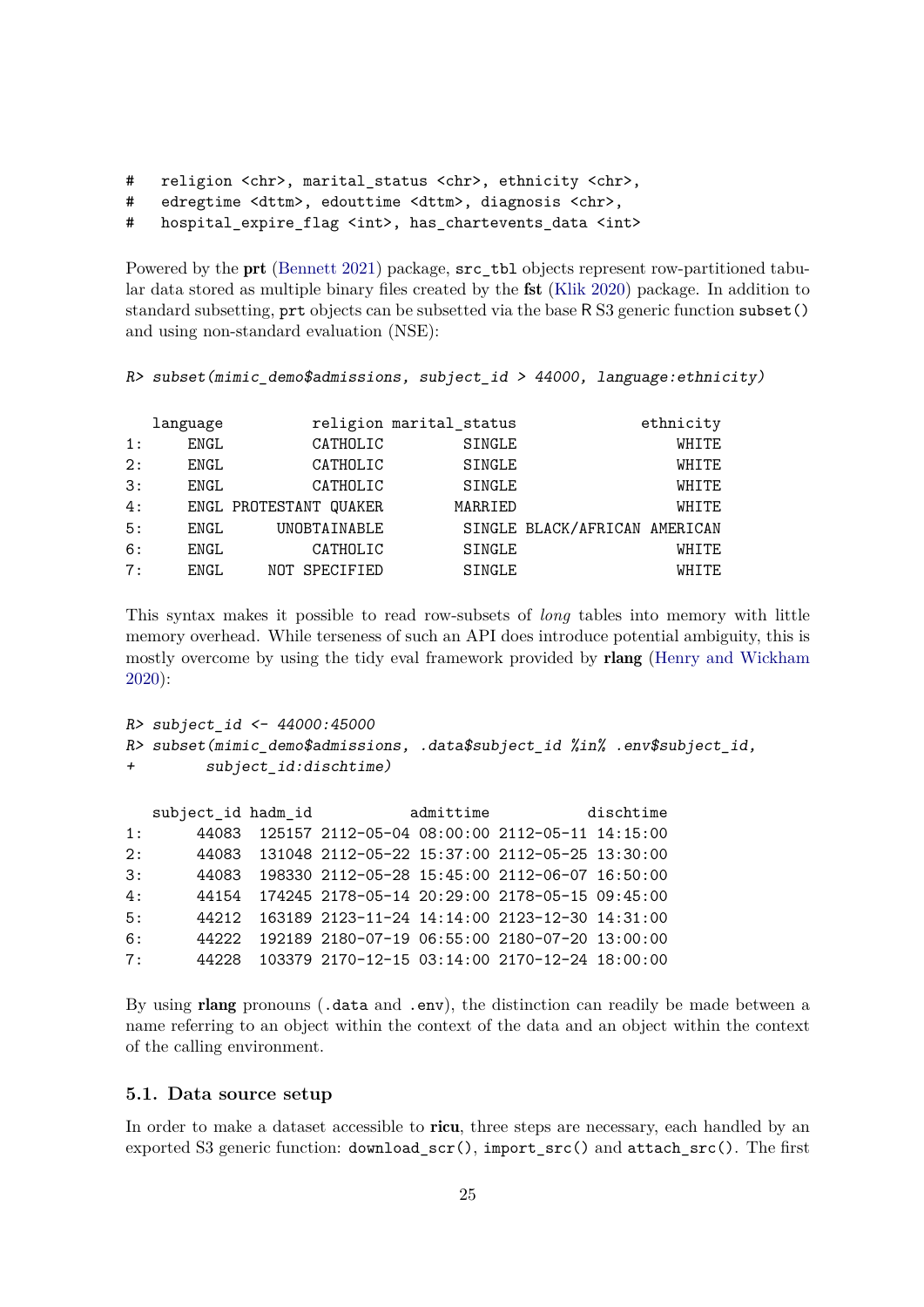

Figure 1: Making a dataset available to ricu involves several steps, starting with data download, followed by preparation for efficient access and finalized by instantiation of data structures containing relevant metadata. The functions which are used for each step are displayed above arrows and below (in red) are indicated specific configuration settings or environment variables which are need for (or can be used to customize) the specific step.

two steps, data download and import, are one-time procedures, whereas attaching is carried out every time the package namespace is loaded. By default, all data sources known to ricu are configured to be attached and in case some data is missing for a given data source, the missing data is downloaded and imported on first access. An outline of the steps involved for data source setup is shown in Figure 1.

### *Data download*

The first step towards accessing data is data download, taken care of by the S3 generic function download\_src(). For the datasets included with ricu, prior to calling download\_src(), the following environment variables can be set (indicated in red in the  $a \rightarrow b$  edge in Figure 1):

- RICU\_PHYSIONET\_USER/RICU\_PHYSIONET\_PASS: PhysioNet login credentials with access to the requested dataset(s).
- RICU\_AUMC\_TOKEN: Download token, extracted from the download URL received after being granted data access.

If any of the required access credentials are not available as environment variables, they can be supplied as function arguments to download\_src() or the user is queried in interactive sessions and an error is thrown otherwise.

As a quick reminder on system requirements for initial data setup operations: Each of the supported datasets requires 5-10 GB disk space for permanent storage and 50-100 GB of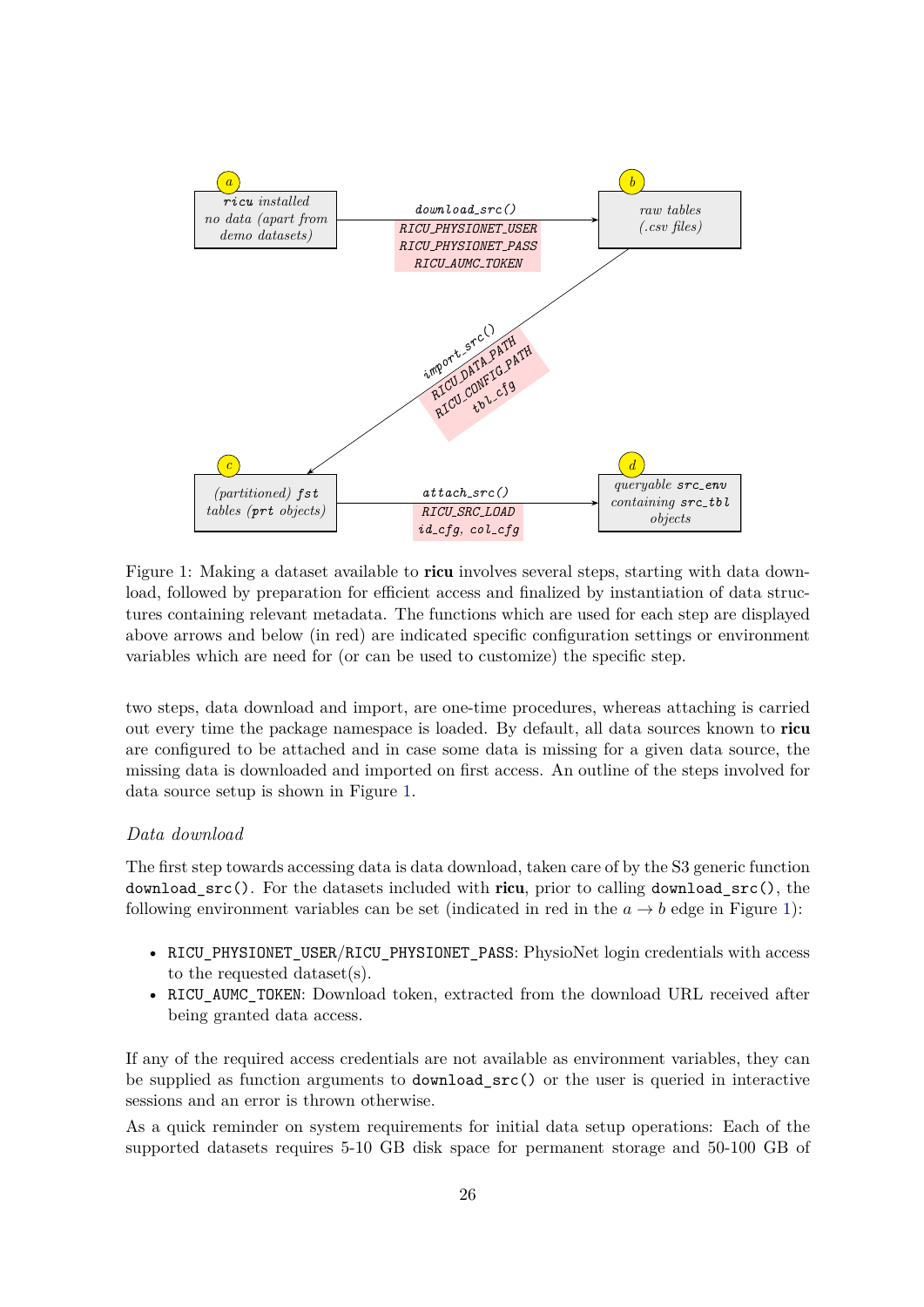temporary disk storage during download and import. Memory requirements are kept low (8-16 GB) by performing all setup operations only on subsets of rows at the time. Initial data source setup can be expected to take upwards of an hour per dataset.

### *Data import*

After successful data download, importing prepares tables for efficient random row- and column-access, for which the raw data format (.csv) is not well suited (see edge  $b \to c$  in Figure 1). Tables are read in using readr (Wickham and Hester 2020), potentially (re-)partitioned row-wise, and re-saved using **fst**. Environment variables that can be set to customize ricu data handling, relevant for import and attaching include:

- RICU DATA PATH: Optional data storage location (if unset, this defaults to a systemspecific, user-specific directory). The current value used for this setting can be queried by calling data\_dir().
- RICU CONFIG PATH: A comma-separated set of paths to directories containing configuration files. The current set of paths is retrievable by calling config\_paths() and the ordering of paths determines precedence of how configuration files are combined (if multiple files of the same name are available).

For importing, the information contained in tbl\_cfg configuration objects is most relevant. This determines column data types, table partitioning and sanity checks like number of rows per table. Please refer to Section 5.3.3 for more information on the construction of tbl\_cfg objects.

### *Data attaching*

Finally, attaching a dataset creates a corresponding src\_env object, containing a corresponding src\_tbl object for each table, which together with associated metadata are used by **ricu** to run queries against the data (edge  $c \rightarrow d$  in Figure 1). The environment variable RICU SRC LOAD may contain a comma-separated list of data source names that are set up for being automatically attached on namespace loading. This defaults to all currently supported datasets and the active set of source names is available as auto\_attach\_srcs(). Apart from this automatism, the process of attaching a dataset can be manually invoked by calling  $attach$   $src()$ , which can be convenient when for example updating the data source configuration after it has been modified.

Two configuration objects which are important for data loading (see the following Section 5.2) are id cfg and col cfg (described in Sections 5.3.1 and 5.3.2, respectively), providing default values for certain types of columns, including time-stamp, measurement value and measurement unit column names, as well as defining relationships between patient identifiers (such as hospital stay ID and ICU stay ID).

### **5.2. Data loading**

The lowest level of data access is direct subsetting of src\_tbl objects as shown at the start of Section 5. As src\_tbl inherits from prt, the subset() implementation provided by prt can be used for NSE of data-expressions against on-disk, tabular data. Building on that, several S3 generic functions successively homogenize data representations as visualized in Figure 2.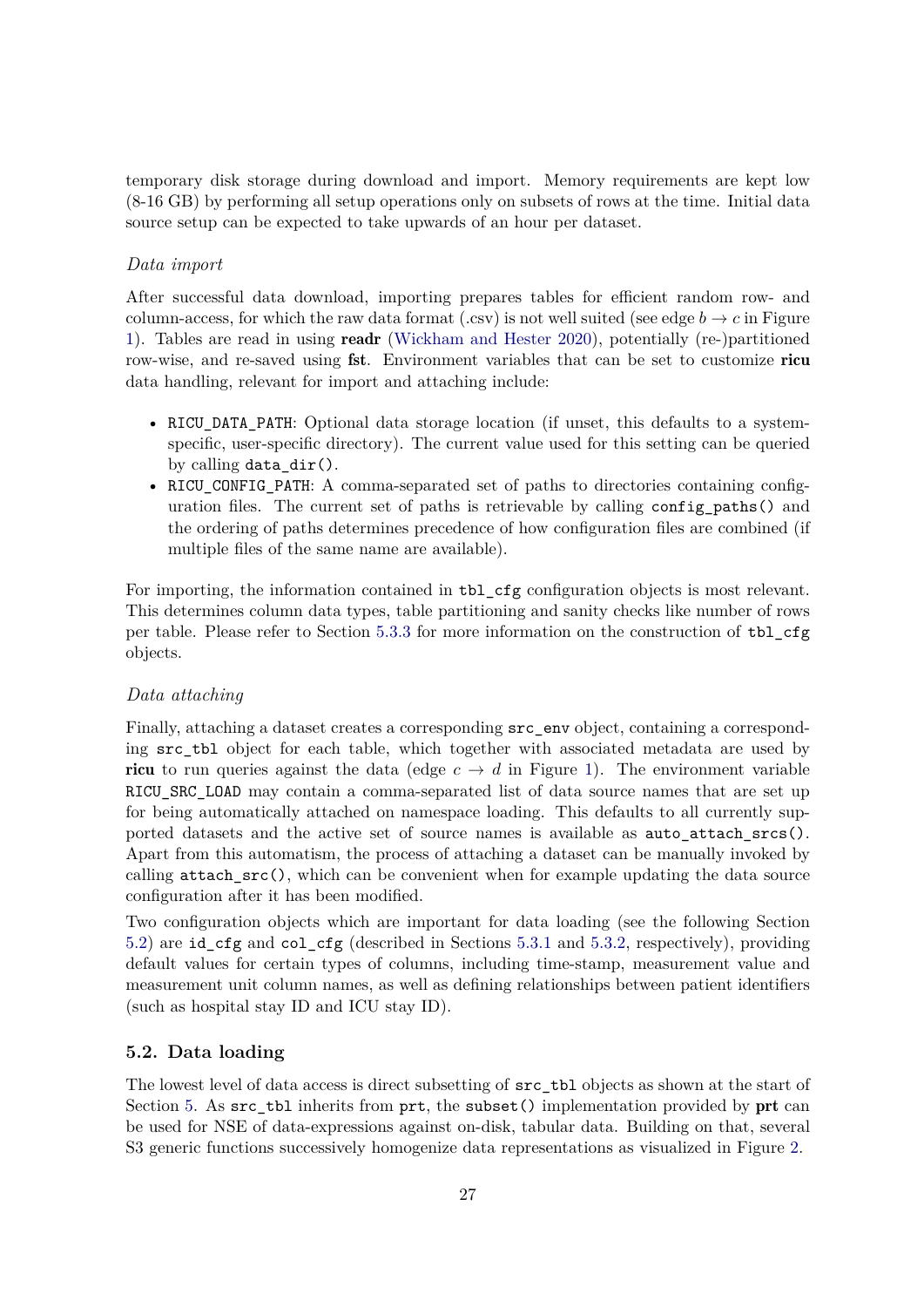

Figure 2: Data loading proceeds through several layers, each contributing a step towards harmonizing discrepancies among raw data representations provided by the different data sources. Raw data tables are represented by ricu as src\_tbl objects which can be queried using load\_src(). Absolute time-stamps in the returned data.table are converted to times relative to admission (in minutes) by load\_difftime() and finally, load\_id()/load\_ts()/ load\_win() ensure a given ID system and time interval.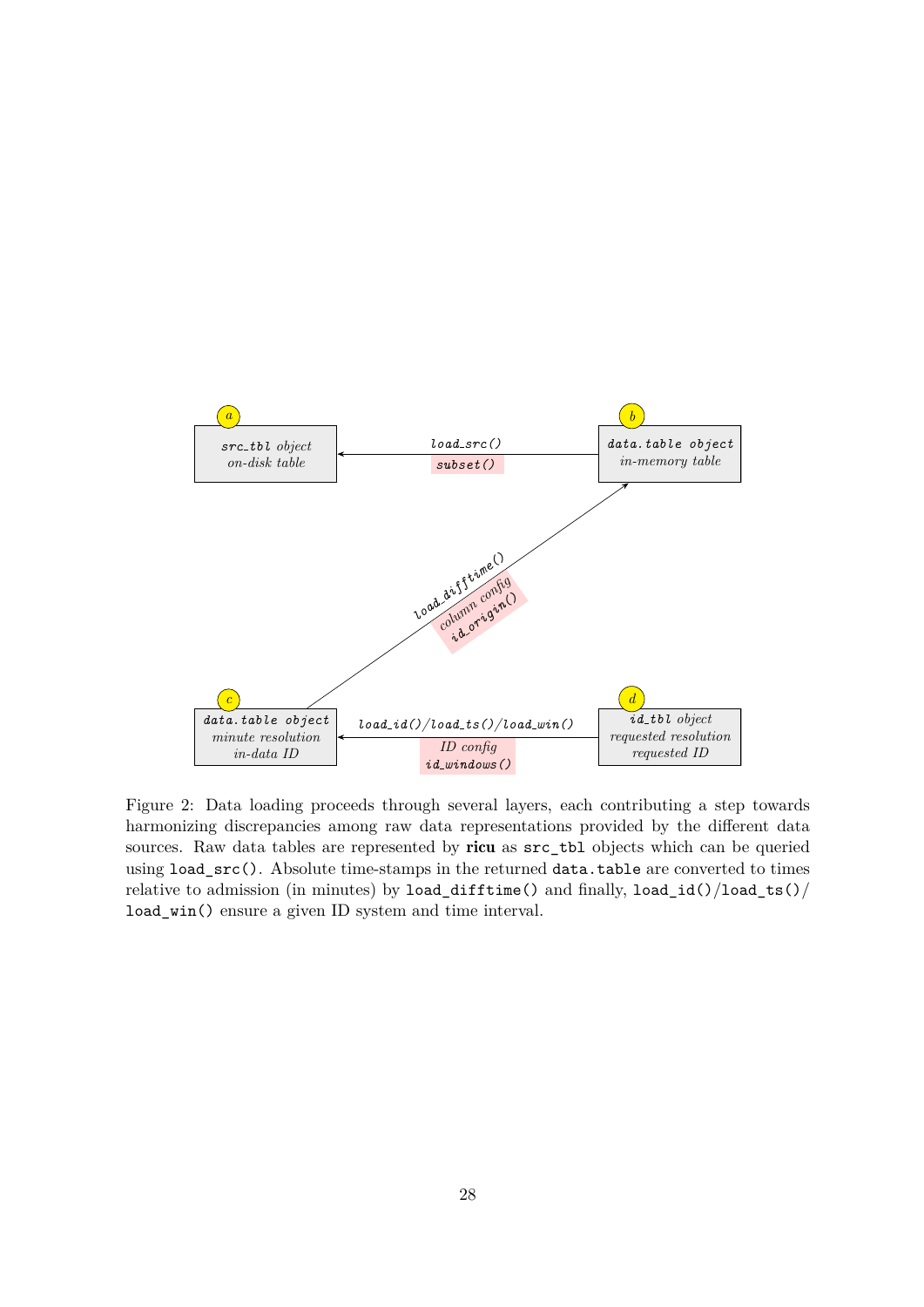The most basic layer in data loading is provided by the S3 generic function load  $src($ ), which provides a string-based interface to the cols argument of subset() while forwarding the unevaluated expression passed as rows (see edge  $a \rightarrow b$  in Figure 2).

```
R> load src(mimic demo$admissions, subject id > 44000,
+ cols = c("hadm_id", "admittime", "dischtime"))
  hadm_id admittime dischtime
1: 125157 2112-05-04 08:00:00 2112-05-11 14:15:00
2: 131048 2112-05-22 15:37:00 2112-05-25 13:30:00
3: 198330 2112-05-28 15:45:00 2112-06-07 16:50:00
4: 174245 2178-05-14 20:29:00 2178-05-15 09:45:00
5: 163189 2123-11-24 14:14:00 2123-12-30 14:31:00
6: 192189 2180-07-19 06:55:00 2180-07-20 13:00:00
7: 103379 2170-12-15 03:14:00 2170-12-24 18:00:00
```
As data sources differ in their representation of time-stamps, a next step in data homogenization is to converge to a common format: the time difference to the origin time-point of a given ID system (for example ICU admission).

```
R> load_difftime(mimic_demo$admissions, subject_id > 44000,
+ cols = c("hadm_id", "admittime", "dischtime"))
# An `id_tbl`: 7 x 3
# Id var: `hadm_id`
 hadm_id admittime dischtime
   <int> <drtn> <drtn>
1 103379 0 mins 13846 mins
2 125157 0 mins 10455 mins
3 131048 0 mins 4193 mins
4 163189 0 mins 51857 mins
5 174245 0 mins 796 mins
6 192189 0 mins 1805 mins
7 198330 0 mins 14465 mins
```
The function load\_difftime() is expected to return timestamps as base R difftime vectors (in minutes; edge  $b \to c$  in Figure 2). The argument id hint can be used to specify a preferred ID system, but if not available in raw data, load\_difftime() will return data using the ID system with highest cardinality (i.e., ICU stay ID is preferred over hospital stay ID). In the above example, if icustay\_id were requested, data would be returned using hadm\_id, whereas a subject\_id request would be honored, as the corresponding ID column is available in the admissions table.

Building on load\_difftime() functionality, functions load\_id()/load\_ts()/load\_win() return id\_tbl/ts\_tbl/win\_tbl objects with the requested ID system (passed as id\_var argument). This uses raw data IDs if available or calls change\_id() in order to convert to the desired ID system (edge  $c \to d$  in Figure 2). Similarly, where load difftime() returns data with fixed time interval of one minute, load\_id() allows for arbitrary time intervals (using change\_interval(); defaults to 1 hour).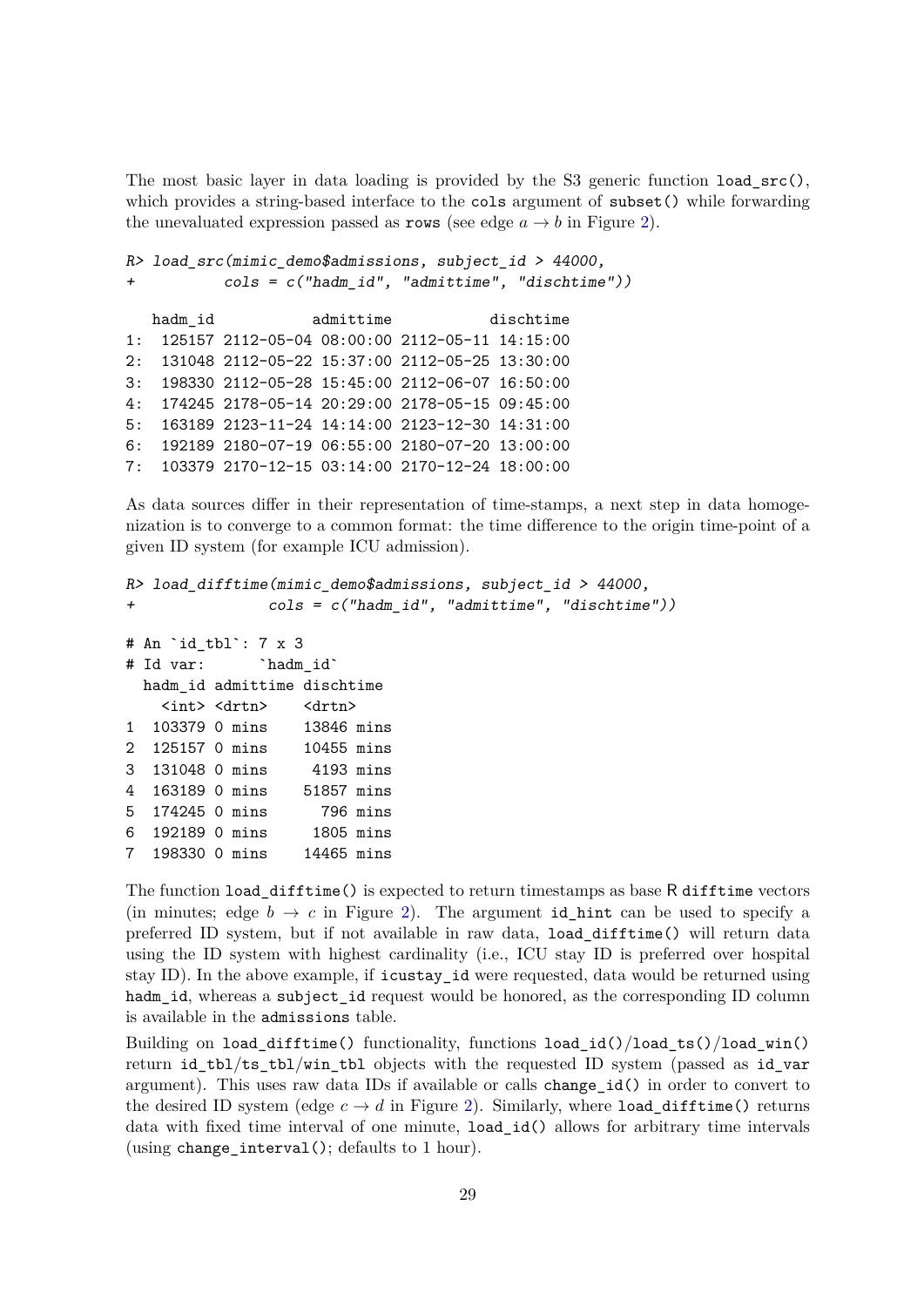```
R> load_id(mimic_demo$admissions, subject_id > 44000,
+ cols = c("admittime", "dischtime"), id_var = "hadm_id")
# An `id_tbl`: 7 x 3
# Id var: `hadm_id`
 hadm_id admittime dischtime
   <int> <drtn> <drtn>
1 103379 0 hours 230 hours
2 125157 0 hours 174 hours
3 131048 0 hours 69 hours
4 163189 0 hours 864 hours
5 174245 0 hours 13 hours
6 192189 0 hours 30 hours
7 198330 0 hours 241 hours
```
Throughout several of theses functions, col\_cfg objects are used to provide sensible defaults. In order to convert to relative times, load\_difftime(), for example, requires names of columns for which this applies (provided by the time\_vars entry), and load\_ts() needs to know which of the time\_vars to use as index\_var. For more information on the construction of col\_cfg objects, please refer to Section 5.3.2.

A call to change\_id() requires the construction of a table which contains the mapping between different ID systems, together with information about how to convert timestamps between these ID systems (edge  $c \to d$  in Figure 2). The function responsible for providing the necessary information is id\_windows() and the associated S3 generic function id\_win\_helper(). The entry point id\_windows() wraps id\_win\_helper(), providing memoization, as the resulting structure is expensive to compute relative to the frequency of being required.

R> id\_windows(mimic\_demo)

```
# An `id_tbl`: 136 x 9
# Id var: `icustay_id`
  icustay_id hadm_id subject_id icustay_id_start hadm_id_start
      <int> <int> <int> <int> <drtn> <drtn>
 1 201006 198503 10076 0 mins -3290 mins
 2 201204 114648 42321 0 mins -2 mins
 3 203766 126949 10045 0 mins -1336 mins
 4 204132 157609 40310 0 mins -1 mins
 5 204201 177678 10104 0 mins -368 mins
...
132 295043 170883 10124 0 mins -10413 mins
133 295741 176805 10090 0 mins -1 mins
134 296804 110244 10035 0 mins -1294 mins
135 297782 167612 43909 0 mins -1 mins
136 298685 151323 42075 0 mins -1 mins
# ... with 126 more rows, and 4 more variables: subject_id_start <drtn>,
# icustay_id_end <drtn>, hadm_id_end <drtn>, subject_id_end <drtn>
```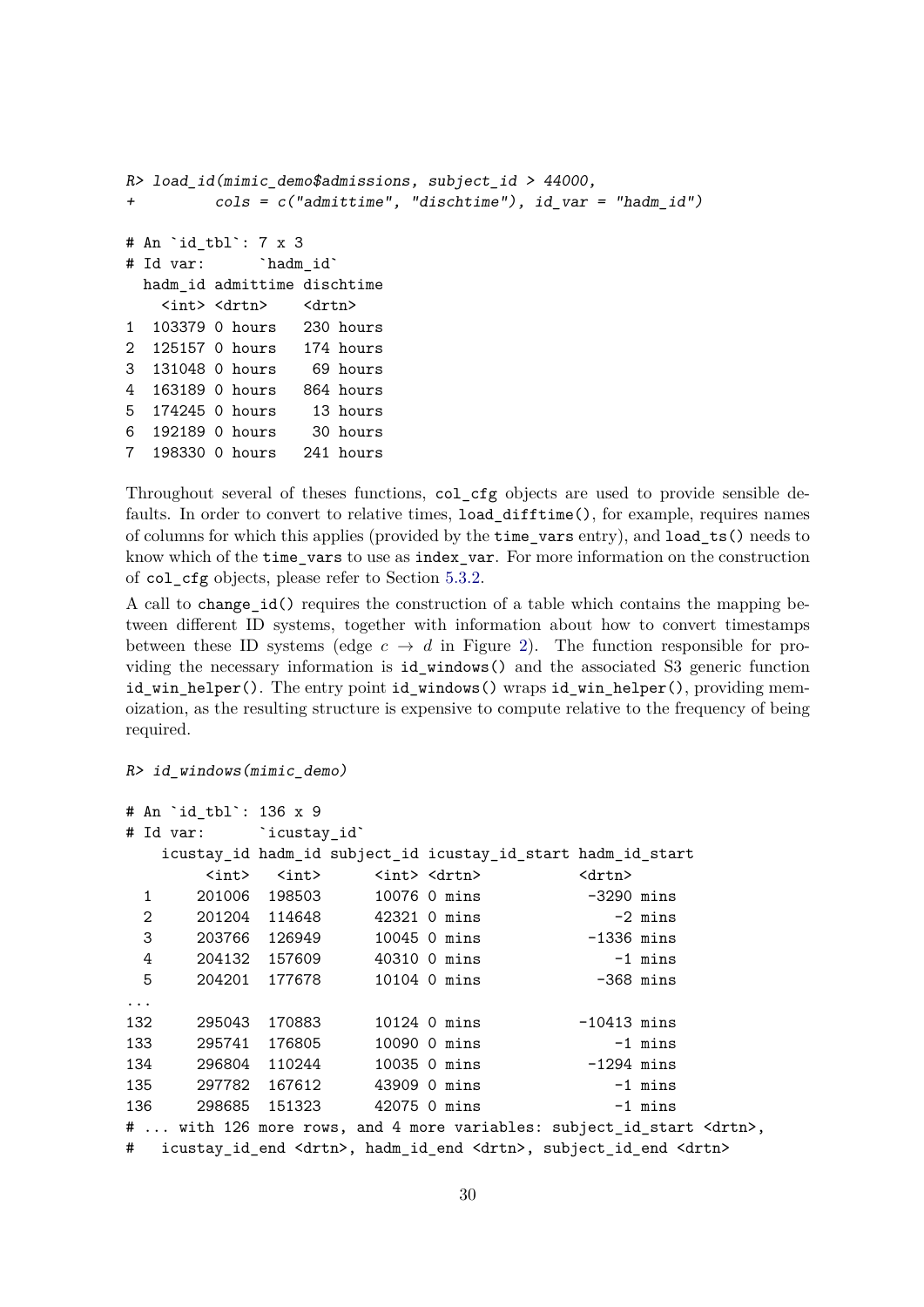Analogously, the function pair id\_origin() and id\_orig\_helper(), with the former wrapping the latter and again providing memoization, is used for datasets where time-stamps are represented by absolute times, returning the origin time-points for a given ID system which then can be used to calculate relative times (edge  $b \to c$  in Figure 2).

R> id\_origin(mimic\_demo, "icustay\_id")

```
# An `id_tbl`: 136 x 2
# Id var: `icustay id`
   icustay_id intime
        <int> <dttm>
 1 201006 2107-03-24 04:06:14
 2 201204 2121-12-07 20:50:36
 3 203766 2129-11-24 22:46:57
 4 204132 2144-12-24 16:16:41
 5 204201 2120-08-24 23:47:23
...
132 295043 2192-04-24 02:29:49
133 295741 2124-01-12 14:27:16
134 296804 2129-03-04 13:40:11
135 297782 2152-10-09 19:05:36
136 298685 2166-02-12 17:57:37
# ... with 126 more rows
```
For the included datasets, the implementations of  $id$  win helper() and  $id$  orig helper(), use information contained in id\_cfg objects (see Section 5.3.1) to determine which columns in which tables are required for constructing the corresponding lookup tables. Doing so, however, is not necessary: an id\_win\_helper() implementation for a new dataset could forego this by hard-coding table/column names as part of the function logic, in-turn simplifying the corresponding id\_cfg object to merely providing naming and ordering information.

#### **5.3. Data source configuration**

Data source environments (and corresponding src\_tbl objects) are constructed using source configuration objects: list-based structures, inheriting from src\_cfg and from any number of data source specific class names with suffix \_cfg appended (as discussed at the beginning of Section 5). The exported function load\_src\_cfg() reads a JSON formatted file and creates a src\_cfg object per data source and further therein contained objects.

```
R> cfg <- load_src_cfg("mimic_demo")
R > str(cfg, max.level = 3L, width = 70L)List of 1
 $ mimic_demo:List of 6
  ..$ name : chr "mimic_demo"
  ..$ prefix : chr [1:2] "mimic_demo" "mimic"
  ..$ id_cfg : id_cfg [1:3] `subject_id`, `hadm_id`, `icustay_id`
```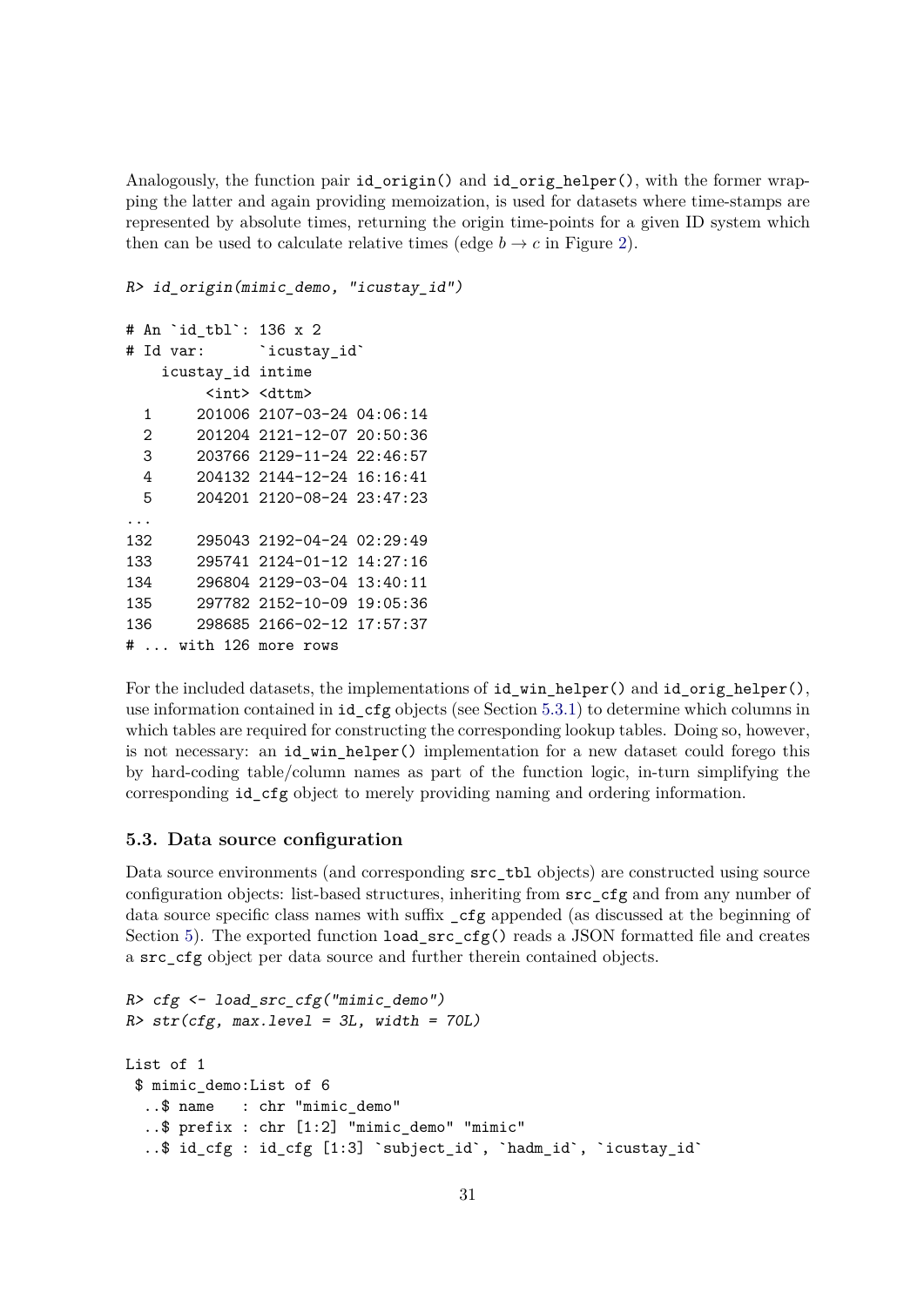```
..$ col_cfg: col_cfg [1:25] [0, 0, 5, 0, 1], [0, 1, 6, 0, 1], [1, 0, 0...
..$ tbl_cfg: tbl_cfg [1:25] [?? x 19; 1], [?? x 24; 1], [?? x 4; 1], [...
..$ extra :List of 1
.. ..$ url: chr "https://physionet.org/files/mimiciii-demo/1.4"
\ldots attr(*, "class")= chr [1:3] "mimic demo_cfg" "mimic_cfg" "src_cfg"
```

```
R>mi_cfg \leftarrow cfg[["minic_demo"]
```
In addition to required fields name and prefix (used as class prefix), as well as further arbitrary fields contained in extra (url in this case), several configuration objects are part of src\_cfg: id\_cfg, col\_cfg and tbl\_cfg.

### *ID configuration*

An id\_cfg object contains an ordered set of key-value pairs representing patient identifiers in a dataset. An implicit assumption currently is that a given patient ID system is used consistently throughout a dataset, meaning that for example an ICU stay ID is always referred to by the same name throughout all tables containing a corresponding column. Owing to the relational origins of these datasets this has been fulfilled in all instances encountered so far. In MIMIC-III, ID systems

 $R$ > as id cfg(mi cfg)

<id\_cfg<mimic\_demo[patient < hadm < icustay]>[3]> patient hadm icustay `subject\_id` `hadm\_id` `icustay\_id`

are available, allowing for identification of individual patients, their (potentially multiple) hospital admissions over the course of the years and their corresponding ICU admissions (as well as potential re-admissions). Ordering corresponds to cardinality: moving to larger values implies moving along a one-to-many relationship. This information is used in data-loading, whenever the target ID system is not contained in the raw data.

### *Default column configuration*

Again used in data loading, this per-table set of key-value pairs specifies column defaults as col\_cfg object. Each key describes a type of column with special meaning and the corresponding value specifies said column for a given table. The print method for col\_cfg reports all keys alongside the per-table counts of accordingly registered values (i.e., columns).

R> as\_col\_cfg(mi\_cfg)

| <col_cfg<mimic_demo[id_var, index_var,="" time_vars,="" unit_var,="" val_var]="">[25]&gt;</col_cfg<mimic_demo[id_var,> |                 |                 |                        |
|------------------------------------------------------------------------------------------------------------------------|-----------------|-----------------|------------------------|
| admissions                                                                                                             | callout         |                 | caregivers chartevents |
| [0, 0, 5, 0, 1]                                                                                                        | [0, 1, 6, 0, 1] | [1, 0, 0, 0, 1] | [0, 1, 2, 1, 1]        |
| cptevents                                                                                                              | d_cpt           | d_icd_diagnoses | d_icd_procedures       |
| [0, 1, 1, 0, 1]                                                                                                        | [1, 0, 0, 0, 1] | [1, 0, 0, 0, 1] | [1, 0, 0, 0, 1]        |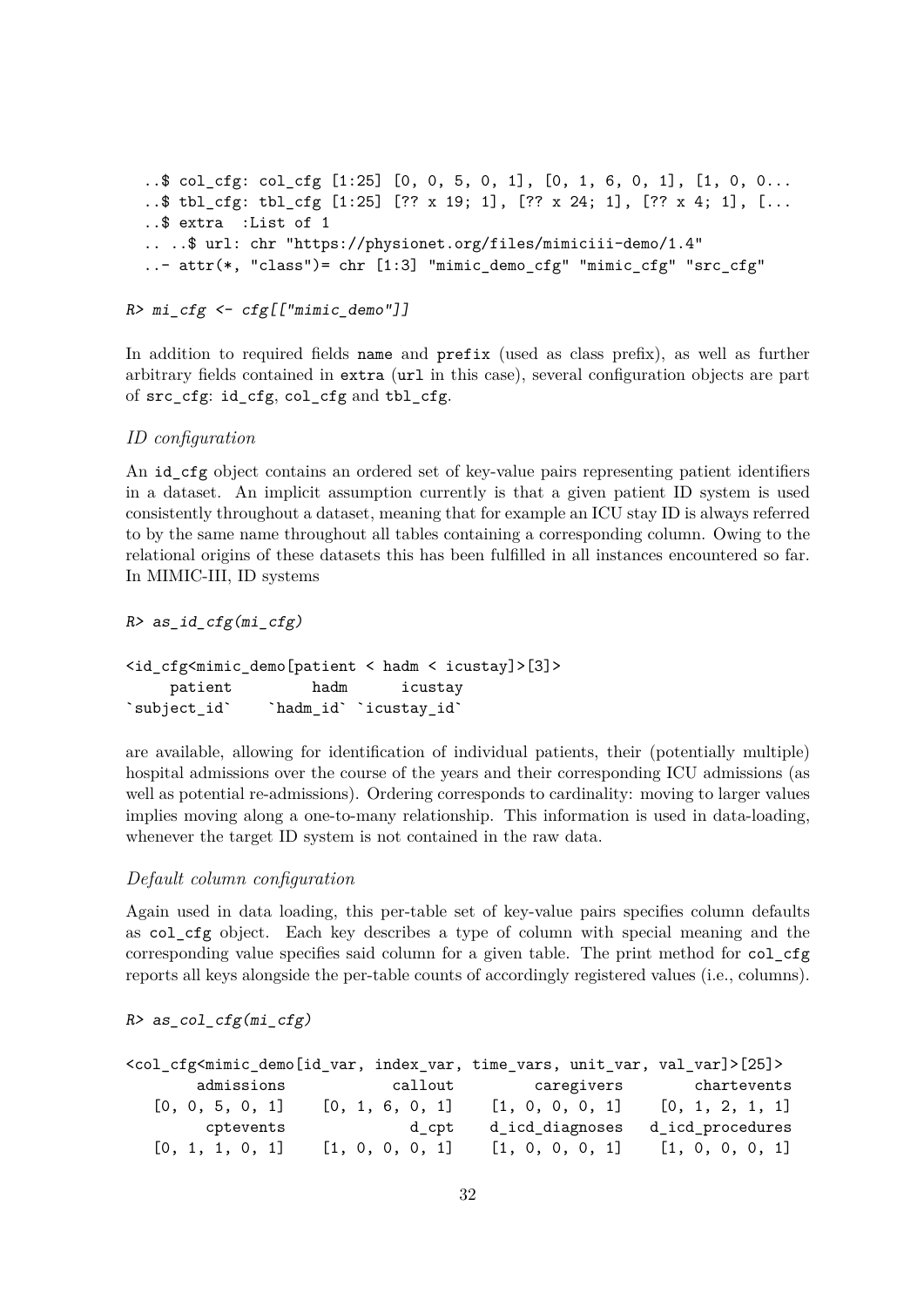| d_items         | d_labitems                          | datetimeevents  | diagnoses_icd   |
|-----------------|-------------------------------------|-----------------|-----------------|
| [1, 0, 0, 0, 1] | [1, 0, 0, 0, 1]                     | [0, 1, 3, 0, 1] | [0, 0, 0, 0, 1] |
| drgcodes        | icustays                            | inputevents_cv  | inputevents_mv  |
|                 | $[0, 0, 0, 0, 1]$ $[0, 1, 2, 0, 1]$ | [0, 1, 2, 1, 1] | [0, 1, 4, 1, 1] |
|                 | labevents microbiologyevents        | outputevents    | patients        |
|                 | $[0, 1, 1, 1, 1]$ $[0, 1, 2, 0, 1]$ | [0, 1, 2, 1, 1] | [0, 0, 4, 0, 1] |
|                 | prescriptions procedureevents_mv    | procedures_icd  | services        |
|                 | $[0, 1, 2, 1, 1]$ $[0, 1, 4, 1, 1]$ | [0, 0, 0, 0, 1] | [0, 1, 1, 0, 1] |
| transfers       |                                     |                 |                 |
| [0, 1, 2, 0, 1] |                                     |                 |                 |

The following column defaults are currently in use throughout ricu but the set of keys can be extended to arbitrary new values:

- id\_var: In case a table does not contain at least one ID column corresponding to one of the ID systems specified as id\_cfg, the default ID column can be set on a per-table basis as  $id\_var^9$ .
- index\_var: A column that is used to define an ordering in time over rows, thereby providing a time series index<sup>10</sup>.
- time\_vars: Columns which will be treated as time variables (important for converting between ID systems for example), but not as time series indices<sup>11</sup>.
- unit var: Used in concept loading (more specifically for num cncpt concepts, see Section 4.3) to identify columns that represent unit of measurement information.
- val\_var: Again used when loading data concepts, this identified a default value variable in a table, representing the column of interest to be used as returned data column.

While id\_var, index\_var and time\_vars are used to provide sensible defaults to functions used for general data loading (Section 5.2), unit\_var, val\_var, as well as potential userdefined defaults are only used in concept loading (see Section 4.2) and therefore need not be prioritized when integrating new data sources until data concepts have been mapped.

### *Table configuration*

Finally, tbl\_cfg objects are used during the initial setup of a data source. In order to create a representation of a table that is accessible by ricu from raw data, several key pieces of information are required:

• File name(s): In the simplest case, a single file corresponds to a single table. Other scenarios that have been encountered (and are therefore handled) include tables partitioned into multiple files and .tar archives containing multiple tables.

<sup>&</sup>lt;sup>9</sup>This for example is the case for the d\_items table in MIMIC-III, which does not contain any patient related data, but holds information on items encoding types of measurements, procedures, etc., used throughout other tables holding actual patient data.

 $10$ For the MIMIC-III table inputevents my, of the four available time variables (starttime, endtime, storetime, comments date), starttime lends itself to be used as index variable more than the other candidates and therefore is set as default.

 $11$ In case of the admissions table in MIMIC-III for example, a total of five columns are considered to be time variables, none of which stands out as potential index var.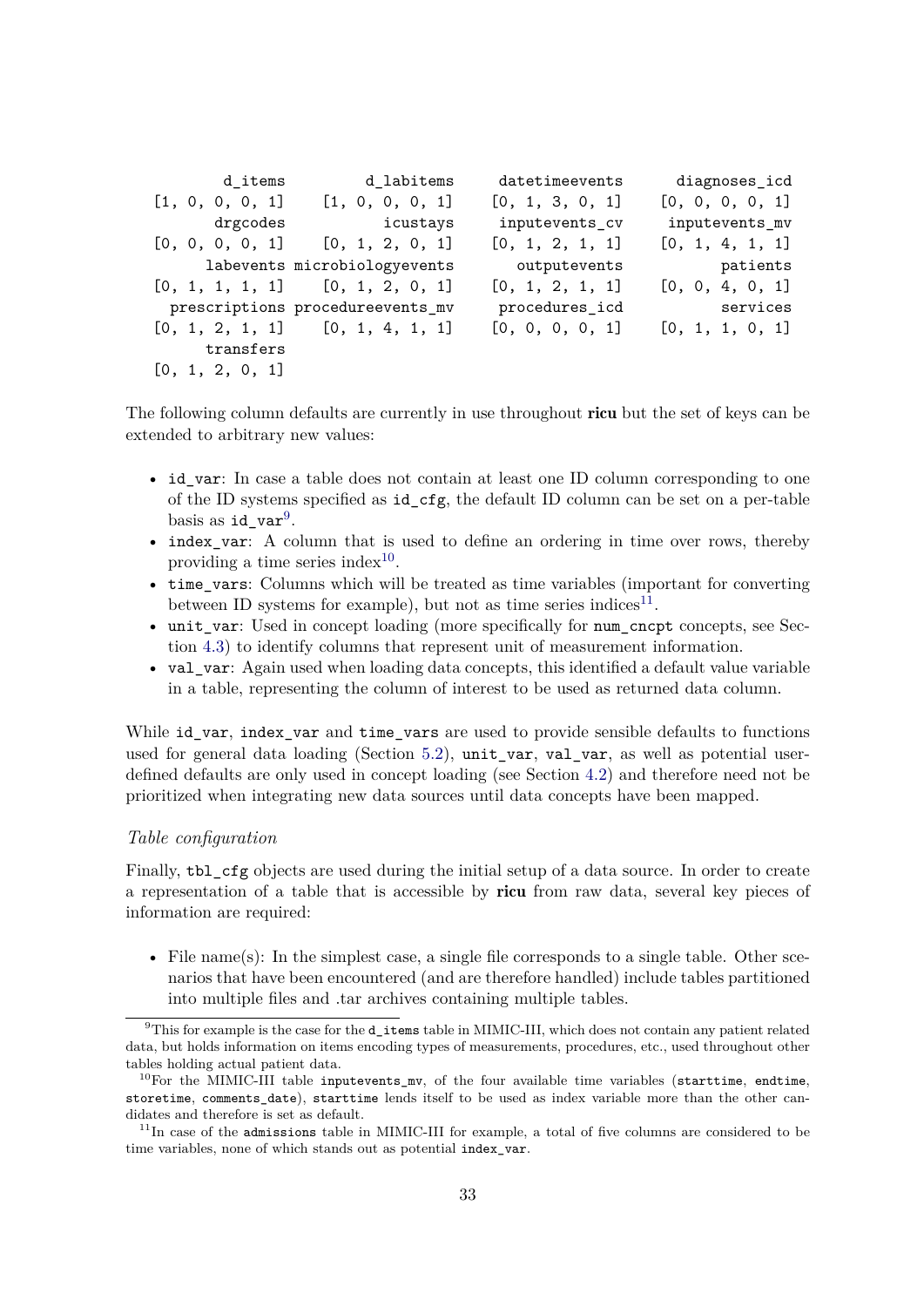- Column specification: For each column, the expected data type has to be known, as well as a pair of names, one corresponding to the raw data column name and one corresponding to the column name to be used within ricu.
- (Optional) number of rows: Used as sanity check whenever available.
- (Optional) partitioning information: For very *long* tables it can be useful to specify a row-partitioning. This currently is only possible by applying a vector of breakpoints to a single numeric column, thereby defining a grouping.

Table configuration objects are only used within the context of the functions download  $src()$ and import  $src()$  and are therefore not required if download and import are carried out manually.

```
R> as_tbl_cfg(mi_cfg)
```
<tbl\_cfg<mimic\_demo[rows x cols; partitions]>[25]>

| chartevents         | caregivers          | callout                          | admissions          |
|---------------------|---------------------|----------------------------------|---------------------|
| $[?? \times 15; 2]$ | $[?? \times 4; 1]$  | $[?? \times 24; 1]$              | $[?? \times 19; 1]$ |
| d_icd_procedures    | d_icd_diagnoses     | d_cpt                            | cptevents           |
| $[?? \times 4; 1]$  | $[?? \times 4; 1]$  | $[?? \times 9; 1]$               | $[?? \times 12; 1]$ |
| diagnoses_icd       | datetimeevents      | d labitems                       | d_items             |
| $[?? \times 5; 1]$  | $[?? \times 14; 1]$ | $[?? \times 6; 1]$               | $[?? \times 10; 1]$ |
| inputevents_mv      | inputevents_cv      | icustays                         | drgcodes            |
| $[?? \times 31; 1]$ | $[?? \times 22; 1]$ | $[?? \times 12; 1]$              | $[?? \times 8; 1]$  |
| patients            | outputevents        | labevents microbiologyevents     |                     |
| $[?? \times 8; 1]$  | $[?? \times 13; 1]$ | $[?? \times 16; 1]$              | $[?? \times 9; 1]$  |
| services            | procedures_icd      | prescriptions procedureevents_mv |                     |
| $[?? \times 6; 1]$  | $[?? \times 5; 1]$  | $[?? \times 25; 1]$              | $[?? \times 19; 1]$ |
|                     |                     |                                  | transfers           |
|                     |                     |                                  | $[?? \times 13; 1]$ |

For the chartevents table of the MIMIC-III demo dataset, rows are partitioned into two groups, while all other tables are represented by a single partition. Furthermore, the expected number of rows is unknown (??) as this is missing from the corresponding tbl\_cfg object.

#### **5.4. Adding external datasets**

In order to add a new dataset to **ricu**, several aspects outlined in the previous subsections require consideration. For illustration purposes, code for integrating AmsterdamUMCdb as external dataset is available from [GitHub.](https://github.com/eth-mds/aumc) While this is no longer needed for using the aumc data source, the repository will remain as it might serve as template to integration of new datasets. Throughout this repository (and the following paragraphs), the AmsterdamUMCdb data treated as an ricu-external dataset is referred to as aumc\_ext.

*Adding configuration information*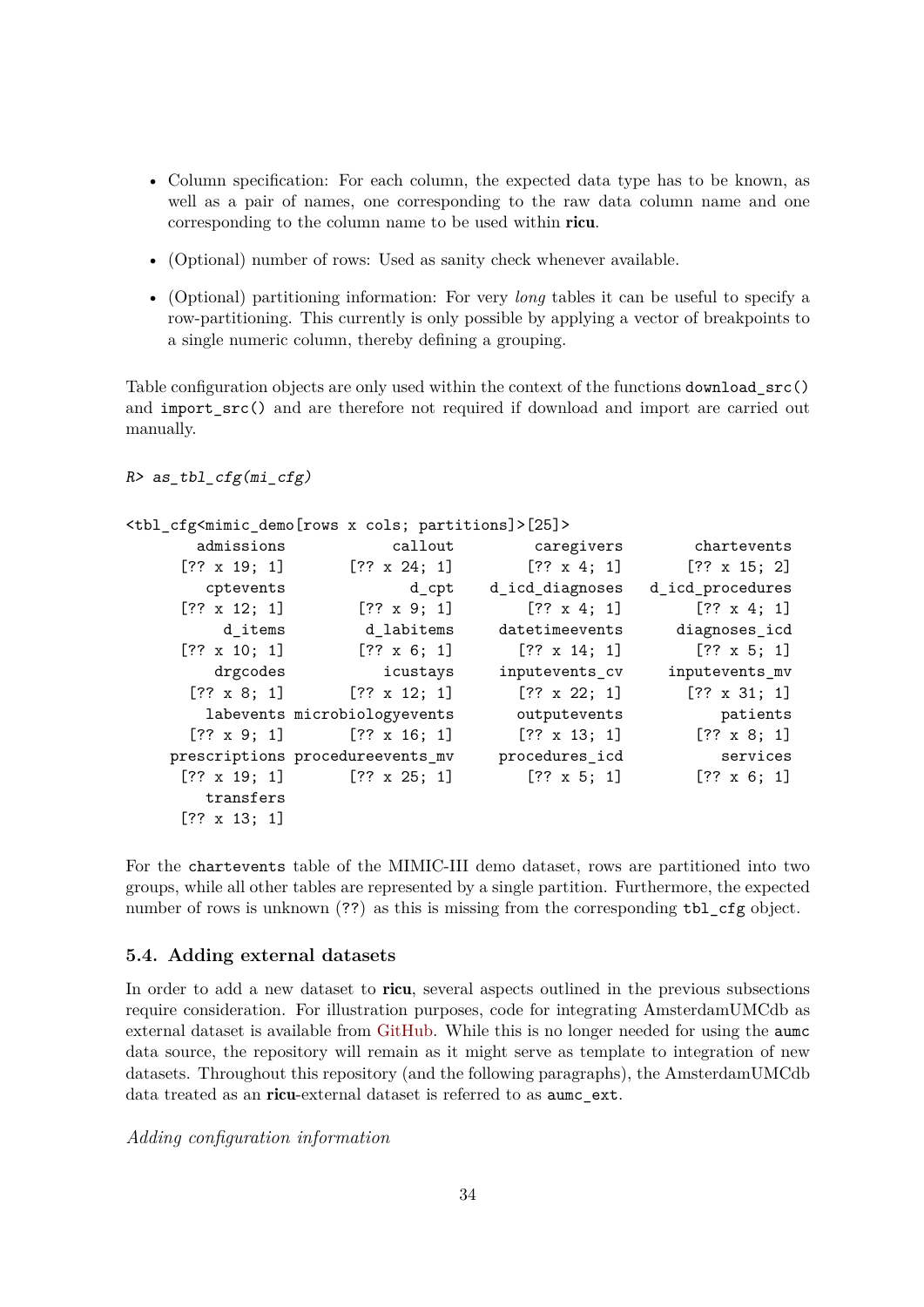Central to adding a new dataset to ricu is providing some configuration information in a data-sources.json file pointed to by the environment variable RICU\_CONFIG\_PATH. Depending on particularities of the dataset in question, corresponding implementations of some of the S3 generic functions mentioned throughout Sections 5.1 and 5.2 might have to be provided. The amount of confirmation information required to get started also depends on the desired level of integration. As data download and import are one-time procedures, these steps can be carried out manually, negating the need for specifying column data types in data-sources.json and providing data source specific methods for the download\_src() and import src() generics.

The basic organization of a data source configuration entry, as it could be used for **aumc\_ext**, specified as JSON is as follows:

```
{
  "name": "aumc_ext",
  "id_cfg": {
    "patient": {
      "id": "patientid",
      "position": 1
    },
    "icustay": {
      "id": "admissionid",
      "position": 2
    }
 },
  "tables": {
    ...
 }
}
```
The shown id\_cfg entry represents the minimally required set of entries, where for each ID specification, start, end and table are omitted (when compared to the aumc configuration provided by ricu). The tables entry expands to something like the following:

```
"tables": {
  "freetextitems": {
 },
  "drugitems": {
    "defaults": {
      "index_var": "start",
      "val_var": "dose",
      "unit_var": "doseunit",
      "time_vars": ["start", "stop"]
    }
 },
  "numericitems": {
    "defaults": {
```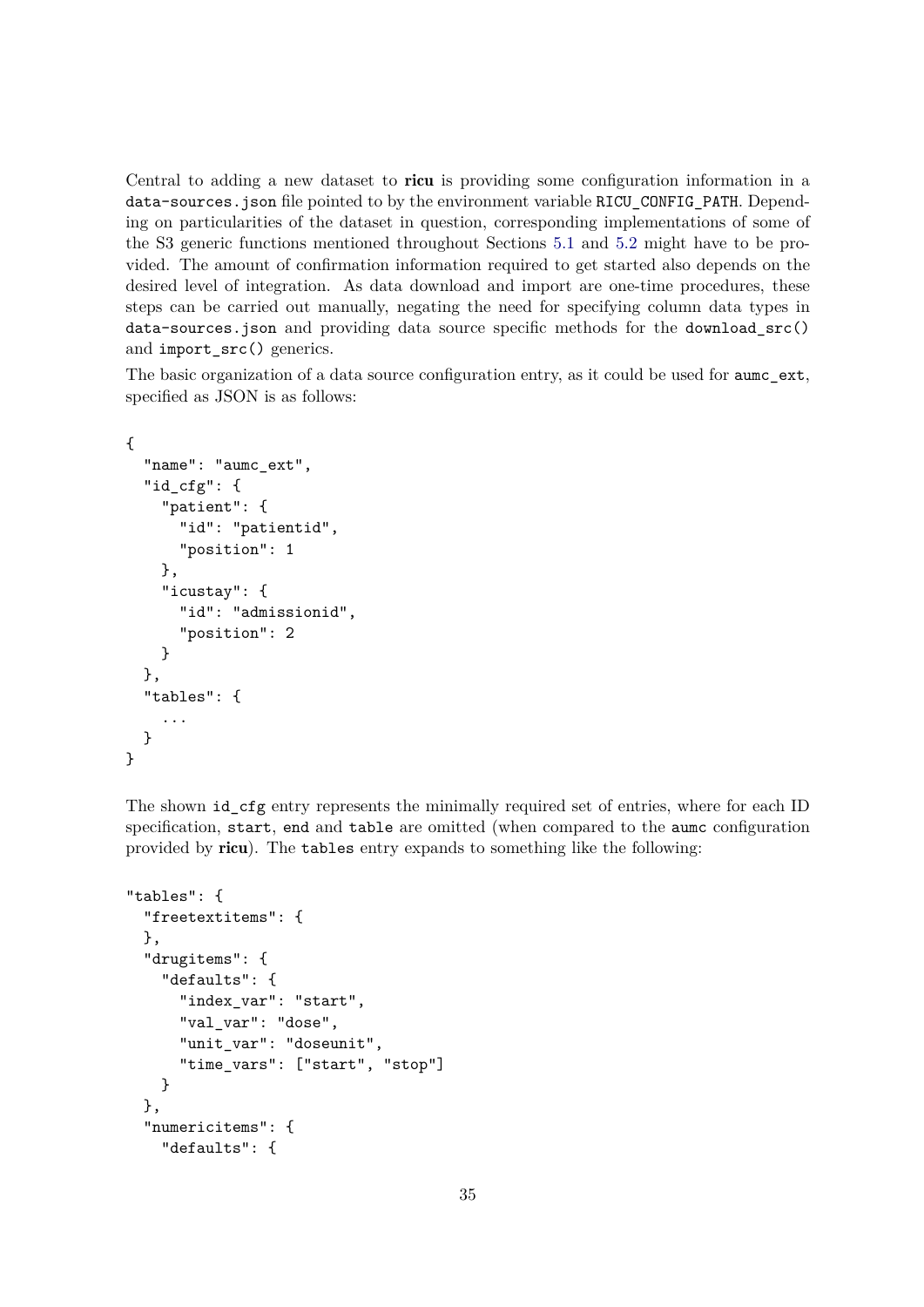```
"index_var": "measuredat",
      "val_var": "value",
      "unit_var": "unit",
      "time_vars": ["measuredat", "registeredat", "updatedat"]
   },
    "partitioning": {
      "col": "",
      "breaks": [
        0, 0, 0, 0, 0, 0, 0, 0, 0, 0, 0, 0, 0, 0, 0, 0, 0, 0,
        0, 0, 0, 0, 0
      ]
   }
 },
  ...
}
```
Minimally required is simply an entry indicating the data source membership of a table (if not partitioned; cf., freetextitems). This does slightly complicate data exploration, as if no defaults are available, no default values can be provided to calls to load\_ts() and related functions and therefore repeatedly have to be specified in corresponding function calls. Also, when specifying data items in such a setup, the per-table column names for special columns such as index var, val\_var, etc., have to be repeated for each individual item entry.

For partitioned tables, the basic structure of a partitioning entry is required, but the content itself is irrelevant, as this is only used for setup (cf., numericitems). The length of breaks, however, is required to match the number of partitions (i.e., a length 23 breaks specification corresponds to a partitioning into 24 row-groups.)<sup>12</sup>. The directory containing such a data-sources.json can then be pointed to by the environment variable RICU\_CONFIG\_PATH, making it available to ricu.

### *Enabling data loading*

As for functions that are required, currently there is no default method available for the loading step provided by **load difftime**() and most likely an implementation of the generic function id win helper() will be required as well. For aumc ext, load difftime() could be implemented as

```
R> ms_as_min <- function(x) {
+ as.difftime(as.integer(x / 6e4), units = "mins")
+ }
R>R aumc_difftime \leq function(x, rows, cols = colnames(x),
+ id hint = id vars(x),
+ time_vars = ricu::time_vars(x), ...) {
+
+ if (id hint \frac{\partial f}{\partial x} colnames(x)) {
```
<sup>&</sup>lt;sup>12</sup>Originally it was intended to use partitioning information during data loading in order to narrow down the set of partitions that have to be accessed. So far, this optimization has not been implemented.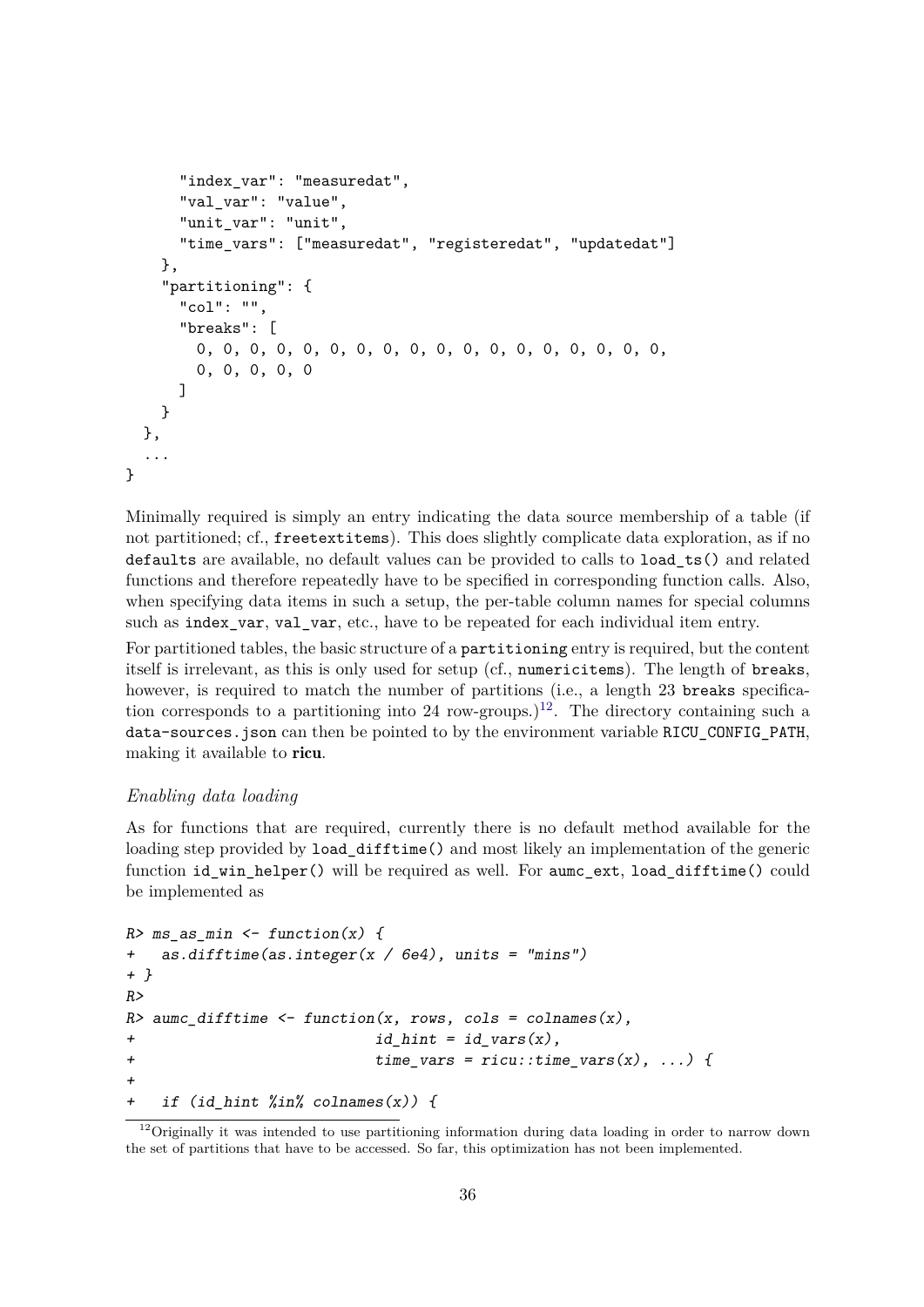```
+ id_sel <- id_hint
+ } else {
+ id_opt <- id_var_opts(sort(as_id_cfg(x), decreasing = TRUE))
+ id_sel <- intersect(id_opt, colnames(x))[1L]
+ }
+
+ stopifnot(is.character(id sel), length(id sel) == 1L)
+
+ if (!id_sel %in% cols) {
+ cols <- c(id_sel, cols)
+ }
+
+ time_vars <- intersect(time_vars, cols)
+
+ dat <- load_src(x, {{ rows }}, cols)
+ dat <- dat[, c(time_vars) := lapply(.SD, ms_as_min),
+ .SDcols = time_vars]
+
+ as_id_tbl(dat, id_vars = id_sel, by_ref = TRUE)
+ }
```
Such a function attempts to use the ID as requested as id\_hint, but falls back to the best possible alternative (using the ordering as previously specified in the id\_cfg JSON configuration) if not provided by the data. The helper function id var opts() returns the datasetspecific column names of an id\_cfg object (as opposed to the dataset-agnostic ID names; cf., subject\_id and patient). Both the row-subsetting expression and column selection are passed on to load\_src() and all columns specified as time\_vars are converted to difftime vectors in minutes. Operations can safely be carried out using by-reference semantics, as intermediate objects are not exposed to the user.

For a possible implementation of the **id\_win\_helper()** generic, column and table names to assemble the desired lookup table are hard coded instead of provided by the corresponding id\_cfg object (as is the case in the **ricu**-internal implementation).

```
R aumc_windows \leq function(x) {
+
+ ids <- c("admissionid", "patientid")
+ sta <- c("admittedat", "firstadmittedat")
+ end <- c("dischargedat", "dateofdeath")
+
+ tbl <- as_src_tbl(x, "admissions")
+
+ res <- tbl[, c(ids, sta[1L], end)]
+ res <- res[, c(sta[2L]) := 0L]
+ res <- res[, c(sta, end) := lapply(.SD, ms_as_min),
+ .SDcols = c(sta, end)]
+
+ res <- data.table::setcolorder(res, c(ids, sta, end))
```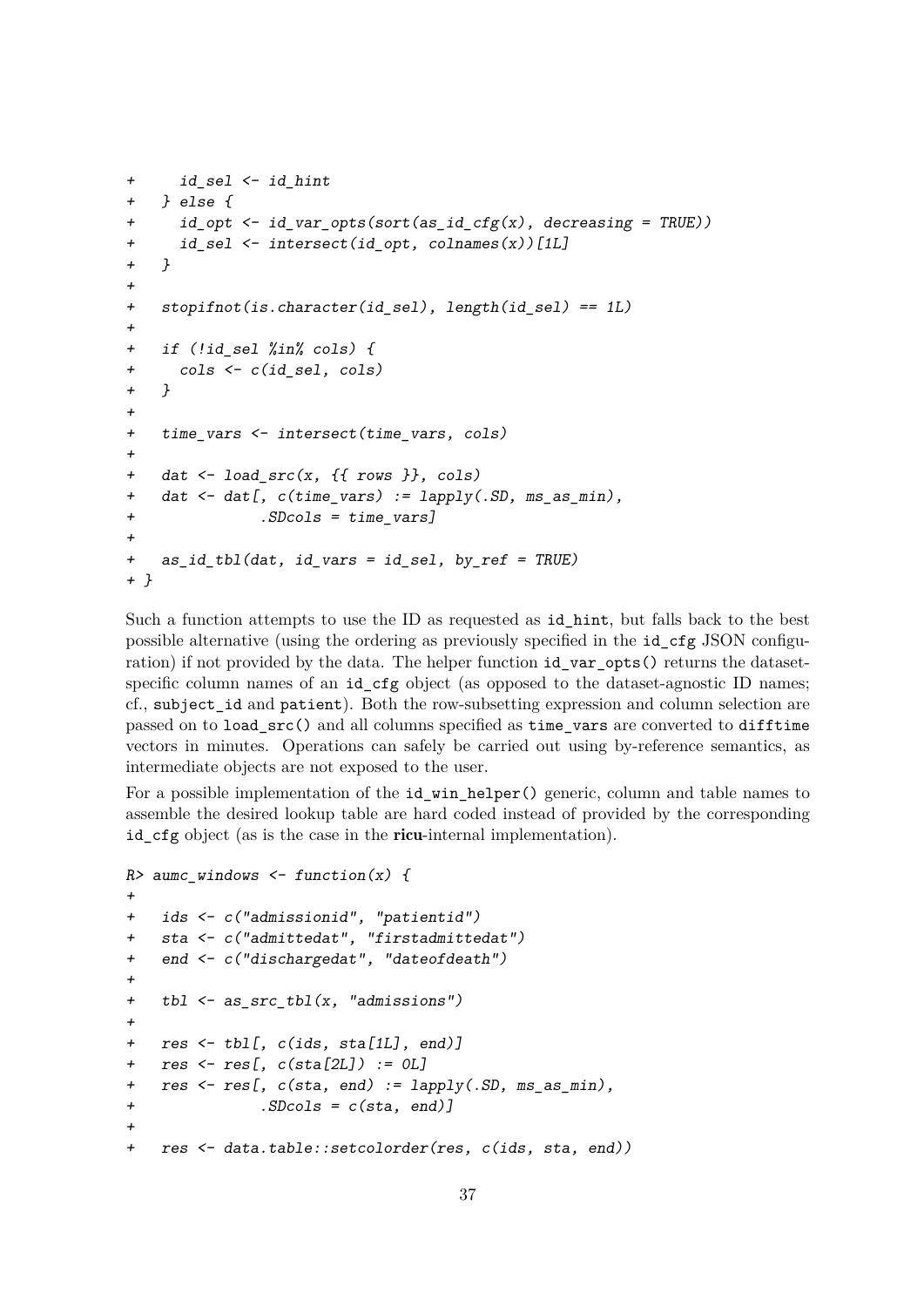```
+ res <- rename cols(res, c(ids, paste0(ids, " start"),
+ paste0(ids, "_end")), by_ref = TRUE)
+
+ as_id_tbl(res, ids[2L], by_ref = TRUE)
+ }
```
As all the required information is available form the admissions table, aumc\_windows() simply loads the corresponding columns, converts them to minute resolution, followed by some renaming. ICU admissions and discharges in this table are relative to initial hospital admissions and therefore an all-zero column firstadmittedat is added and the id\_var of the resulting  $id\_tb1$  is marked as  $\text{patient}^{13}$ .

A final step in making a new dataset accessible to ricu lies in specifying concept items. To this end, a file concept-dict.json can be added to the directory pointed to by the environment variable RICU\_CONFIG\_PATH, containing entries like the following, which will make it possible to use the hr concept across all datasets included with ricu, alongside the newly added dataset.

{

```
"hr": {
    "sources": {
      "aumc_ext": [
        {
           "ids": 6640,
          "table": "numericitems",
           "sub_var": "itemid"
        }
      ]
    }
  }
}
```
The above outline serves as an example on how to proceed when adding new data to ricu. Aspects like having multiple patient IDs, for example, could be further simplified<sup>14</sup>. Owing to the extensive use of S3 generic functions, ricu offers considerable flexibility for customizing certain behavior to specifics of a given data source, while providing fallback procedures whenever more general treatment can be applied.

### *Summary of required steps*

Summarizing aspects explained in more detail in the previous sections, the following points list the required steps for adding new data in the order they should be considered in. The approach taken here being is to start simple and expand.

<sup>&</sup>lt;sup>13</sup>The patient ID created in this way is different to that available for MIMIC-III, where patient date of birth is provided. An approximate date of birth could be constructed if ages were reported more precisely, but given the rough binning available here, this might be considered an acceptable limitation of resulting patient IDs. Nevertheless awareness of such differences in data presentation is important.

<sup>&</sup>lt;sup>14</sup>An example for such a reduced setup is available from the [AUMC GitHub repository](https://github.com/eth-mds/aumc) as **aumc** min. Moving to only a single patient identifier also does away with the need for a id\_win\_helper() implementation, as change\_id() will not be called in such a scenario.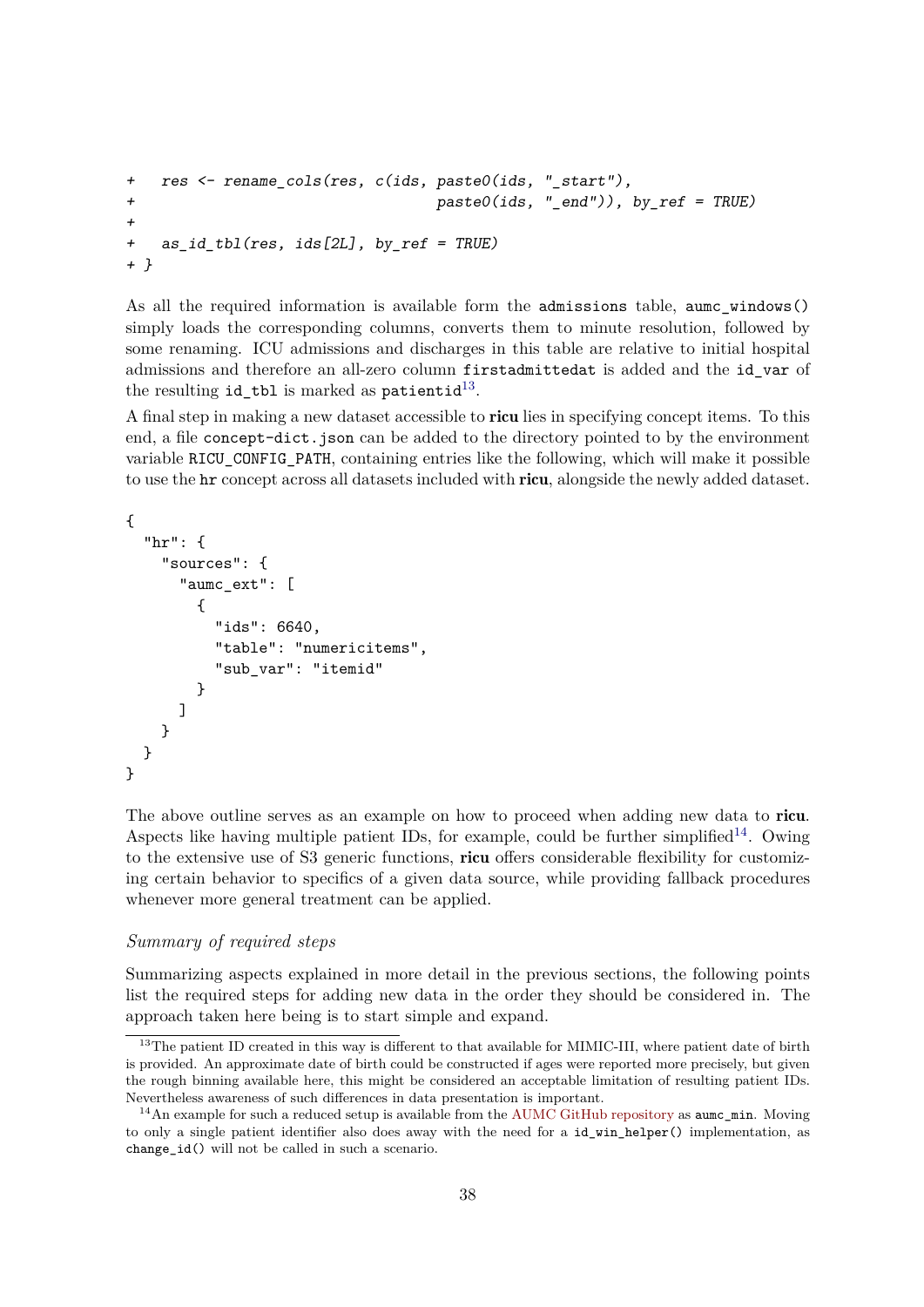- 1. Tables saved as .fst files should be moved to the folder returned by src\_data\_dir() when passed the dataset name (alternatively, methods implementing  $src\_download()$ ) and src\_import() are required).
- 2. A minimal data source configuration file data-sources. json is required in the directory pointed to by RICU\_CONFIG\_PATH. For AmsterdamUMCdb, this could be as minimal as (assuming no partitioning):

```
{
  "name": "aumc_min",
  "id_cfg": {
    "icustay": "admissionid"
  },
  "tables": {
    "admissions": {},
    "drugitems": {},
    "freetextitems": {},
    "listitems": {},
    "numericitems": {},
    "procedureorderitems": {},
    "processitems": {}
  }
}
```
File names have to match table names, i.e., the admissions table should be named admissions.fst. Upon a call to attach\_src() (or next loading of the package and having added the data source name to RICU\_SRC\_LOAD) the new data source can be explored using load\_src().

- 3. A load\_difftime() method is required, which:
	- passes a row-subsetting expression to load\_src() using the rlang curly-curly operator,
	- converts columns passed as time\_vars to minute-resolution difftime vectors,
	- returns an id tbl object where patient identifiers are chosen such that time-stamps are relative to corresponding admission,
	- (optionally) uses the column passed as id\_hint for patient identifiers, if multiple identifiers are available from data.

Upon registering this method with S3 dispatch, higher-level data loading functions such as load\_ts() become available (given that no changes in patient identifiers are requested).

4. (Optional) if the source configuration specifies multiple patient identifiers which are not all available from all tables directly, an implementation of id\_win\_helper() most likely will be required (see Section 5.2).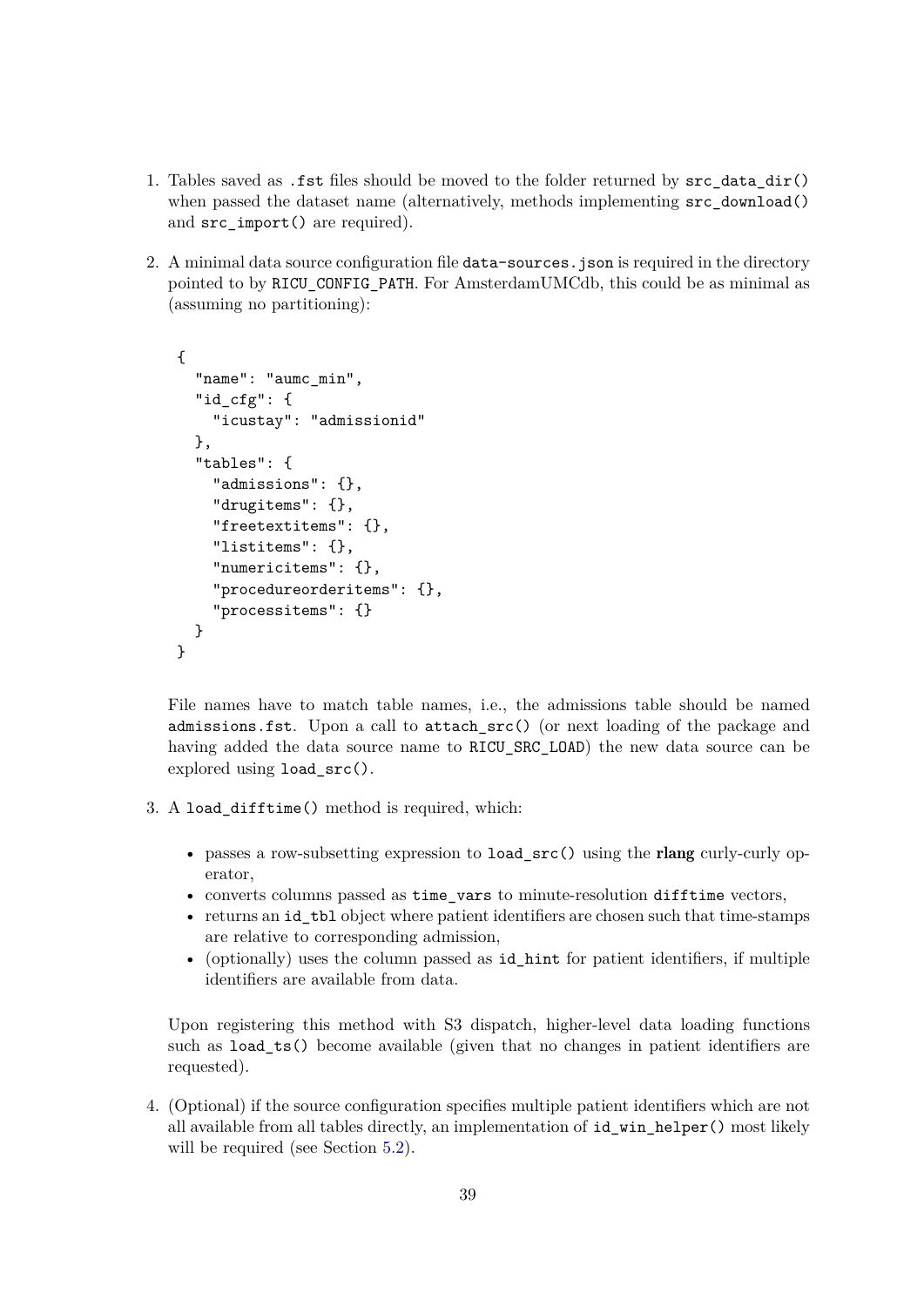5. Now, the source configuration can be expanded with per-table column defaults and data items can be added to the concepts included with ricu by creating a concept-dict.json under the path pointed to by RICU\_CONFIG\_PATH. For more information on readily available concepts, refer to Section 4.2 and for specifying new concepts altogether, pointers are available in section 4.3.

### **6. Examples**

In order to briefly illustrate how ricu could be applied to real-world clinical questions, two examples are provided in the following sections. The first example fully relies on data concepts that are included with ricu. Whereas the second one explores both how some data preprocessing can be added to an existing concept, by creating a recursive concept (or rec\_cncpt), as well as how to create an entirely new data concept in code (instead of JSON specification as outlined in Section 4.3), using constructors item() and concept().

### **6.1. Lactate and mortality**

First, the association of lactate levels and mortality is investigated. This problem has been studied before and it is widely accepted that both static and dynamic lactate indices are associated with increased mortality (Haas, Lange, Saugel, Petzoldt, Fuhrmann, Metschke, and Kluge 2016; Nichol, Bailey, Egi, Pettila, French, Stachowski, Reade, Cooper, and Bellomo 2011; Van Beest, Brander, Jansen, Rommes, Kuiper, and Spronk 2013). In order to model this relationship, a time-varying proportional hazards Cox model (Therneau and Grambsch 2000; Therneau 2021) is fitted, which includes the SOFA score as a general predictor of illness severity, using MIMIC-III demo data. Furthermore, for the sake of this example, the patient cohort is defined to be patients admitted from 2008 onwards (corresponding to the MetaVision database) of ages 20 to 90 years old.

```
R> src <- "mimic_demo"
R>R> cohort <- load_id("icustays", src, dbsource == "metavision",
+ cols = NULL)
R> cohort \leq load_concepts("age", src, patient_ids = cohort,
+ verbose = FALSE)
R>R> dat <- load_concepts(c("lact", "death", "sofa"), src,
+ patient_ids = cohort[age > 20 & age < 90, ],
+ verbose = FALSE)
R>R> dat \leq dat \lfloor,
+ head(.SD, n = match(TRUE, death, .N)), by = c(id_vars(dat))
+ ]
R>R> dat \leftarrow fill_gaps(dat)
R>R> dat \leq replace na(dat, c(NA, FALSE), type = c("locf", "const"),
```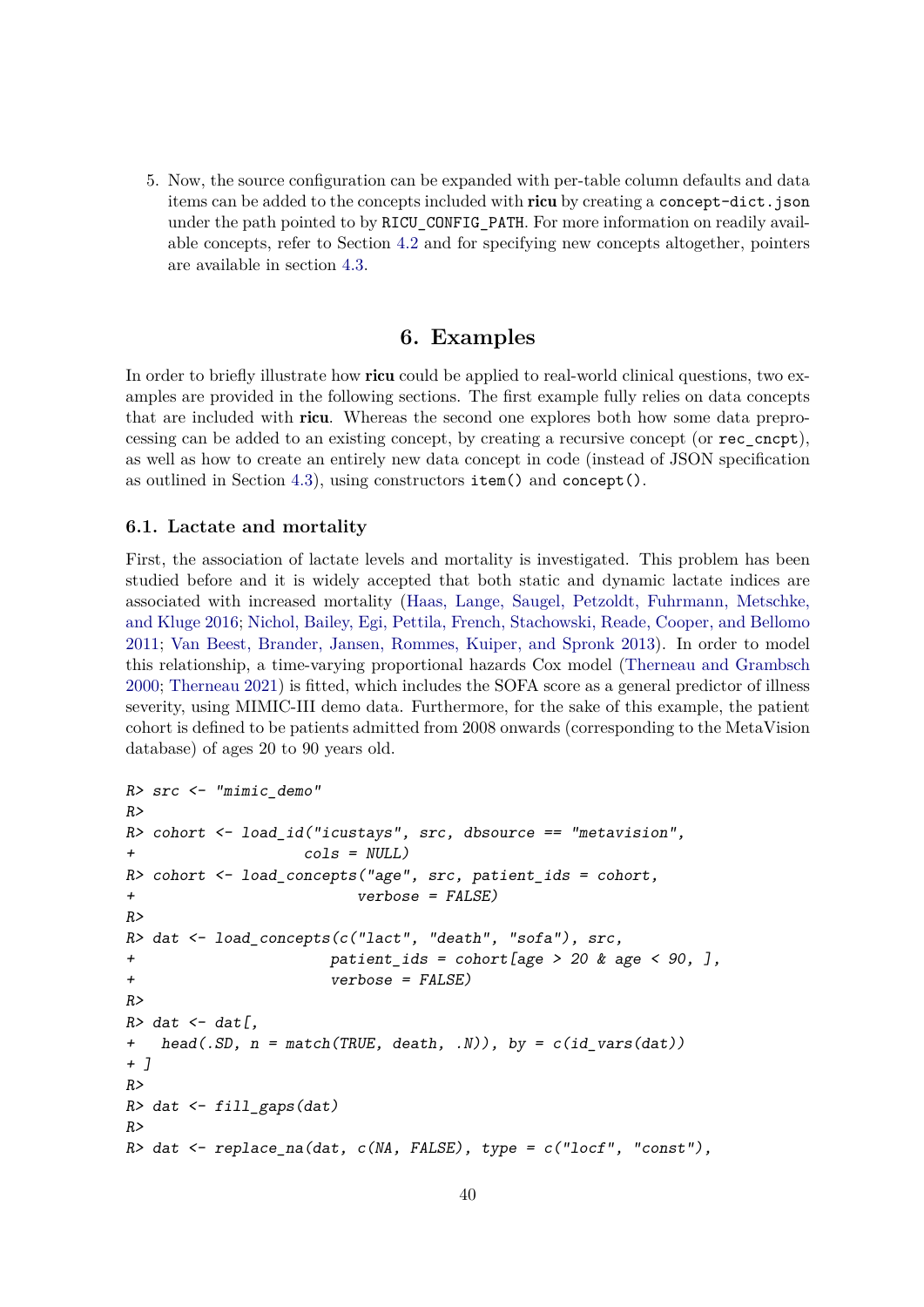```
+ by_ref = TRUE, vars = c("lact", "death"),
+ by = id\_vars(data))
R>R> cox_mod <- coxph(
+ Surv(charttime - 1L, charttime, death) ~ lact + sofa,
   data = dat+ )
```
After loading the data, some minor preprocessing is still required before modeling: first, data is filtered such that only data up to (and including) the hour in which the death flag switches to TRUE is used. Following that, missing values for lact are imputed using a last observation carry forward (LOCF) scheme (observing the patient grouping) and missing death values are set to FALSE. The resulting model fit can be visualized as:



A simple exploration already shows that the increased values of lactate are associated with mortality, even after adjusting for the SOFA score. Using abstractions provided by ricu, this analysis could now also be applied to other datasets with minimal effort.

### **6.2. Diabetes and insulin treatment**

For the next example, again using MIMIC-III demo data, comorbidities and treatment related information are used: the amount of insulin administered to patients in the first 24 hours from their ICU admission is analyzed, in connection with diabetic status, in order to determine whether diabetic patients receive more insulin over that time-span, when compared to nondiabetic patients. For this, two concepts are introduced:  $ins24$ , a binned variable representing the cumulative amount of insulin administered within the first 24 hours of an ICU admission, and diab, a logical variable encoding diabetes comorbidity.

As there already is an insulin concept available, ins24 can be implemented as rec\_cncpt, requesting data from the ins concept. In order to be able to calculate the total amount of insulin administered, it is required to change the default aggregation method from median() to sum(). Failing to do so would yield under-reported values whenever several insulin administrations fall within a given time-step. The callback function ins\_cb() is then inserted into the loading process, performing of the preprocessing steps outlined above: first data is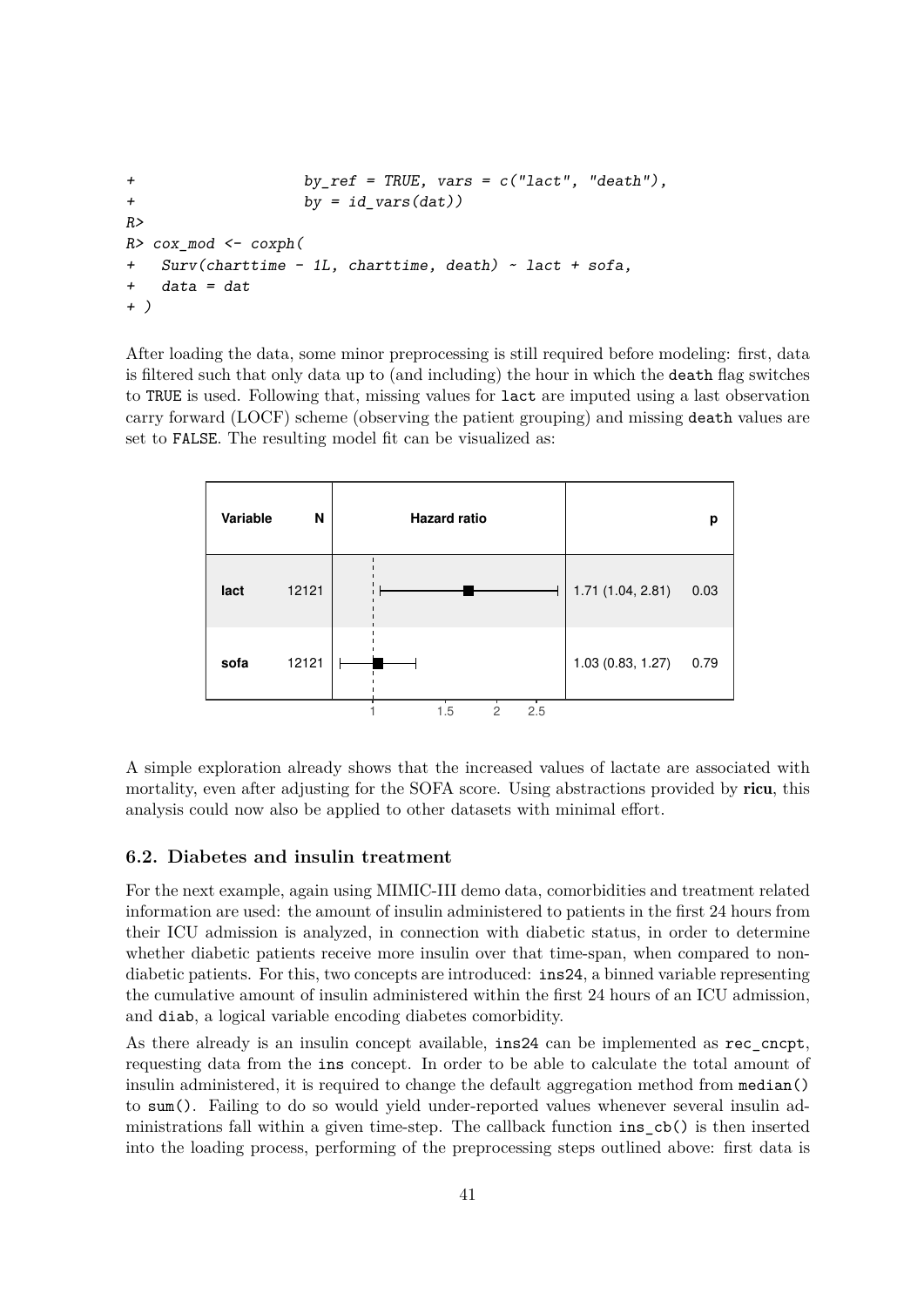subsetted to fall into the first 24 hours of ICU admissions, followed by binning of summed values.

```
R> ins_breaks <- c(0, 1, 10, 20, 40, Inf)
R>R> ins_cb <- function(ins, ...) {
+
+ day_one <- function(x) x >= hours(0L) & x <= hours(24L)
+
+ idx var <- index var(ins)
+ ids_var <- id_vars(ins)
+
+ ins \leftarrow ins [+ day_one(get(idx_var)), list(ins24 = sum(ins)), by = c(ids_var)
+ 1
+
+ ins \leftarrow ins[,
+ ins24 := list(cut(ins24, breaks = ins_breaks, right = FALSE))
+ ]
+
+ ins
+ }
R>R> ins24 <- load_dictionary(src, "ins")
R> ins24 <- concept("ins24", ins24, "insulin in first 24h",
+ aggregate = "sum", callback = ins_cb,
+ target = "id_tbl", class = "rec_cncpt")
```
The binary diabetes concept can be implemented as lgl\_cncpt, for which ICD-9 codes are matched using a regular expression. As not only the subset of diabetic patients is of interest, a col\_itm is more suited for diabetes status retrieval over a rgx\_itm. For creating the required callback function, which produces a logical vector, the exported function factory transform\_fun() can be employed, coupled with a function like grep\_diab(), performing the desired transformation. The two concepts are then combined using c() and loaded via load\_concepts().

```
R> grep_diab <- function(x) {
+ grepl("^250\\.?[0-9]{2}$", x)
+ }
R>R> diab \leq item(src, table = "diagnoses_icd",
+ callback = transform_fun(grep_diab),
+ class = "col_itm")
R>R> diab <- concept("diab", diab, "diabetes", target = "id_tbl",
+ class = "lgl_cncpt")
R>
```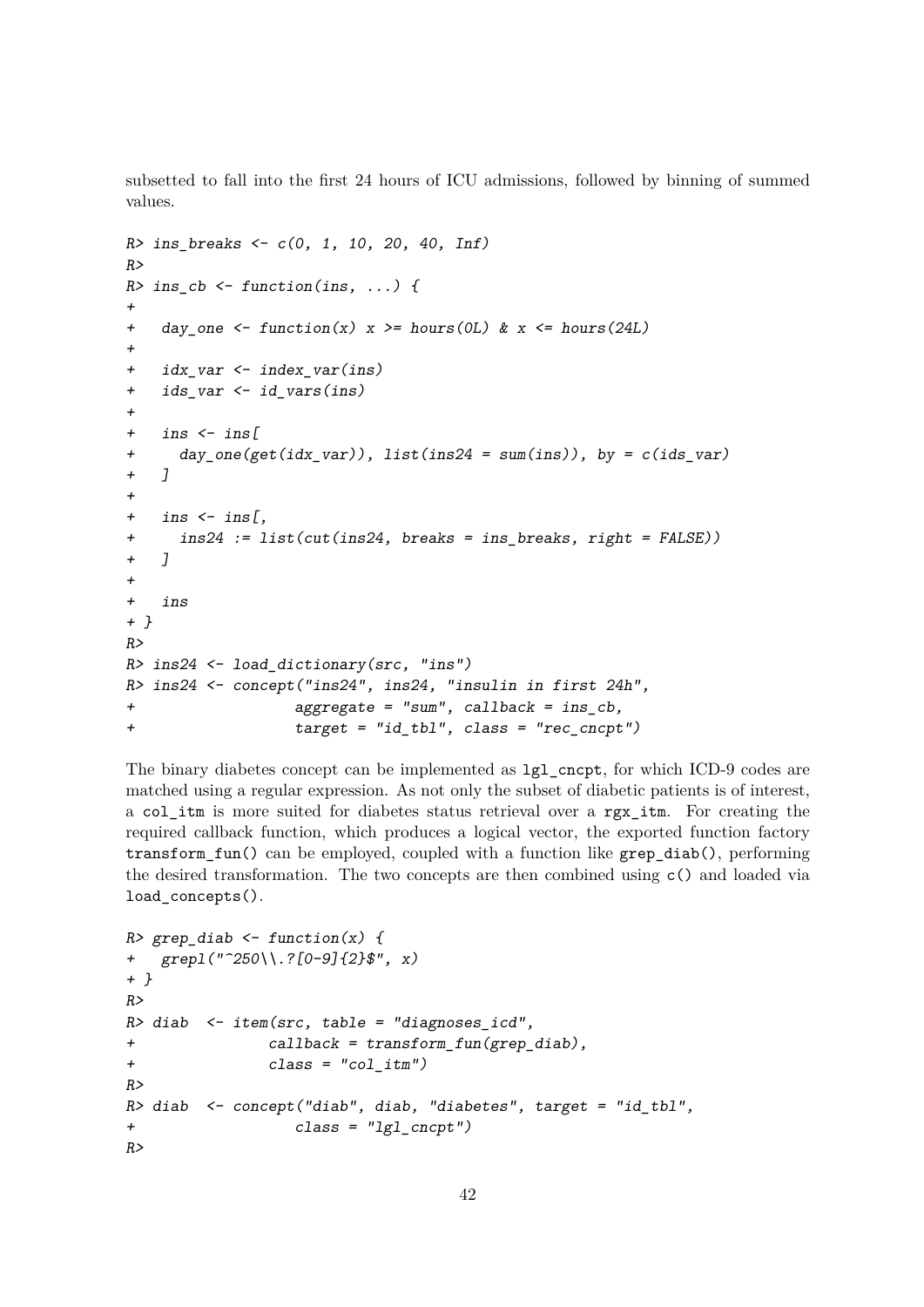```
R> dat \leq load_concepts(c(ins24, diab), id_type = "icustay",
+ verbose = FALSE)
R> dat \leftarrow replace_na(dat, "[0,1)", vars = "ins24")
R>
R> dat
```
Following this, the difference between the two groups can be visualized with a histogram over the binned insulin administration values:



The plot suggests that for the MetaVision cohort defined in the previous example (without age subsetting) and during the first day of ICU stay, perhaps unsurprisingly, with increasing insulin dosage, diabetic patients receive more insulin compared to non-diabetic patients. This effect is more pronounced when looking at the full MIMIC-III data instead of the demo subset which includes only data corresponding to roughly 130 ICU stays.

# **7. Acknowledgments**

Nicolas Bennett, Drago Plečko, Nicolai Meinshausen and Peter Bühlmann were supported by grant #2017-110 of the Strategic Focal Area "Personalized Health and Related Technologies (PHRT)" of the ETH Domain for the SPHN/PHRT Driver Project "Personalized Swiss Sepsis Study".

# **References**

Adibuzzaman M, Musselman K, Johnson A, Brown P, Pitluk Z, Grama A (2016). "Closing the Data Loop: An Integrated Open Access Analysis Platform for the MIMIC Database." In *2016 Computing in Cardiology Conference (CinC)*, pp. 137–140. Institute of Electrical and Electronics Engineers.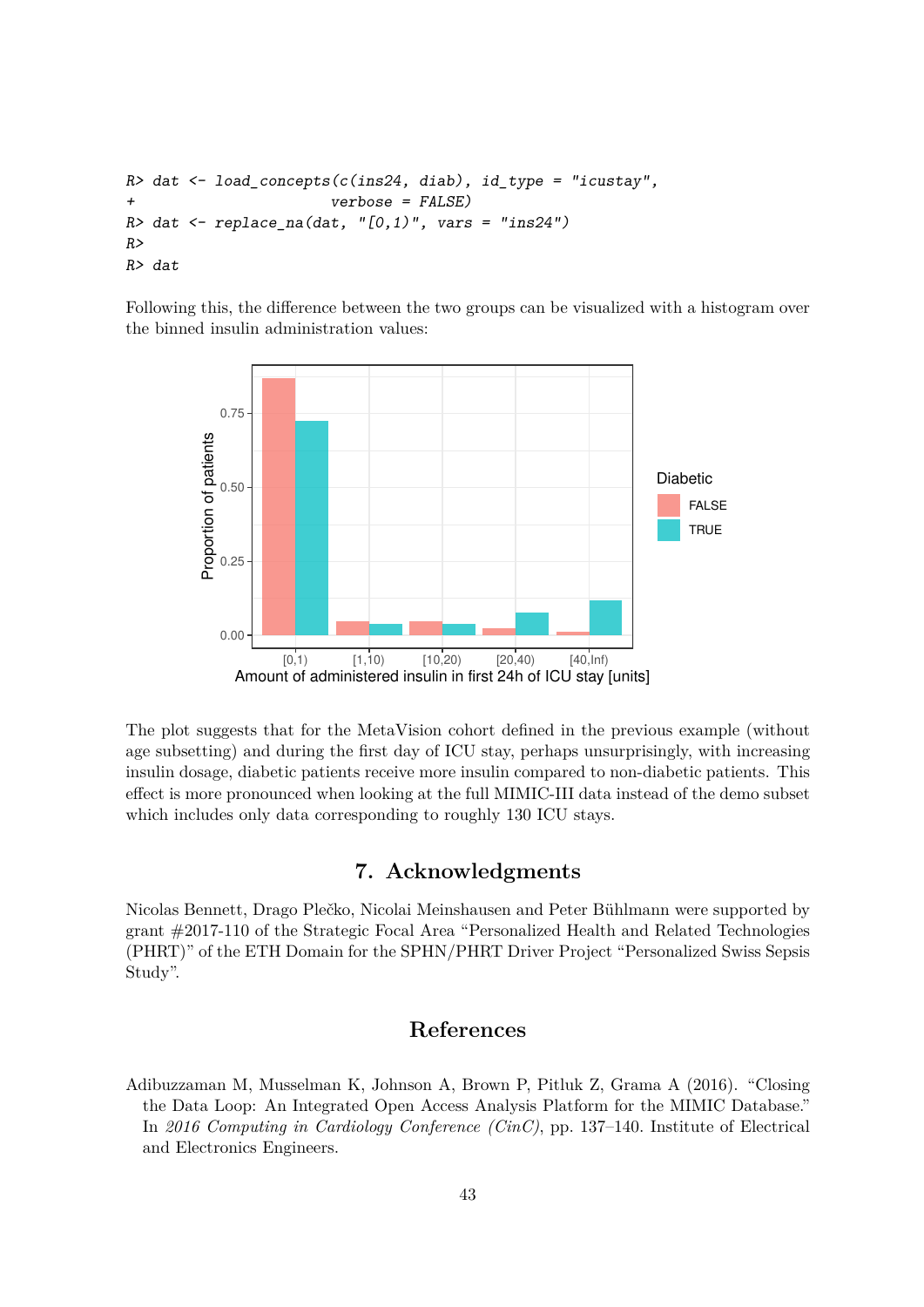- Bennett N (2021). prt*: Tabular Data Backed by Partitioned 'fst' Files*. R package version 0.1.3, URL <https://CRAN.R-project.org/package=prt>.
- Bone RC, Sibbald WJ, Sprung CL (1992). "The ACCP-SCCM Consensus Conference on Sepsis and Organ Failure." *Chest*, **101**(6), 1481–1483.
- Desautels T, Calvert J, Hoffman J, Jay M, Kerem Y, Shieh L, Shimabukuro D, Chettipally U, Feldman MD, Barton C, *et al.* (2016). "Prediction of Sepsis in the Intensive Care Unit with Minimal Electronic Health Record Data: A Machine Learning Approach." *JMIR Medical Informatics*, **4**(3), e28.
- Evans RS (2016). "Electronic Health Records: Then, Now, and in the Future." *Yearbook of Medical Informatics*, **25**(S 01), 48–61.
- Faltys M, Zimmermann M, Lyu X, Hüser M, Hyland SL, Rätsch G, Merz TM (2021). "HiRID, A High Time-Resolution ICU Dataset (Version 1.1.1)." PhysioNet.
- Fleuren LM, Klausch TLT, Zwager CL, Schoonmade LJ, Guo T, Roggeveen LF, Swart EL, Girbes ARJ, Thoral P, Ercole A, Hoogendoorn M, Elbers PWG (2020). "Machine Learning for the Prediction of Sepsis: A Systematic Review and Meta-Analysis of Diagnostic Test Accuracy." *Intensive Care Medicine*, **46**(3), 383–400.
- Futoma J, Hariharan S, Sendak M, Brajer N, Clement M, Bedoya A, O'Brien C, Heller K (2017). "An Improved Multi-Output Gaussian Process RNN With Real-Time Validation for Early Sepsis Detection." ArXiv:1708.05894.
- Goldberger AL, Amaral LAN, Glass L, Hausdorff JM, Ivanov PC, Mark RG, Mietus JE, Moody GB, Peng CK, Stanley HE (2000). "PhysioBank, PhysioToolkit and PhysioNet." *Circulation*, **101**(23), e215–e220.
- Haas SA, Lange T, Saugel B, Petzoldt M, Fuhrmann V, Metschke M, Kluge S (2016). "Severe Hyperlactatemia, Lactate Clearance and Mortality in Unselected Critically Ill Patients." *Intensive Care Medicine*, **42**(2), 202–210.
- Henry L, Wickham H (2020). rlang*: Functions for Base Types and Core* R *and 'Tidyverse' Features*. R package version 0.4.9, URL <https://CRAN.R-project.org/package=rlang>.
- Hyland SL, Faltys M, Hüser M, Lyu X, Gumbsch T, Esteban C, Bock C, Horn M, Moor M, Rieck B, Zimmermann M, Bodenham D, Borgwardt K, Rätsch G, Merz TM (2020). "Early Prediction of Circulatory Failure in the Intensive Care Unit Using Machine Learning." *Nature Medicine*, **26**(3), 364–373.
- Jiang F, Jiang Y, Zhi H, Dong Y, Li H, Ma S, Wang Y, Dong Q, Shen H, Wang Y (2017). "Artificial Intelligence in Healthcare: Past, Present and Future." *Stroke and Vascular Neurology*, **2**(4), 230–243.
- Johnson A, Bulgarelli L, Pollard T, Horng S, Celi LA, Mark R (2021). "MIMIC-IV (Version 1.0)." PhysioNet.
- Johnson AE, Pollard TJ, Shen L, Li-wei HL, Feng M, Ghassemi M, Moody B, Szolovits P, Celi LA, Mark RG (2016). "MIMIC-III, A Freely Accessible Critical Care Database." *Scientific Data*, **3**, 160035.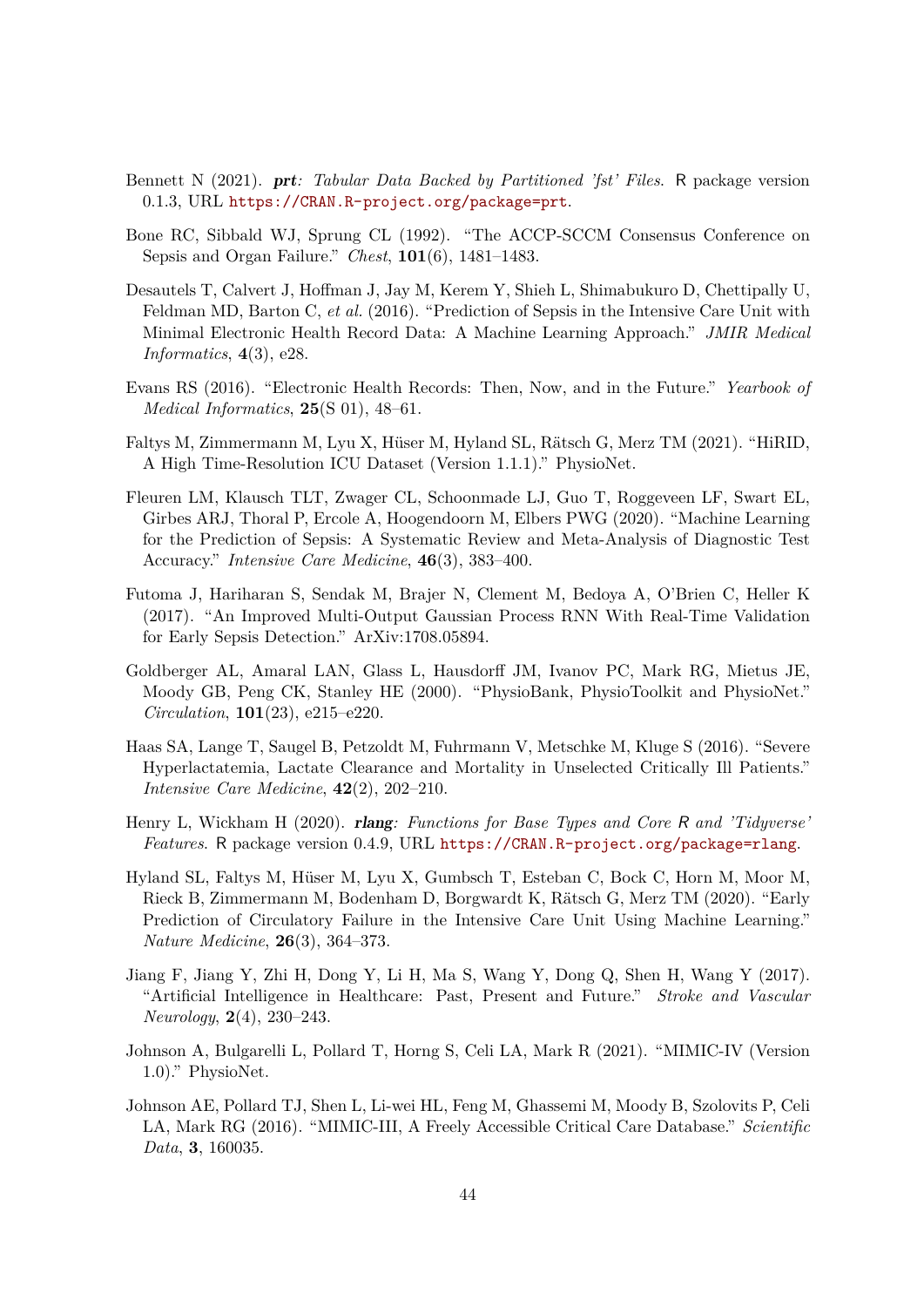- Johnson AEW, Aboab J, Raffa JD, Pollard TJ, Deliberato RO, Celi LA, Stone DJ (2018). "A Comparative Analysis of Sepsis Identification Methods in an Electronic Database." *Critical Care Medicine*, **46**(4), 494–499.
- Jones M (2012). "NEWSDIG: The National Early Warning Score Development and Implementation Group." *Clinical Medicine*, **12**(6), 501–503. [doi:10.7861/clinmedicine.12-6-501](https://doi.org/10.7861/clinmedicine.12-6-501).
- Kam HJ, Kim HY (2017). "Learning Representations for the Early Detection of Sepsis With Deep Neural Networks." *Computers in Biology and Medicine*, **89**, 248–255.
- Klik M (2020). fst*: Lightning Fast Serialization of Data Frames*. R package version 0.9.4, URL <https://CRAN.R-project.org/package=fst>.
- Lee J, Scott D, Villarroel M, Clifford G, Saeed M, Mark R (2011). "Open-access MIMIC-II Database for Intensive Care Research." In *Annual International Conference of the IEEE Engineering in Medicine and Biology Society*, volume 2011, pp. 8315–8. Institute of Electrical and Electronics Engineers.
- Moody GB, Mark RG (1996). "A Database to Support Development and Evaluation of Intelligent Intensive Care Monitoring." In *Computers in Cardiology*, pp. 657–660. Institute of Electrical and Electronics Engineers.
- Nemati S, Holder A, Razmi F, Stanley MD, Clifford GD, Buchman TG (2018). "An Interpretable Machine Learning Model for Accurate Prediction of Sepsis in the ICU." *Critical Care Medicine*, **46**(4), 547–553.
- Nichol A, Bailey M, Egi M, Pettila V, French C, Stachowski E, Reade MC, Cooper DJ, Bellomo R (2011). "Dynamic Lactate Indices as Predictors of Outcome in Critically Ill Patients." *Critical Care*, **15**(5), R242.
- Ooms J (2014). "The jsonlite Package: A Practical and Consistent Mapping Between JSON Data and R Objects." ArXiv:1403.2805.
- Pebesma E, Mailund T, Hiebert J (2016). "Measurement Units in R." *R Journal*, **8**(2), 486–494. [doi:10.32614/RJ-2016-061](https://doi.org/10.32614/RJ-2016-061).
- Pickering BW, Gajic O, Ahmed A, Herasevich V, Keegan MT (2013). "Data Utilization for Medical Decision Making at the Time of Patient Admission to ICU." *Critical Care Medicine*, **41**(6), 1502–1510.
- Pollard TJ, Johnson AE, Raffa JD, Celi LA, Mark RG, Badawi O (2018). "The eICU Collaborative Research Database, A Freely Available Multi-Center Database for Critical Care Research." *Scientific Data*, **5**, 180178.
- Singer M, Deutschman CS, Seymour CW, Shankar-Hari M, Annane D, Bauer M, Bellomo R, Bernard GR, Chiche JD, Coopersmith CM, Hotchkiss RS, Levy MM, Marshall JC, Martin GS, Opal SM, Rubenfeld GD, van der Poll T, Vincent JL, Angus DC (2016). "The Third International Consensus Definitions for Sepsis and Septic Shock (Sepsis-3)." *JAMA*, **315**(8), 801–810.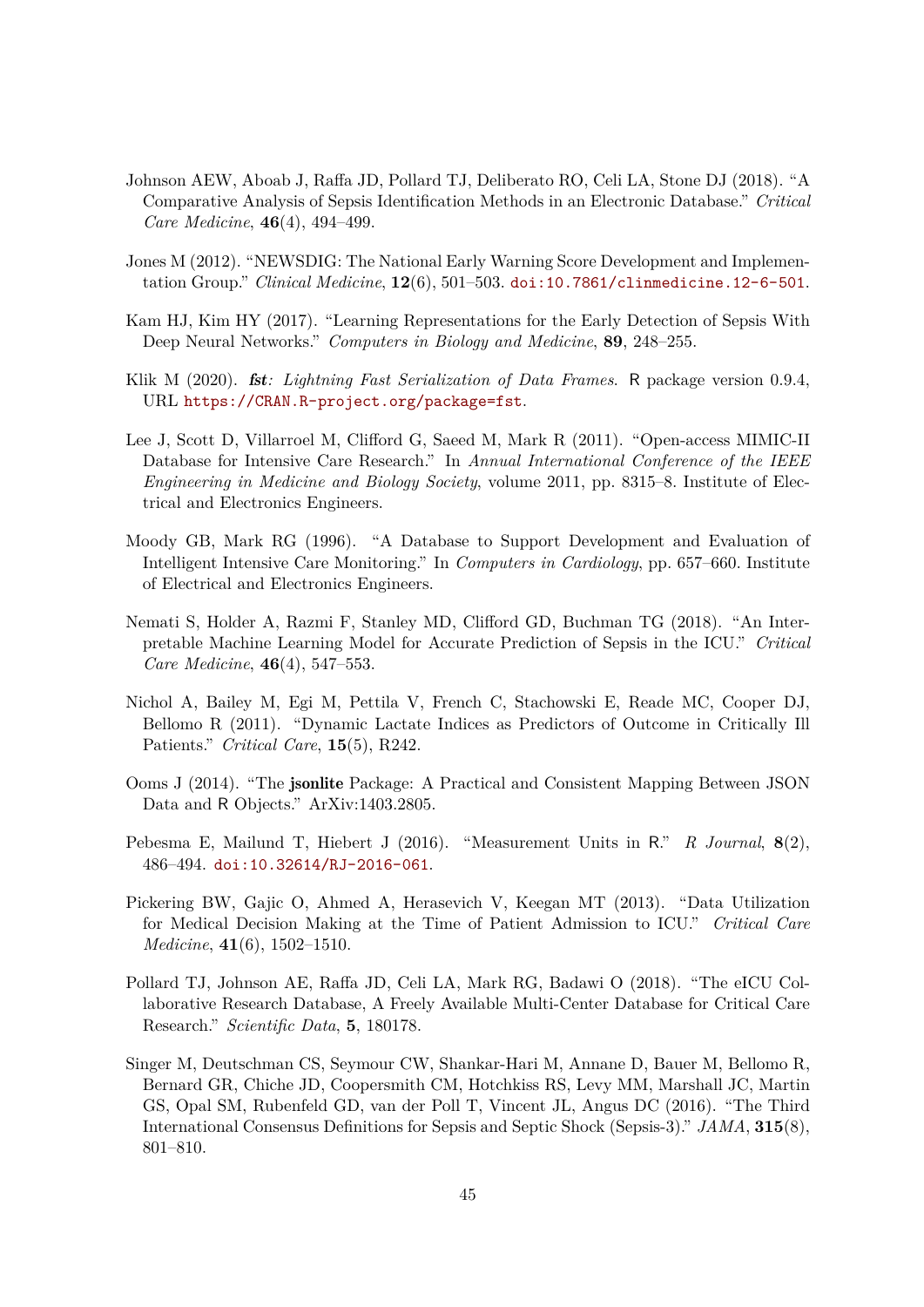- Subbe C, Kruger M, Rutherford P, Gemmel L (2001). "Validation of a Modified Early Warning Score in Medical Admissions." *QJM: An International Journal of Medicine*, **94**(10), 521– 526.
- Therneau TM (2021). *A Package for Survival Analysis in* R. R package version 3.2-11, URL <https://CRAN.R-project.org/package=survival>.
- Therneau TM, Grambsch PM (2000). *Modeling Survival Data: Extending the Cox Model*. Springer-Verlag, New York.
- Thoral PJ, Peppink JM, Driessen RH, Sijbrands EJG, Kompanje EJO, Kaplan L, Bailey H, Kesecioglu J, Cecconi M, Churpek M, Clermont G, van der Schaar M, Ercole A, Girbes ARJ, Elbers PWG, on behalf of the Amsterdam University Medical Centers Database (AmsterdamUMCdb) Collaborators, the SCCM/ESICM Joint Data Science Task Force (2021). "Sharing ICU Patient Data Responsibly Under the Society of Critical Care Medicine/European Society of Intensive Care Medicine Joint Data Science Collaboration: The Amsterdam University Medical Centers Database (AmsterdamUMCdb) Example." *Critical Care Medicine*, **Latest Articles**.
- Van Beest PA, Brander L, Jansen SP, Rommes JH, Kuiper MA, Spronk PE (2013). "Cumulative Lactate and Hospital Mortality in ICU Patients." *Annals of Intensive Care*, **3**(1), 6.
- Villar J, Pérez-Méndez L, Blanco J, Añón JM, Blanch L, Belda J, Santos-Bouza A, Fernández RL, Kacmarek RM, Spanish Initiative for Epidemiology and Therapies for ARDS (SIESTA) Network S (2013). "A Universal Definition of ARDS: The PaO2/FiO2 Ratio Under a Standard Ventilatory Setting — A Prospective, Multicenter Validation Study." *Intensive Care Medicine*, **39**(4), 583–592.
- Vincent JL, Moreno R, Takala J, Willatts S, De Mendonça A, Bruining H, Reinhart C, Suter P, Thijs LG (1996). "The SOFA (Sepsis-Related Organ Failure Assessment) Score to Describe Organ Dysfunction/Failure."
- Wang RZ, Sun CH, Schroeder PH, Ameko MK, Moore CC, Barnes LE (2018). "Predictive Models of Sepsis in Adult ICU Patients." In *2018 IEEE International Conference on Healthcare Informatics (ICHI)*, pp. 390–391. Institute of Electrical and Electronics Engineers.
- Wang S, McDermott MB, Chauhan G, Ghassemi M, Hughes MC, Naumann T (2020). "MIMIC-Extract: A Data Extraction, Preprocessing, and Representation Pipeline for MIMIC-III." In *Proceedings of the ACM Conference on Health, Inference, and Learning*, pp. 222–235. Association for Computing Machinery.
- Wickham H, Hester J (2020). readr*: Read Rectangular Text Data*. R package version 1.4.0, URL <https://CRAN.R-project.org/package=readr>.
- Wong A, Otles E, Donnelly JP, Krumm A, McCullough J, DeTroyer-Cooley O, Pestrue J, Phillips M, Konye J, Penoza C, Ghous M, Singh K (2021). "External Validation of a Widely Implemented Proprietary Sepsis Prediction Model in Hospitalized Patients." *JAMA Internal Medicine*.